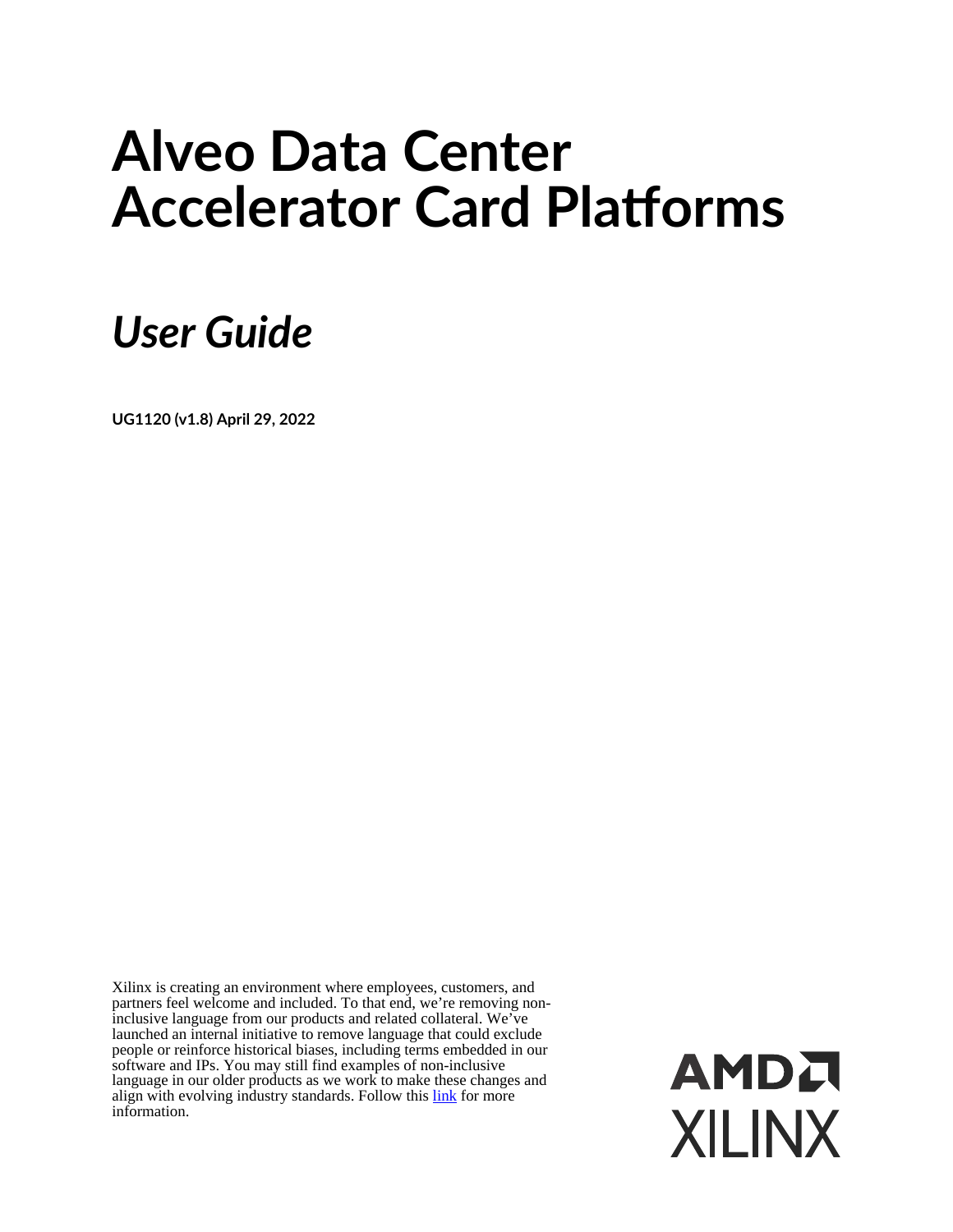# **Table of Contents**

| Appendix A: Additional Resources and Legal Notices 36 |  |
|-------------------------------------------------------|--|
|                                                       |  |
|                                                       |  |
|                                                       |  |
|                                                       |  |
|                                                       |  |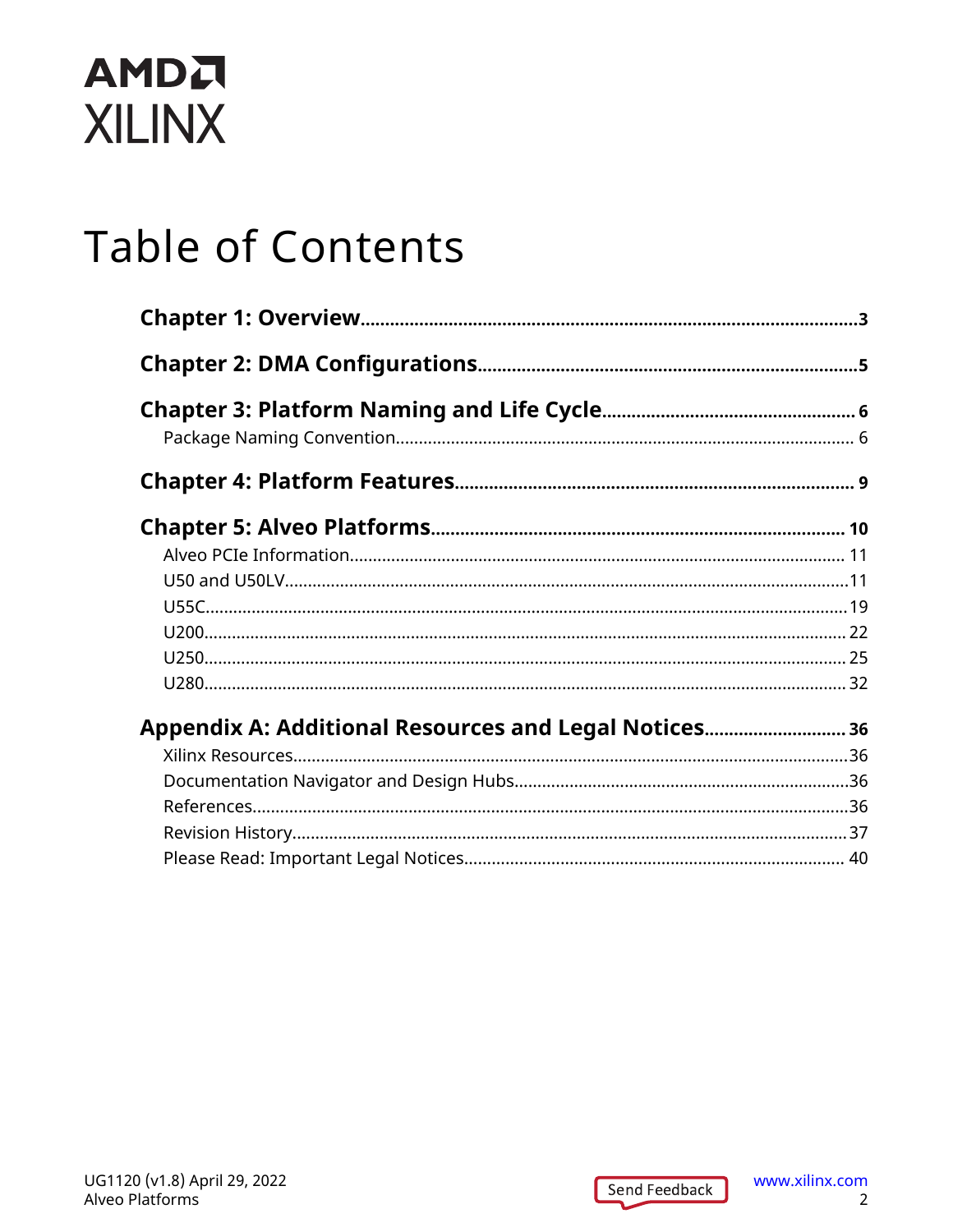## *Chapter 1*

# <span id="page-2-0"></span>Overview

Xilinx Alveo™ Data Center accelerator cards are PCI Express® compliant cards designed to accelerate compute-intensive applications such as machine learning, data analytics, and video processing in a server or workstation. The Vitis core development kit provides verified platforms defining all the required hardware and software interfaces (shown in gray in the following figure), allowing you to design custom acceleration applications (shown in white) that are easily integrated into the Vitis programming model.

**IMPORTANT!** *For 2022.1, there are numerous platform changes, and support for some platforms being discontinued. For more information, see Answer Record [33838.](https://support.xilinx.com/s/article/33838)*



#### *Figure 1:* **Platform Overview**

X23444-012720

On the Xilinx device, a platform consists of a static region and a dynamic region. The static region of the platform provides the basic infrastructure for the card to communicate with the host and hardware support for the kernel. It includes the following features:

• **Host Interface (HIF):** PCIe endpoint to enable communication with external PCIe host.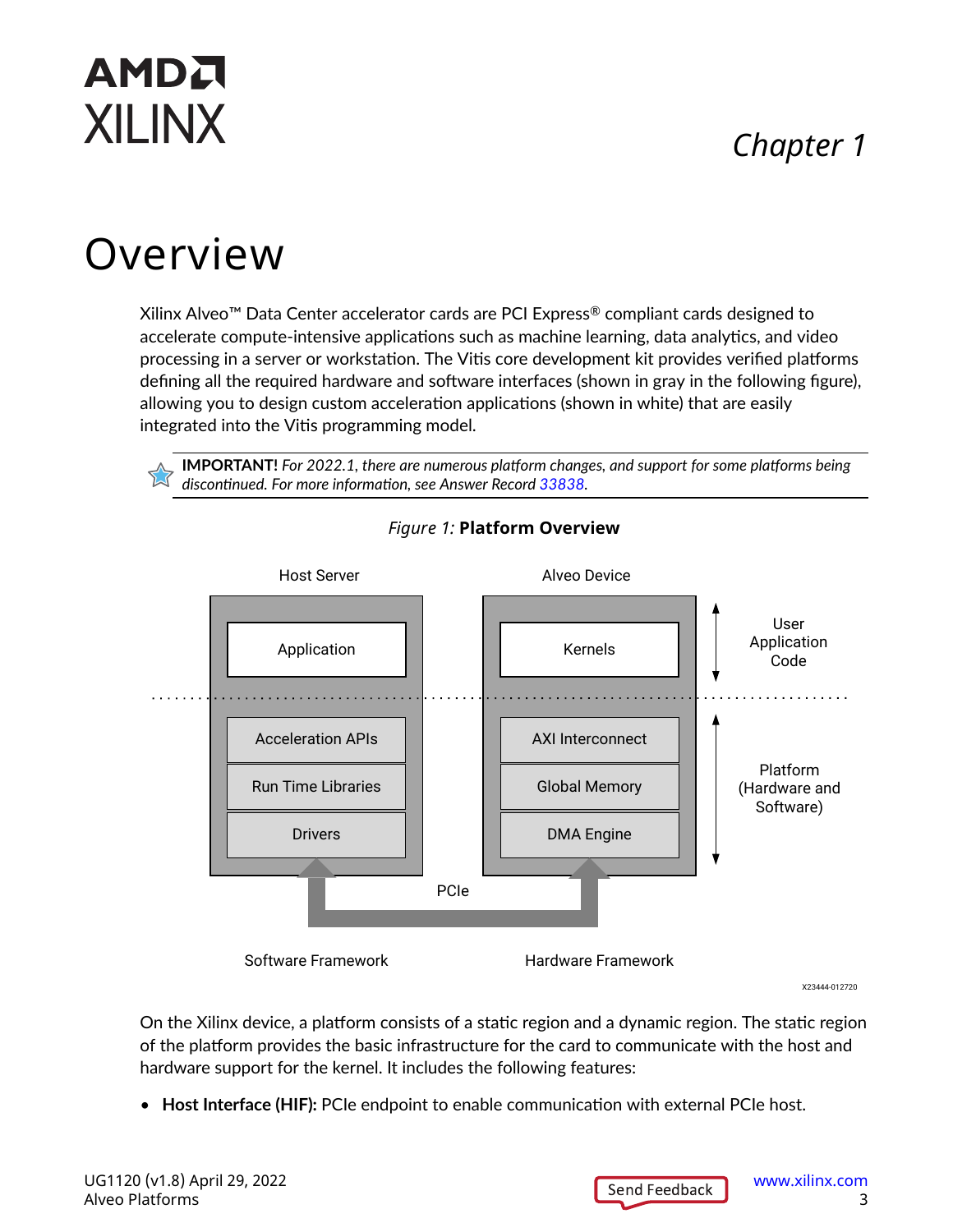

- **Direct Memory Access (DMA):** XDMA IP and AXI Protocol Firewall IP.
- **Clock, Reset, and Isolation (CRI):** Basic clocking and reset for card bring-up and operation. Reset and Dynamic Function eXchange isolation structure are required for isolation during partial bitstream download.
- **Card Management Peripheral (CMP):** Peripherals responsible for board health and diagnostics, debug, and programming.
- **Card Management Controller (CMC):** UART/I2C communication to satellite controller (MSP432), QSFP, sensors and manages firmware updates from the host (over PCIe).
- **Embedded RunTime Scheduler (ERT):** Schedule and monitor compute units during kernel execution.

| Dynamic Region                                                                                    |
|---------------------------------------------------------------------------------------------------|
| CMC<br><b>CMP</b><br><b>ERT</b><br><b>DMA</b><br><b>CRI</b><br><b>HIF</b><br><b>Static Region</b> |

#### *Figure 2:* **Dynamic and Static Regions In a Platform**

X23445-012720

Accelerated kernels go into the dynamic region. The features and resources available for accelerated kernels are described in [Chapter 5: Alveo Platforms.](#page-9-0)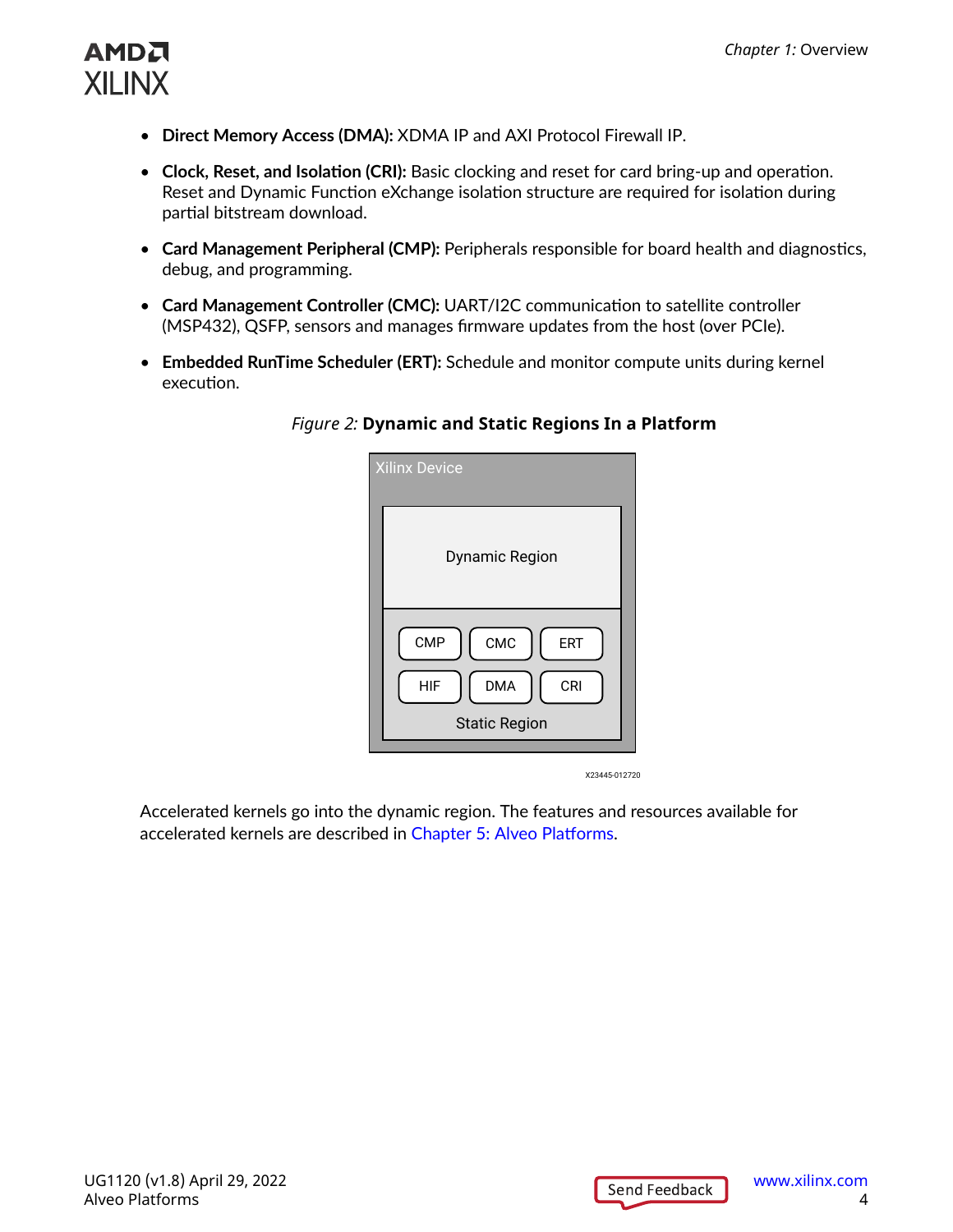# *Chapter 2*

# <span id="page-4-0"></span>**AMDA XILINX**

# DMA Configurations

#### **DMA Features**

Xilinx provides a high-performance platform configuration to design custom acceleration applications with XDMA.

The XDMA platform, available on all Alveo™ accelerator cards provides:

- Memory-mapped DMA transfer
- High-bandwidth transfers
- Kernel support for memory-mapped AXI4

#### *Table 1:* **DMA Customization Features**

| <b>Feature</b>        | <b>XDMA</b>                                                     |
|-----------------------|-----------------------------------------------------------------|
| Host interface        | Gen3 x16 w/ 512-bit data path                                   |
| Data path             | 512-bit wide memory-mapped AXI4                                 |
| DMA transactions      | Memory-mapped transfers between on card DDR4/HBM/PLRAM memories |
| Maximum transfer size | 256 MB                                                          |
| DDR4 channels         | U200/U250: 4x DDR4 16 GB (64 GB maximum)<br>U280: 2x DDR4 16 GB |
| <b>HBM</b> channels   | U50/U50LV/U280: 1x HBM 8 GB<br>U55C: 1x HBM 16 GB               |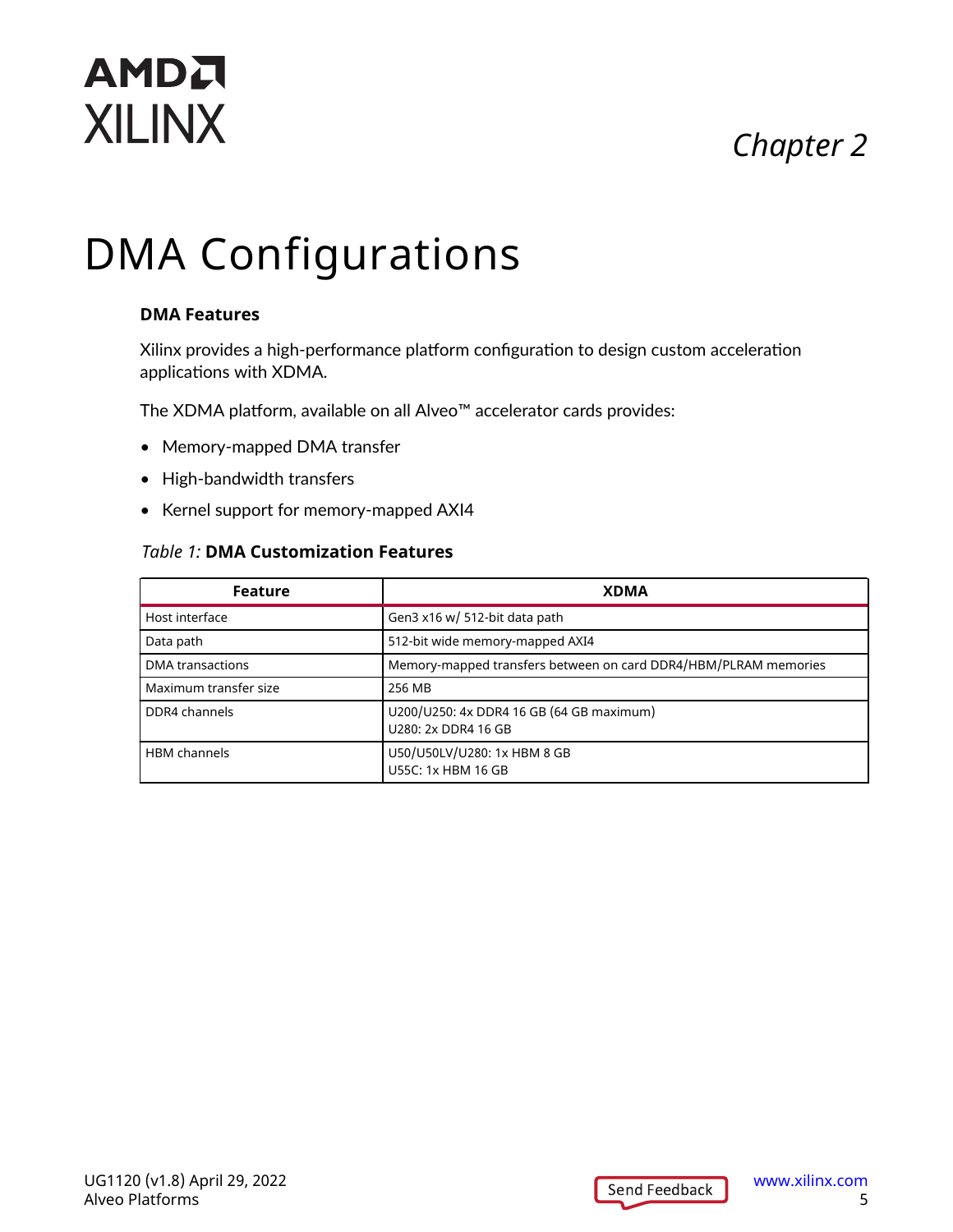# *Chapter 3*

# <span id="page-5-0"></span>Platform Naming and Life Cycle

# **Package Naming Convention**

Currently, Alveo™ Data Center accelerator card platforms are delivered through three types of Linux installation packages outlined in the following table.

#### *Table 2:* **Platform Installation Package Types**

| Package     | <b>Description</b>                                                                                                        |
|-------------|---------------------------------------------------------------------------------------------------------------------------|
| l Partition | Contains a device bitstream that implements part of the deployment platform in the Alveo Data<br>Center accelerator card. |
| Validate    | Contains code to validate a platform installation and Alveo Data Center accelerator card setup.                           |
| Firmware    | Contains compiled SC and CMC firmware binary files.                                                                       |

The following section describes the package naming convention for partition and validate types. They differ slightly from firmware.

#### **Partition and Validate Package Naming**

The partition and validate installation package names are generated by concatenating the following elements:

<name>\_<version>-<release>-<architecture>[-<OS version>].<extension>

Each element consists of one or more sub-elements and are further described in the following table.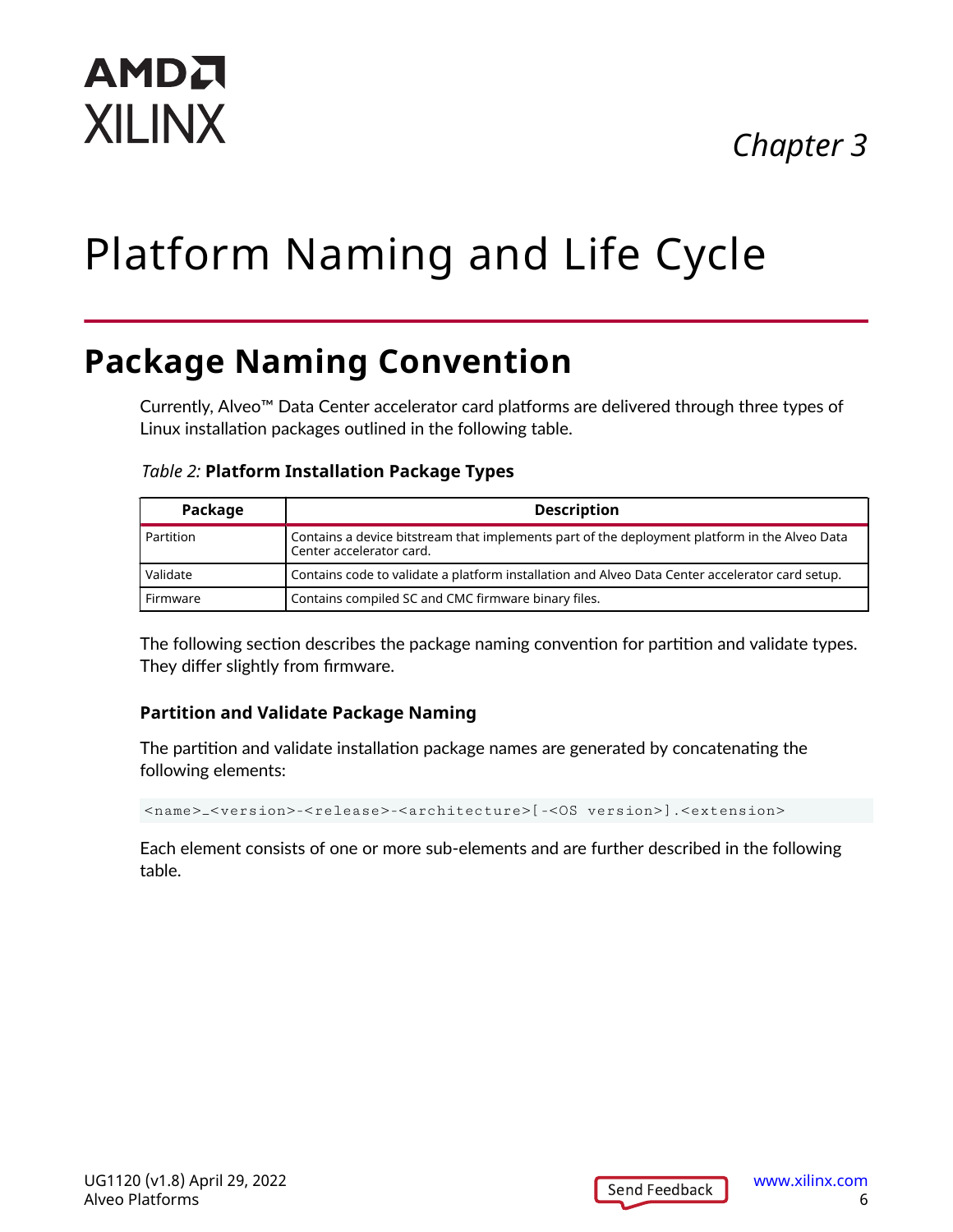

| <b>Element</b> | Sub-element       | <b>Description</b>                                                                                                                                                                                         | <b>Examples</b>             |
|----------------|-------------------|------------------------------------------------------------------------------------------------------------------------------------------------------------------------------------------------------------|-----------------------------|
| Name           | Company           | Vendor name                                                                                                                                                                                                | $x$ ilin $x$                |
|                | Card              | Card name                                                                                                                                                                                                  | u <sub>50</sub><br>u250     |
|                | Chassis           | Connectivity to the server                                                                                                                                                                                 | qen3x16-xdma<br>qen3x4-xdma |
|                | Partition         | Partition name distinguishes the partition type<br>and can be one of base, shell or validate.                                                                                                              | base<br>shell<br>validate   |
| Version        | Iteration(s)      | Version of chassis.<br>Dot separated list of one or more integers.<br>Increments when the corresponding chassis<br>interface changes.                                                                      | 2<br>1.1                    |
| Release        | Release           | Integer release number.                                                                                                                                                                                    | 2200000                     |
| Architecture   | Architecture      | Indicates the architecture the package is built<br>for.<br>noarch - No Architecture<br>all                                                                                                                 | noarch<br>all               |
| OS Version     | <b>OS Version</b> | Only present for Ubuntu packages (as the<br>opener to this block).<br>Indicates supported Ubuntu version for some<br>packages.<br>New packages will support all Ubuntu releases<br>and are denoted as all. | 18.04<br>all                |
| Extension      | Extension         | Package file extension                                                                                                                                                                                     | <b>RPM</b><br><b>DEB</b>    |

The following is an example of a deployment installation package.

xilinx-u50-gen3x4-xdma-base\_2-2902115\_all.deb

Once a deployment partition package is installed, you can use XRT commands [xbmgmt](https://xilinx.github.io/XRT/master/html/xbmgmt.html) and [xbutil](https://xilinx.github.io/XRT/master/html/xbutil.html) to display the partition installed on the card.

Because the version number indicates compatibility with other partitions, the release number is not displayed. The following is the displayed partition name for the example package.

xilinx\_u50\_gen3x4\_xdma\_base\_2

#### **Firmware Package Naming**

Firmware (SC and CMC) installation package names are generated by concatenating the following elements:

<name>-<version>-<release>-<architecture>[-<OS version>].<extension>

Each element consists of one or more sub-elements as listed in the following table.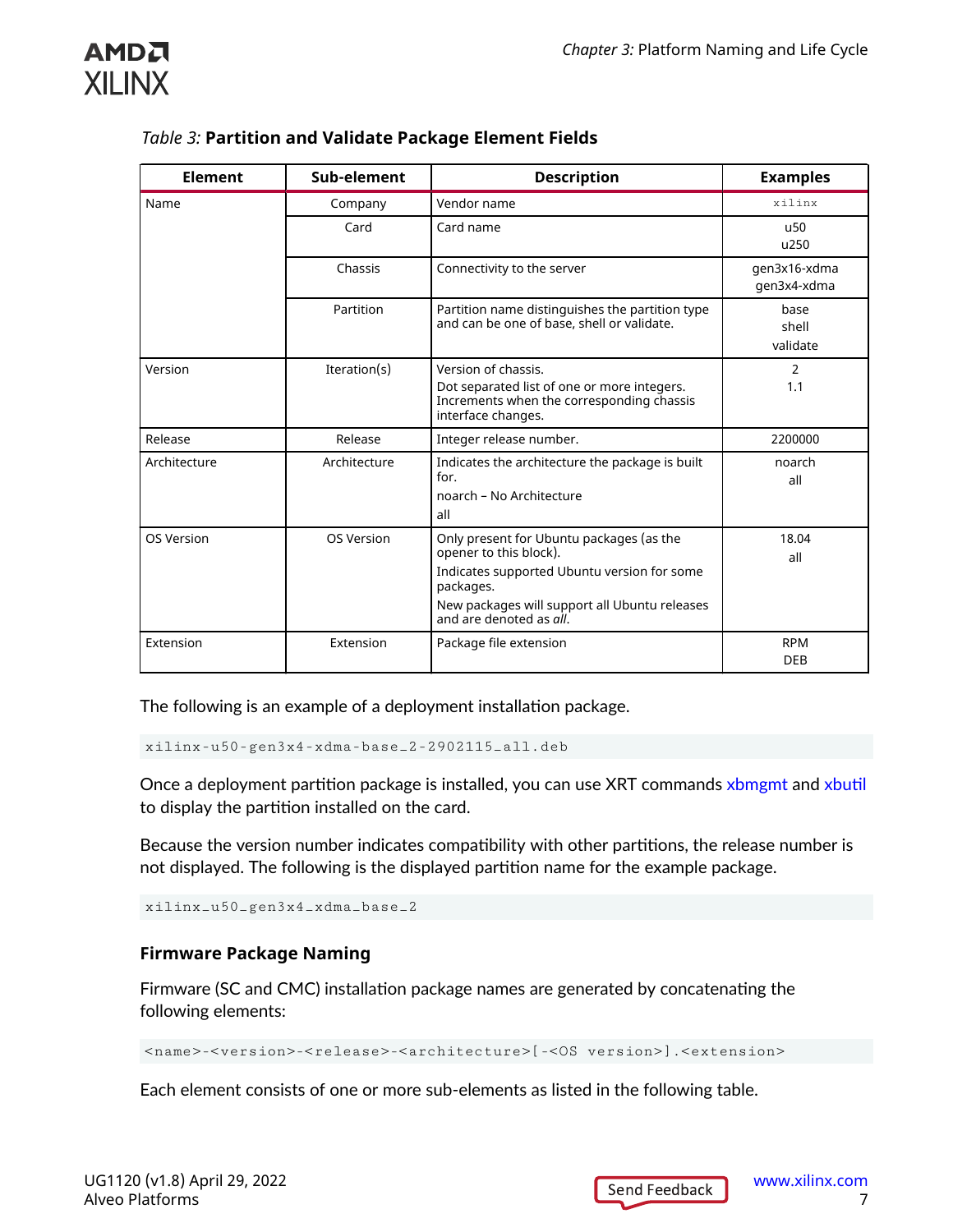

c

| <b>Element</b> | Sub-element  | <b>Description</b>                                                                                                                                                            | <b>Examples</b>            |
|----------------|--------------|-------------------------------------------------------------------------------------------------------------------------------------------------------------------------------|----------------------------|
| Name           | Company      | Vendor name                                                                                                                                                                   | xilinx                     |
|                | Product      | Firmware product name                                                                                                                                                         | cm <sub>c</sub><br>$sc-fw$ |
|                | Card         | Card name                                                                                                                                                                     | u250<br>u50                |
| Version        | Version      | Firmware version number. Three integers joined by<br>dots.                                                                                                                    | 1.0.13<br>4.3.9            |
| Release        | Release      | CMC firmware uses an integer. SC firmware uses an<br>alpha-numeric number separated with a dot.                                                                               | 2500000<br>1.a9fc625       |
| Architecture   | Architecture | Indicates the architecture the package is built for.<br>noarch - No Architecture<br>all                                                                                       | noarch<br>all              |
| OS Version     | OS Version   | Only present for Ubuntu packages.<br>Indicates the supported Ubuntu version for some<br>packages.<br>New packages will support all Ubuntu releases and are<br>denoted as all. | 18.04<br>all               |
| Extension      | Extension    | Package file extension                                                                                                                                                        | <b>RPM</b><br><b>DEB</b>   |

#### *Table 4:* **Firmware Package Element Fields**

The following are examples of  $\text{cm}c$  and  $\text{sc}$  -  $\text{fw}$  package names:

xilinx-cmc-u50\_1.0.40-3398385\_all.deb

xilinx-sc-fw-u50\_5.2.18-1.bf9ba46\_all.deb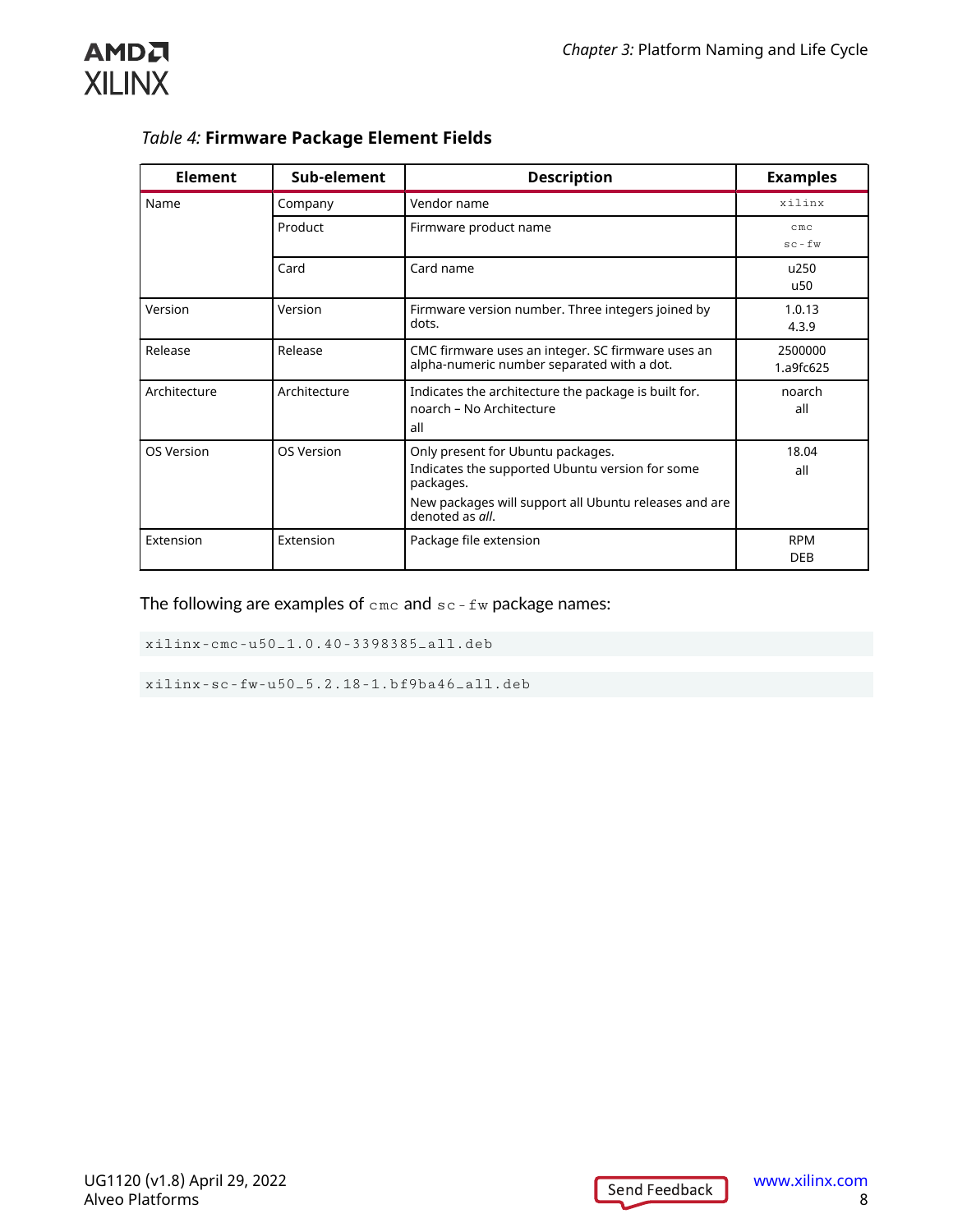## *Chapter 4*

# <span id="page-8-0"></span>**AMDA XILINX**

# Platform Features

Different platform releases can include one or more of the following features. Features use resources in the static region of the platform.

[Chapter 5: Alveo Platforms](#page-9-0) lists the features supported by each platform.

#### *Table 5:* **Feature Types**

| <b>Feature</b>   | <b>Description</b>                                                                                                                                                                                                                                                                                                                                                                         |
|------------------|--------------------------------------------------------------------------------------------------------------------------------------------------------------------------------------------------------------------------------------------------------------------------------------------------------------------------------------------------------------------------------------------|
| P <sub>2</sub> P | Shorthand for PCIe® peer-to-peer communication. Enables direct DMA transfer of data between two<br>Alveo Data Center accelerator cards via the PCIe bus without temporarily buffering data within the<br>host DDR memory. Without this feature the host CPU and memory are used for card-to-card<br>communication. For more information, see XRT documentation on PCIe Peer-to-Peer (P2P). |
| M <sub>2</sub> M | Enabling on-card data transfers between card memory resources. Platforms that do not support this<br>feature only transfer memory through host CPU and memory. For more information, see XRT<br>documentation on Memory-to-Memory (M2M) support.                                                                                                                                           |
| <b>HM</b>        | Shorthand for PCIe host memory transfers. The AXI subordinate interface allows the card FPGA to<br>directly read and write to host memory, bypassing the DMA. For more information, see XRT<br>documentation on PCIe host memory.                                                                                                                                                          |
| <b>DFX</b>       | Dynamic function eXchange (DFX) technology allows the card to change functionality on the fly<br>without power-cycling the server, which enables some platforms to reconfigure DMA links.<br>Current platforms come in one of two DFX variants.                                                                                                                                            |
|                  | <b>DFX-1RP:</b> The PCIe core and the DMA engine are combined and reside in the static region of the<br>٠<br>platform. These are also known as one stage platforms.                                                                                                                                                                                                                        |
|                  | <b>DFX-2RP:</b> The PCIe core resides in the static region of the FPGA (also known as the base) while the<br>٠<br>DMA engine is dynamically loaded into a new reconfiguration region used by the shell partition.<br>These are also known as two stage platforms.                                                                                                                          |
|                  | For more information, see Alveo Platform Loading Overview in XRT Documentation.                                                                                                                                                                                                                                                                                                            |
| GT               | Shorthand for Gigabit Transceiver (GT) kernel connection. This platform allows for transceiver<br>connection of user-provided MAC within an RTL-kernel for in-line QSFP networking access.                                                                                                                                                                                                 |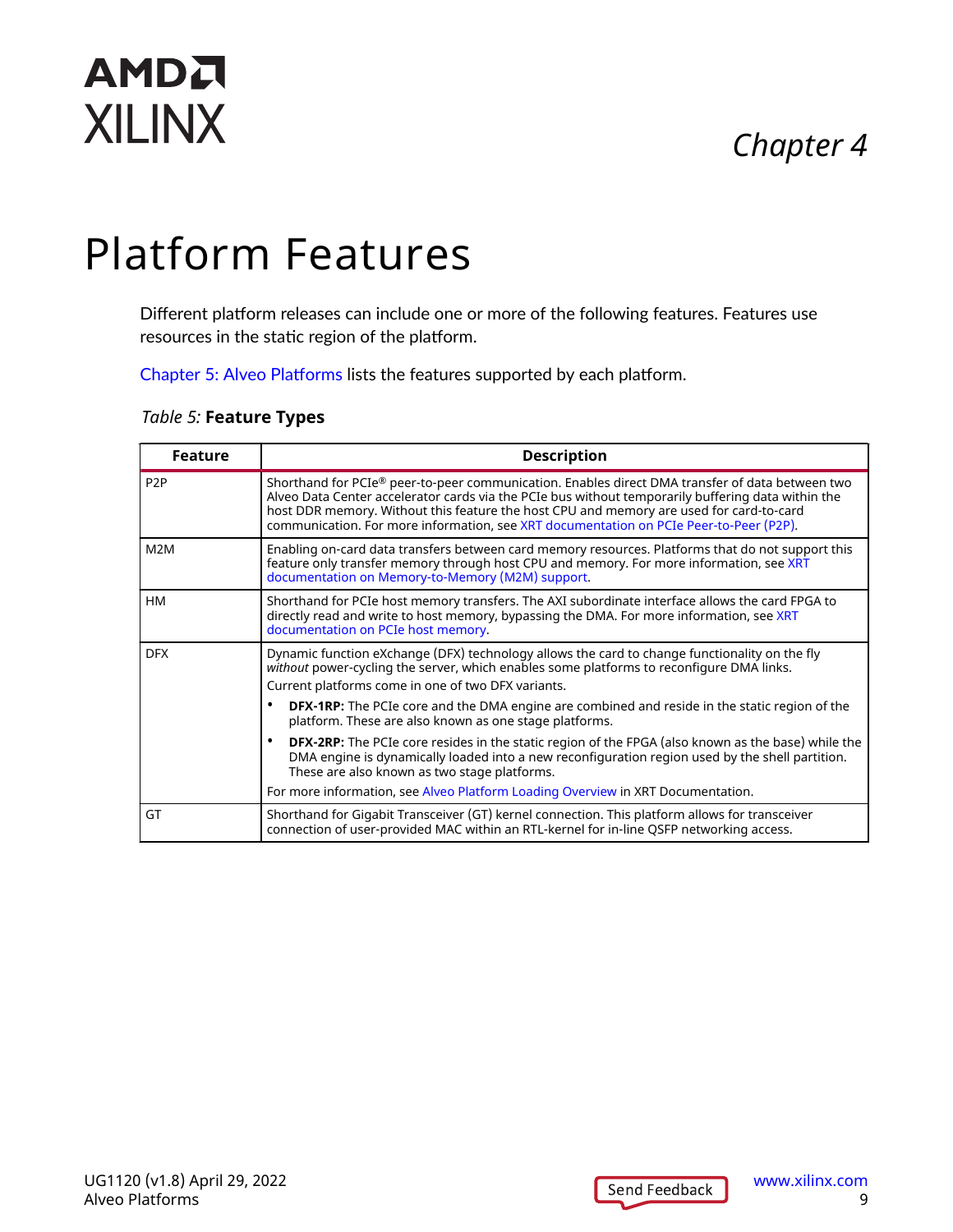# *Chapter 5*

# <span id="page-9-0"></span>AMDA **XILINX**

# Alveo Platforms

This section outlines the accelerator cards for data centers and the available target platforms. A target platform provides the firmware for the accelerator card running in a specific configuration. A target platform must be installed with Xilinx Runtime (XRT).

The following table lists the available target platforms per Alveo™ Data Center accelerator card. For each platform, it details the release name, available features (see [Chapter 4: Platform](#page-8-0) [Features](#page-8-0)), and tool support. There can be more than one target platform for a given card.

**RECOMMENDED:** *Only the following target platforms are supported on the latest tools. Any device or platform that is not listed is not supported on the latest tools.*

**IMPORTANT!** *Xilinx strongly recommends using the latest platform release. For 2022.1, there are numerous platform changes, and support for some platforms being discontinued. For more information, see Answer Record [33838](https://support.xilinx.com/s/article/33838).*

| Card        | <b>Release Name</b>                               | <b>Features</b>  |                          |                          |                 |            | <b>Tool Support</b> |                          |        |                  |
|-------------|---------------------------------------------------|------------------|--------------------------|--------------------------|-----------------|------------|---------------------|--------------------------|--------|------------------|
|             |                                                   | P <sub>2</sub> P | M2M                      | ΗМ                       | <b>DFX</b>      | <b>GT</b>  | 2020.2              | 2021.1                   | 2021.2 | 2022.1           |
|             | U50 Gen3x16 XDMA<br>base 5 Platform               | <b>Yes</b>       | $\overline{\phantom{0}}$ | <b>Yes</b>               | 1 <sub>RP</sub> | Yes        |                     |                          |        | Yes <sup>1</sup> |
| <b>U50</b>  | U50 Gen3x16 NoDMA<br>base 1 Platform <sup>3</sup> | <b>Yes</b>       | $\qquad \qquad -$        | <b>Yes</b>               | 1 <sub>RP</sub> | <b>Yes</b> | -                   | Yes                      | Yes    | Yes              |
|             | U50 Gen3x4 XDMA<br>base 2 Platform <sup>3</sup>   | $\qquad \qquad$  | $\overline{\phantom{a}}$ | $\overline{\phantom{a}}$ | 1 <sub>RP</sub> | Yes        | Yes                 | Yes                      | Yes    | <b>Yes</b>       |
| U50LV       | U50LV Gen3x4 XDMA<br>base_2 Platform <sup>3</sup> |                  |                          | $\overline{\phantom{0}}$ | 1 <sub>RP</sub> | <b>Yes</b> | Yes                 | <b>Yes</b>               | Yes    | <b>Yes</b>       |
| <b>U55C</b> | U55C Gen3x16 XDMA<br>base 3 Platform              | Yes              | $\overline{\phantom{0}}$ | <b>Yes</b>               | 1 <sub>RP</sub> | <b>Yes</b> |                     |                          |        | Yes <sup>1</sup> |
| U200        | U200 Gen3x16 XDMA<br>base 2 Platform              | <b>Yes</b>       | Yes                      | <b>Yes</b>               | 1 <sub>RP</sub> | <b>Yes</b> |                     | <b>Yes</b>               | Yes    | <b>Yes</b>       |
|             | U250 Gen3x16 XDMA 4 1<br><b>Platform</b>          | <b>Yes</b>       | Yes                      | <b>Yes</b>               | 2RP             | <b>Yes</b> |                     | $\overline{\phantom{a}}$ |        | Yes <sup>1</sup> |
| U250        | U250 Gen3x16 XDMA 2 1<br><b>Platform</b>          | <b>Yes</b>       | Yes                      | <b>Yes</b>               | 2RP             | <b>Yes</b> | 2020.2_pu           | <b>Yes</b>               | Yes    | Yes              |

#### *Table 6:* **Available Platforms**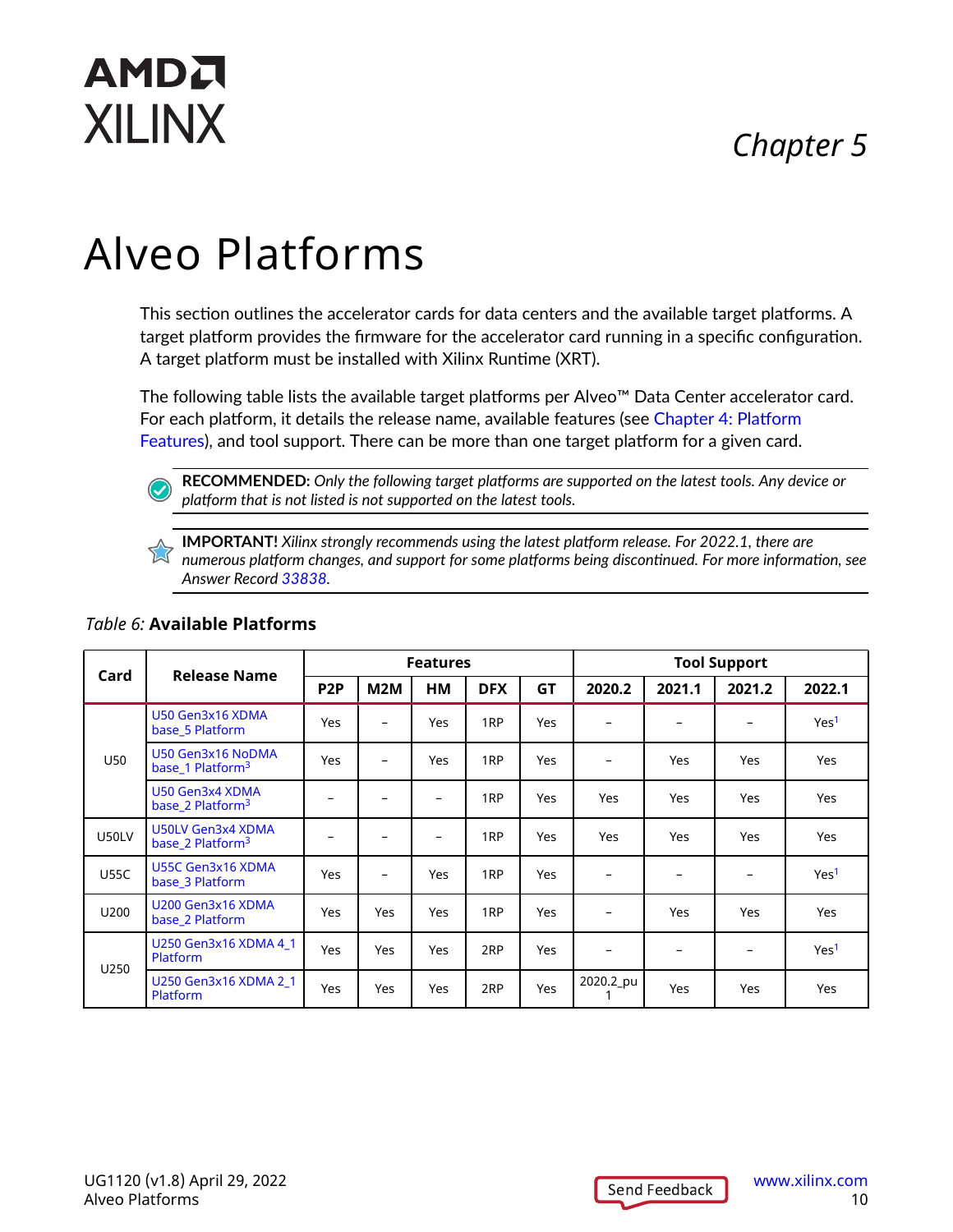#### *Table 6:* **Available Platforms** *(cont'd)*

| Card<br><b>Release Name</b> |                                             | <b>Features</b>  |                          |                          |                 |           | <b>Tool Support</b> |        |        |        |
|-----------------------------|---------------------------------------------|------------------|--------------------------|--------------------------|-----------------|-----------|---------------------|--------|--------|--------|
|                             |                                             | P <sub>2</sub> P | M2M                      | нм                       | <b>DFX</b>      | <b>GT</b> | 2020.2              | 2021.1 | 2021.2 | 2022.1 |
| U280                        | U280 XDMA 201920 3<br>Platform <sup>3</sup> | Yes              | $\overline{\phantom{m}}$ | $\overline{\phantom{0}}$ | 1 <sub>RP</sub> | Yes       | <b>Yes</b>          | Yes    | Yes    | –∸     |

**Notes:**

<span id="page-10-0"></span>**AMDA XILINX** 

- 1. Only works with XRT 2022.1.
- 2. Only works with versions of XRT released before 2022.1. There is an update to the platform planned in 2022.1 PU1 to enable future XRT support.
- 3. Does not have a fix for the *warm boot issue* described [Answer Record.](https://support.xilinx.com/s/article/Alveo-Alveo-cards-may-disappear-from-lspci-following-a-warm-reboot?language=en_US)

## **Alveo PCIe Information**

To view PCIe information for Alveo Data Center accelerator cards, see [Appendix A](https://xilinx.github.io/Alveo-Cards/master/management-specification/appendix_a.html) in the *Alveo Card Out-of-Band Management Specification for Server BMC* documentation.

## **U50 and U50LV**

**TIP:** *While U50 and U50LV cards are similar, they operate with different voltages, as shown below. It is necessary to only use the platform associated with the respective card.*

- U50 supports  $V_{NORM}$  where  $V_{CCMT}$  = 0.85V
- U50LV supports  $V_{LOW}$  where  $V_{CCINT}$  = 0.72V

The complete technical specifications are available in the *Alveo U50 Data Center Accelerator Cards Data Sheet* ([DS965](https://www.xilinx.com/cgi-bin/docs/ndoc?t=data_sheets;d=ds965-u50.pdf)).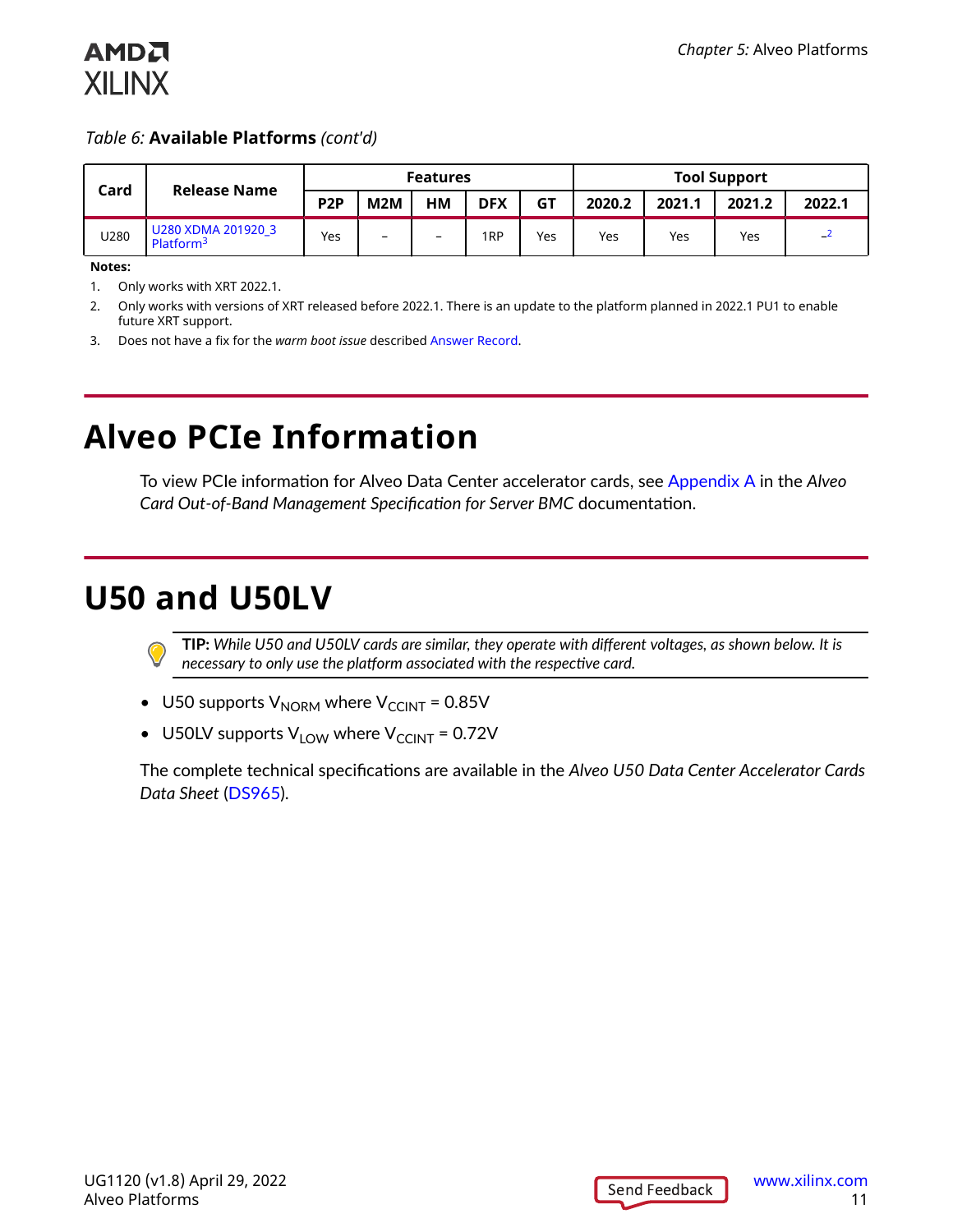## <span id="page-11-0"></span>**U50 Gen3x16 XDMA base\_5 Platform**

- **Platform name:** xilinx\_u50\_gen3x16\_xdma\_base\_5
- **Supported by:** Vitis tools 2022.1
- **Platform UUID:** 4465409525b4c06aec6d0b479d3febe8
- **Interface UUID:** 16e2362f82d2feab35529da27134b76d
- **Release Date:** April 2022
- **Created by:** 2022.1 tools
- **Supported XRT versions:** 2022.1, with support planned through 2022
- **Satellite controller (SC) FW release:** Initial release 5.0.27

Updated to 5.2.18 with the April 2022 update

- **Link speed:** Gen3 x16
- **Target card:** A-U50-P00G-PQ-G

For more information, see [Alveo U50 Data Center Accelerator Card](https://www.xilinx.com/products/boards-and-kits/alveo/u50.html).

• **Release Notes:** Change log and known issues for the platform and the SC and CMC firmware are available in the *Alveo U50 Master Release Notes Answer Record* [75163](https://www.xilinx.com/support/answers/75163.html).

The platform implements the device floorplan shown in the following figure and uses resources across the multiple super logic regions (SLR) of the device. The static and dynamic regions are shown across the SLRs, along with the available HBM memory connections associated with SLR0.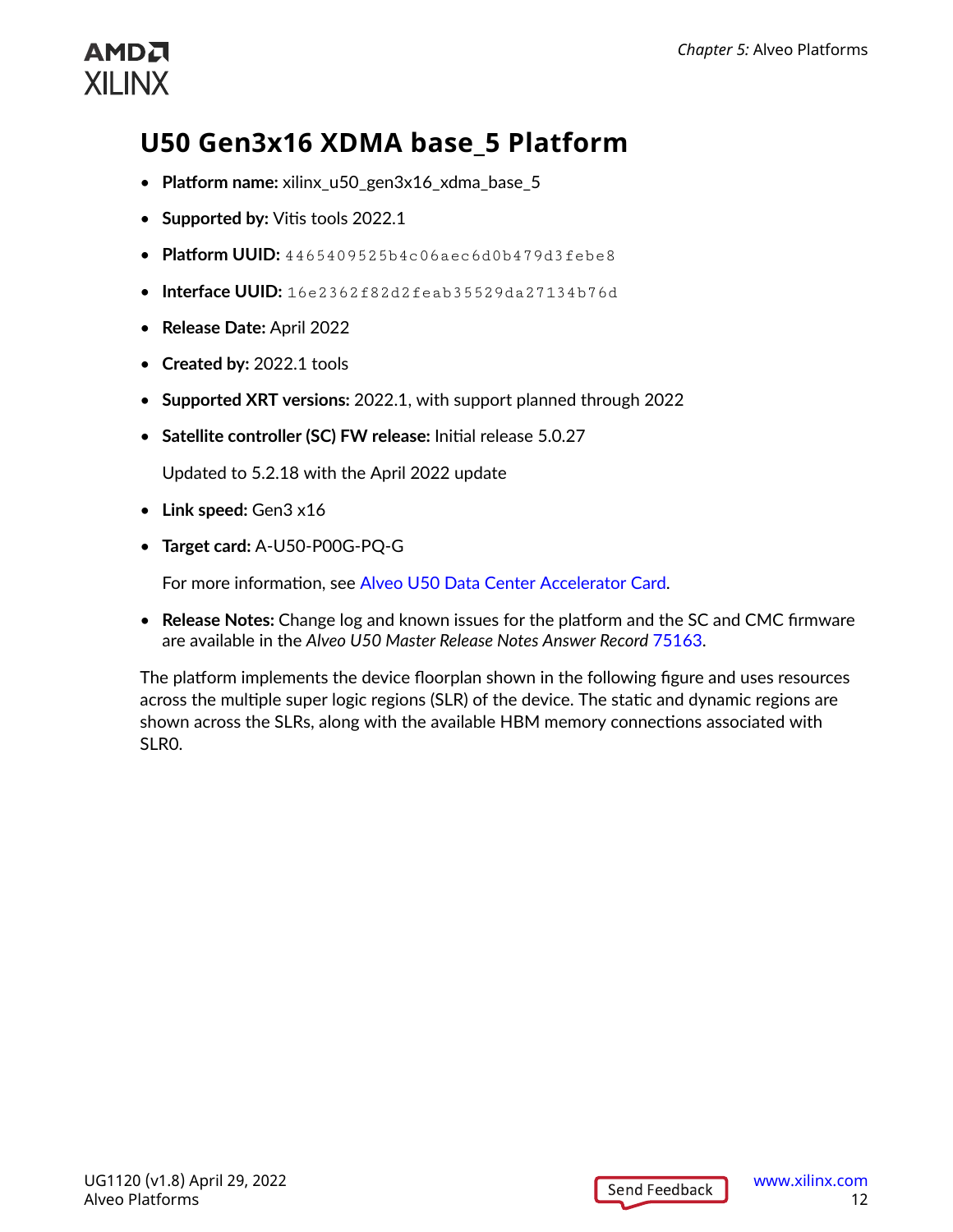*Figure 3:* **Floorplan**



To get the same information for development platforms, after you install the Vitis unified software platform, use the  $\text{plate}$  platforminfo command utility. It reports information on interfaces, clocks, valid SLRs, allocated resources, and memory in a structured format. For more information, see [platforminfo](https://docs.xilinx.com/access/sources/dita/topic?ft:locale=en-US&dita:id=wfa1542666187253) Utility in the Application Acceleration Development flow of the *Vitis Unified Software Platform Documentation* (UG1416).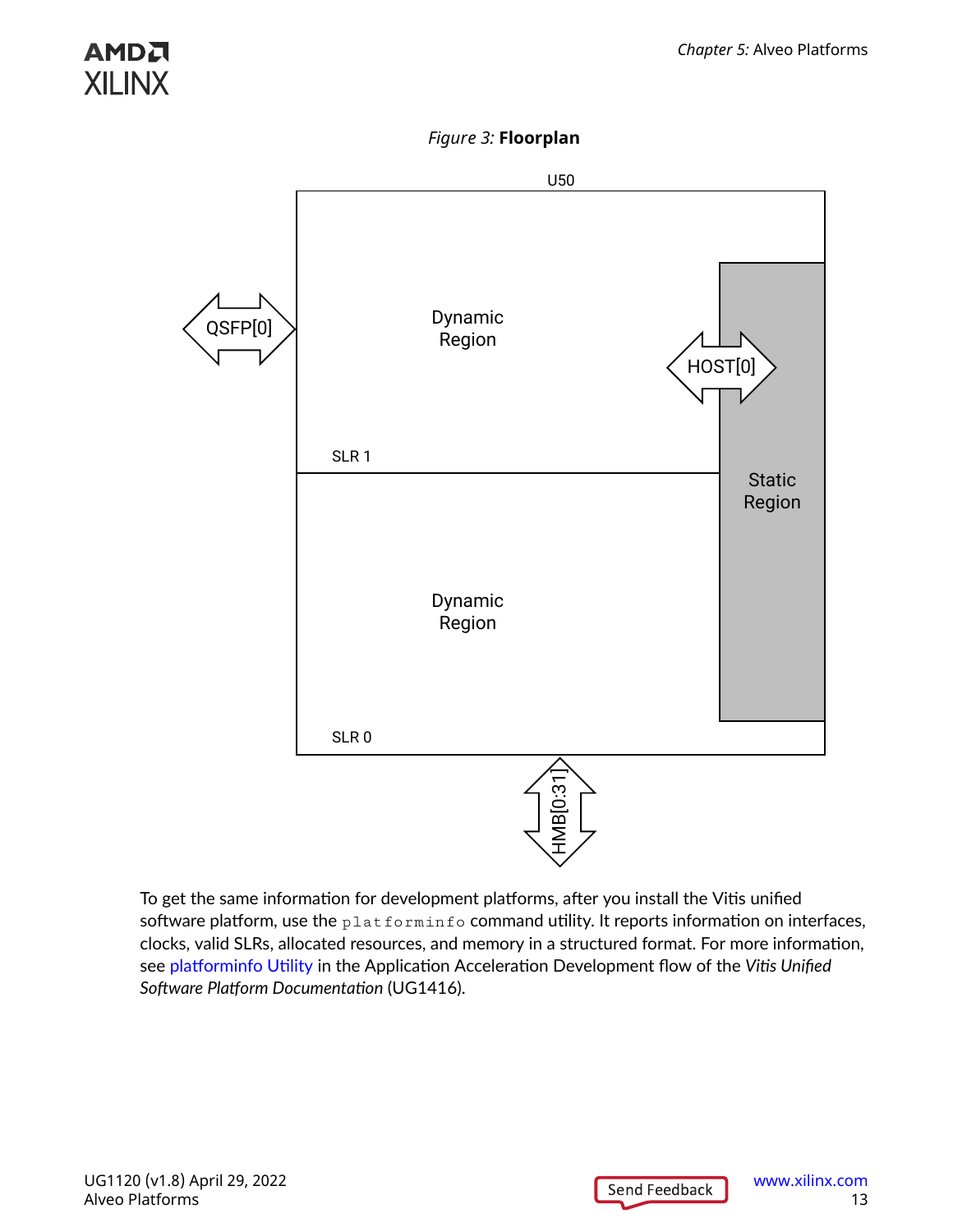### АМDД **XILINX**

#### **Memory**

The Alveo U50 Data Center accelerator card has 8 GB of high-bandwidth memory (HBM) accessible through 32 pseudo channels. In addition, it is possible to use the device logic resources for small, fast, on-chip memory accesses as PLRAM. The following table lists the allocation of memory resources per SLR.

*Note***:** For details on assigning kernels to HBM memory channels see [Mapping Kernel Ports to Memory](https://docs.xilinx.com/r/en-US/ug1393-vitis-application-acceleration/Mapping-Kernel-Ports-to-Memory).

#### *Table 7:* **Available Memory Resources per SLR**

| <b>Resources</b>                         | <b>SLRO</b>                  | SLR <sub>1</sub>             |
|------------------------------------------|------------------------------|------------------------------|
| PLRAM memory channels (system port name) | PLRAM[0:1] (128K, block RAM) | PLRAM[2:3] (128K, block RAM) |
| HBM memory channels (system port name)   | HBM [0:31] (8 GB)            | l No connections             |

#### **Card Thermal and Electrical Protections**

With the xilinx\_u50\_gen3x16\_xdma\_5\_202210\_1 platform, there are protections to ensure production cards operate within electrical and thermal limits while running acceleration kernels. The following table defines the power and thermal thresholds used to trigger each protection. These protections take three forms and are triggered when the respective thresholds are crossed:

- Clock throttling
- Clock shutdown
- Card shutdown

Clock throttling protection reduces the kernel clock frequencies when any sensor reaches or exceeds their respective clock throttling threshold as listed in the following table. It is a dynamic process that lowers the clock frequencies while power exceeds the associated threshold. By lowering the clock frequencies, clock throttling reduces the required power and subsequently generated heat. Only when all sensor values fall below their respective clock throttling threshold values will the application clocks be restored to full performance.

Clock shutdown shuts down the kernel clocks when any sensor reaches or exceeds their respective clock shutdown threshold given in the following table and will cause an AXI firewall trip that can crash the application on the host. Because the card ends up in an unknown state the XRT driver will issue a command to reset the card. It typically takes a couple minutes until the card is usable again.

Card shutdown removes power to the FPGA when any sensor reaches or exceeds their respective shutdown threshold and will pull the card off the PCIe bus. Power to the SC will remain on. No AXI firewall trip will be issued. A cold reboot of the server is required to recover. The shutdown thresholds listed in the following table are higher than the clock shutdown thresholds and protect the card from damage.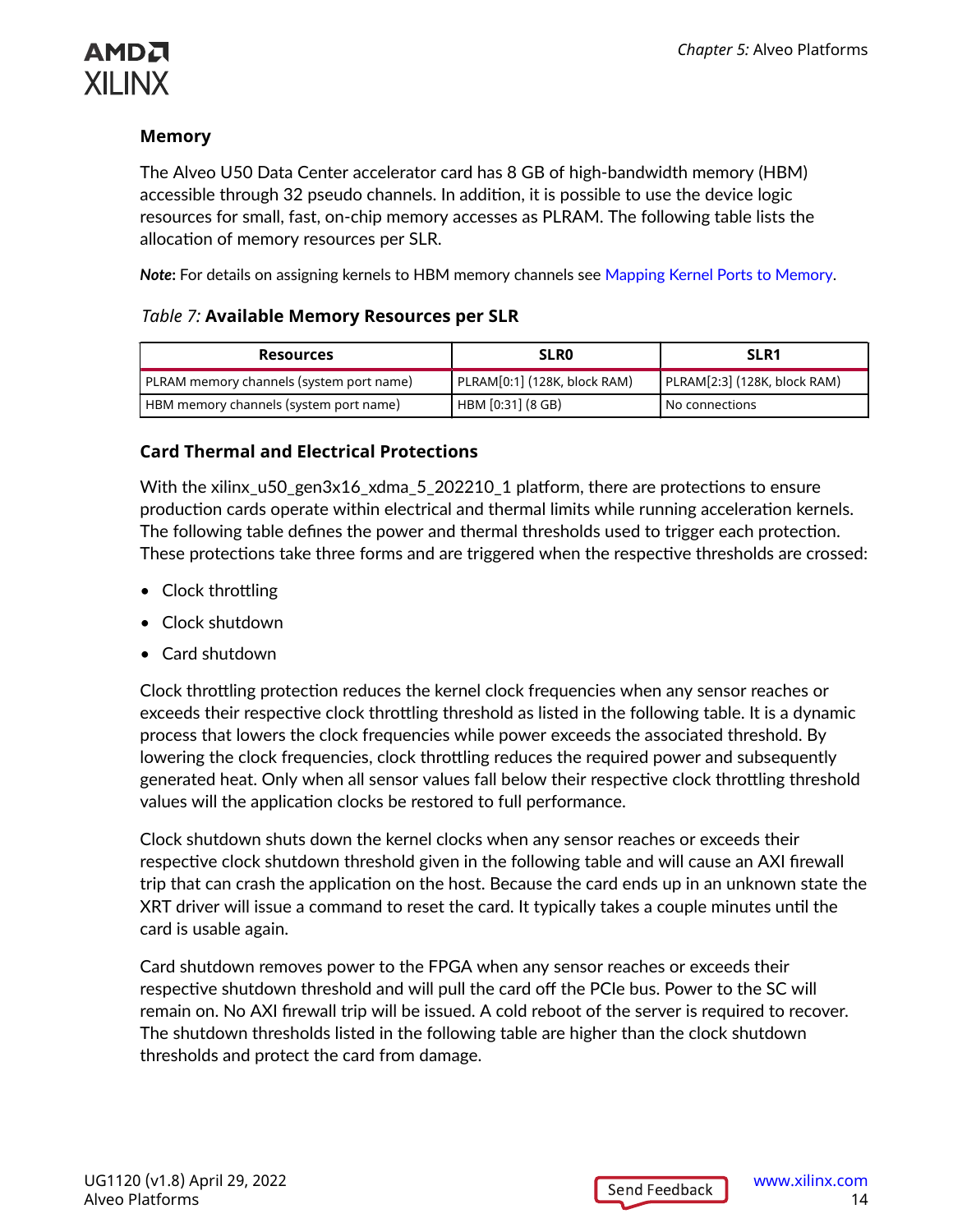

**TIP:** *Review the Linux* dmesg *command output to determine if a protection was activated. An example of the clock shut down messaging is shown:*

```
[ 777.531353] clock.m clock.m.23068673: dev ffff97a9e5c3c810, 
clock_status_check: Critical temperature or power event, kernel clocks 
have been stopped.
```
#### *Table 8:* **Thermal and Electrical Protection Thresholds**

| <b>Sensor Description</b>                | <b>Clock Throttling</b><br><b>Threshold</b> | <b>Clock Shutdown</b><br><b>Threshold</b> | <b>Shutdown Threshold</b>   |
|------------------------------------------|---------------------------------------------|-------------------------------------------|-----------------------------|
| 12V PEX power                            | 62W                                         | 65W                                       | N/A                         |
| 3V3 PEX power                            | 9.9W                                        | 11W                                       | N/A                         |
| V <sub>CCINT</sub> current               | 56,000 mA                                   | N/A                                       | 60,000 mA                   |
| V <sub>CCINT</sub> temperature           | $105^{\circ}$ C                             | $110^{\circ}$ C                           | $125^{\circ}$ C             |
| Maximum temperature of device<br>and HBM | $92^{\circ}$ C                              | $97^{\circ}$ C                            | $107^{\circ}$ C             |
| QSFP temperature                         | N/A                                         | 85 $°C1$                                  | 90 $\degree$ C <sup>1</sup> |

**Notes:**

1. Refer to QSFP module data sheet.

#### **Clocking**

The platform provides a 300 MHz default clock to run the accelerator.

#### **Available Resources After Platform Installation**

The following table lists the available resources in the dynamic region of each SLR. It represents the total device resources after subtracting those used by the static region.

#### *Table 9:* **xilinx\_u50\_gen3x16\_xdma\_5\_202210\_1 Platform Resource Availability Per SLR**

| <b>Resource</b>       | <b>SLRO</b> | SLR1 |
|-----------------------|-------------|------|
| <b>CLB LUT</b>        | 351K        | 353K |
| CLB register          | 703K        | 707K |
| <b>Block RAM tile</b> | 552         | 564  |
| l UltraRAM            | 272         | 272  |
| DSP                   | 2352        | 2568 |

#### **Deployment Platform Installation**

To run applications with this platform, download the deployment installation packages corresponding to your OS listed in the following table. Then, use the installation procedures described in *Alveo U50 Data Center Accelerator Card Installation Guide* ([UG1370](https://www.xilinx.com/cgi-bin/docs/bkdoc?k=accelerator-cards;v=latest;d=ug1370-u50-installation.pdf)).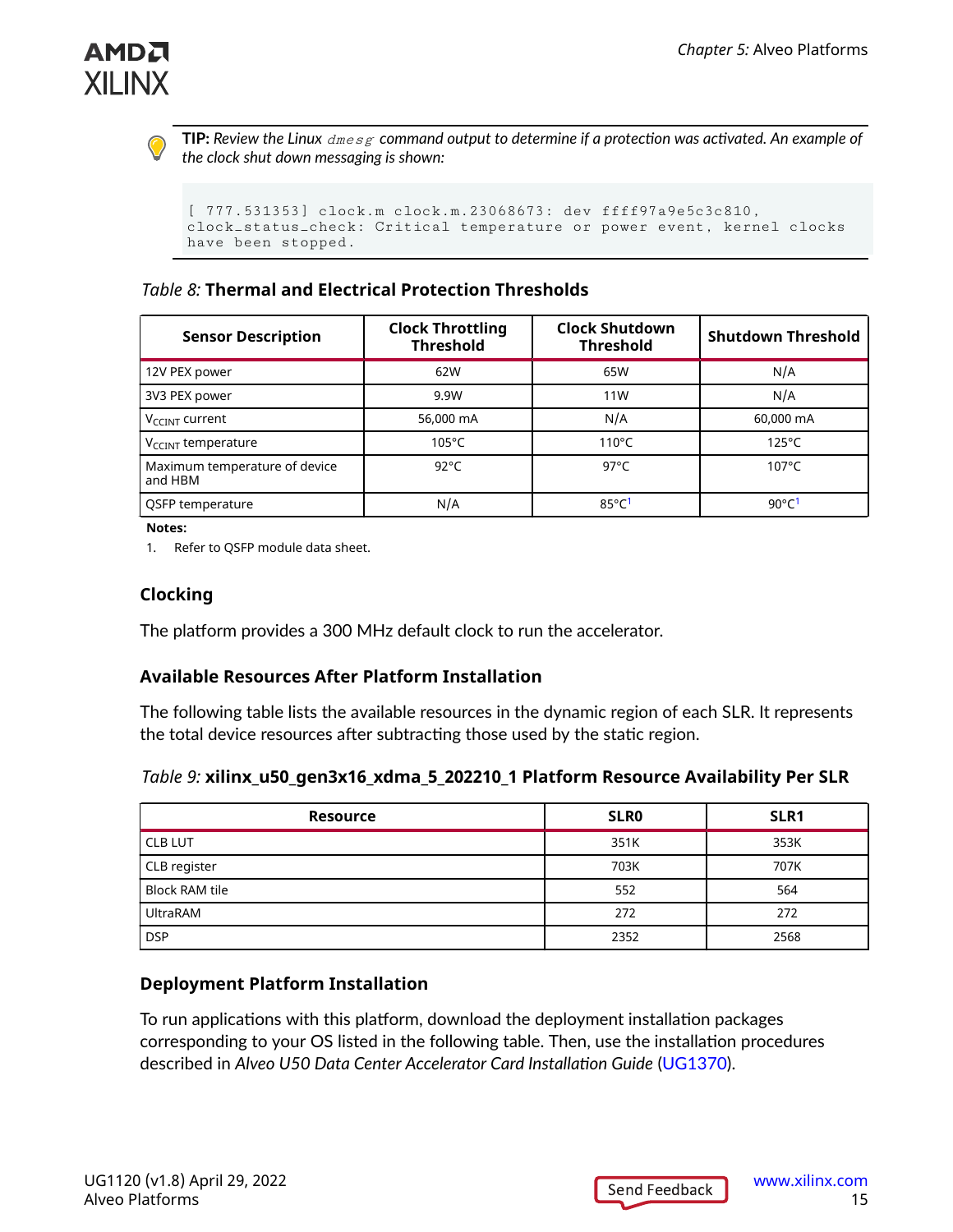<span id="page-15-0"></span>

#### *Table 10:* **xilinx\_u50\_gen3x16\_xdma\_5\_202210\_1 Deployment Platform Installation Download Links**

| OS            | <b>Download Link</b>                                                                                                            |
|---------------|---------------------------------------------------------------------------------------------------------------------------------|
| Ubuntu        | https://www.uat.xilinx.com/bin/public/openDownload?filename=xilinx-u50-gen3x16-<br>xdma_2022.1_2022_0415_2123-all.deb.tar.gz    |
| RedHat/CentOS | https://www.uat.xilinx.com/bin/public/openDownload?filename=xilinx-u50-gen3x16-<br>xdma_2022.1_2022_0415_2123-noarch.rpm.tar.gz |

Accelerated applications have software dependencies. Work with your accelerated application provider to determine which XRT version to install.

#### **Development Platform Installation**

For developing applications for use with the Alveo Data Center accelerator cards you must install and use the Vitis software platform. To set up an accelerator card for use in the development environment, follow the installation steps in:

- Vitis Software Platform [Installation](https://docs.xilinx.com/access/sources/dita/topic?ft:locale=en-US&dita:id=dhg1543555360045) in the *Vitis Unified Software Platform Documentation* (UG1416)
- [Installing Xilinx Runtime](https://docs.xilinx.com/access/sources/dita/topic?ft:locale=en-US&dita:id=pjr1542153622642) in the *Vitis Unified Software Platform Documentation* (UG1416)

### **U50 Gen3x16 NoDMA base\_1 Platform**

- **Platform name:** xilinx\_u50\_gen3x16\_nodma\_base\_1
- **Platform UUID:** 4429B71A-27E2-5E65-E708-E17D6FF2DF93
- **Interface UUID:** B56495F8-1F2A-0E27-FF1F-ABFDC441D260
- **Release Date:** June 2021
- **Created by:** 2020.2 tools
- **Supported XRT versions:** 2021.1 through 2022.1, with support planned through 2022
- **Satellite controller (SC) FW release:** Initial release 5.2.6

Updated to 5.2.15 with the October 2021 update

- **Link speed:** Gen3 x16
- **Target card:** A-U50-P00G-PQ-G

For more information, see [Alveo U50 Data Center Accelerator Card](https://www.xilinx.com/products/boards-and-kits/alveo/u50.html).

• **Release Notes:** Change log and known issues for the platform and the SC and CMC firmware are available in the *Alveo U50 Master Release Notes Answer Record* [75163](https://www.xilinx.com/support/answers/75163.html).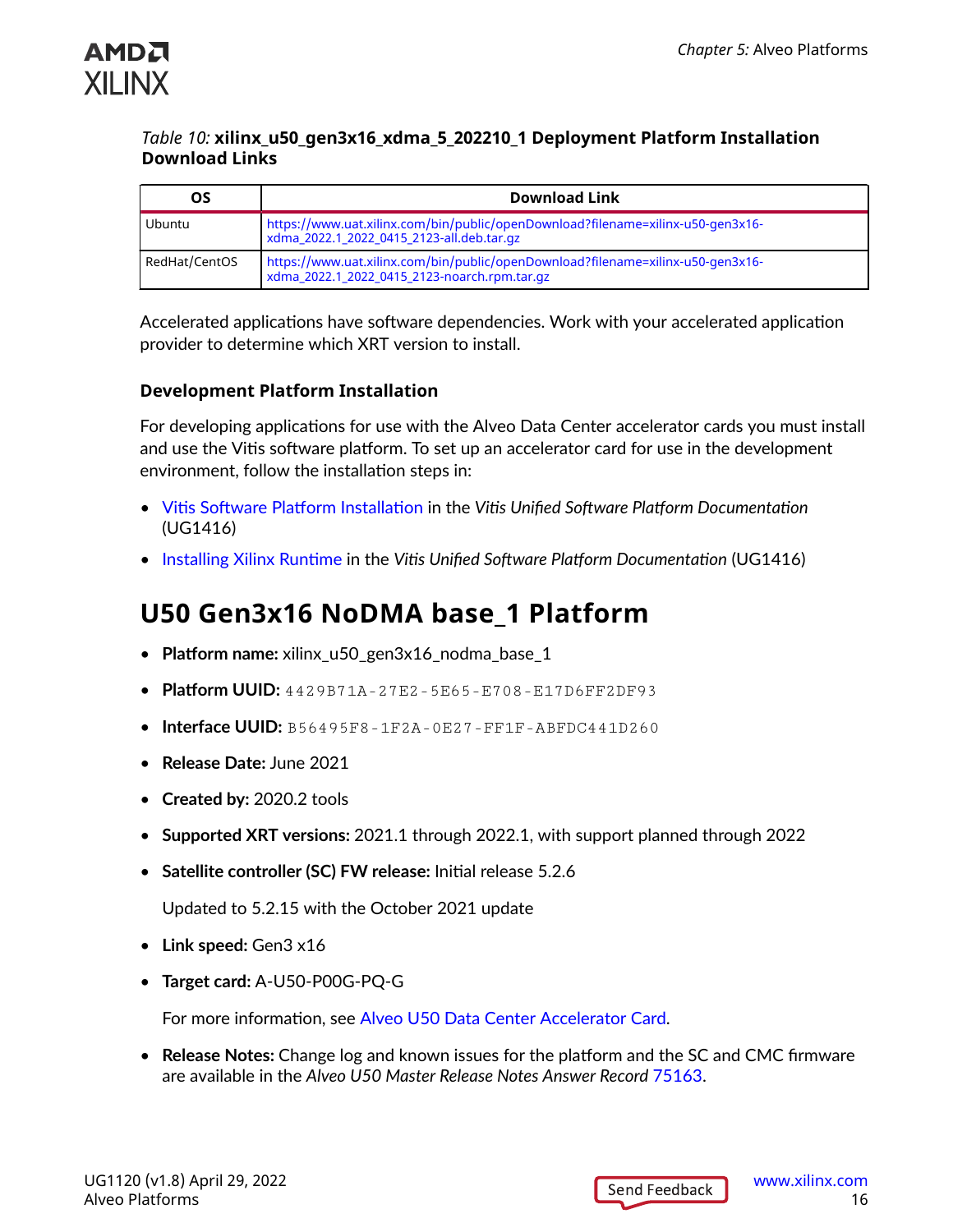<span id="page-16-0"></span>

The xilinx\_u50\_gen3x16\_nodma\_base\_1 is an application-specific platform. It provides direct access to host memory requiring the user logic for data movement. This platform requires preallocation of host memory. For more information, refer to [XRT Host Memory Documentation](https://xilinx.github.io/XRT/master/html/hm.html).

### **U50 Gen3x4 XDMA base\_2 Platform**

- **Platform name:** xilinx\_u50\_gen3x4\_xdma\_base\_2
- **Platform UUID:** 447C677D-83C3-FFCA-029E-19DE0CC7D7E9
- **Interface UUID:** 4CDA0BA9-AB64-B59C-535A-DADF2E0B1930
- **Release Date:** June 2020
- **Created by:** 2020.1 tools
- **Supported XRT versions:** 2020.1 through 2022.1, with support planned through 2022
- **Satellite controller (SC) FW release:** Initial release 5.0.27

Updated to 5.2.15 with the October 2021 update

- **Link speed:** Gen3 x4
- **Target card:** A-U50-P00G-PQ-G

For more information, see [Alveo U50 Data Center Accelerator Card](https://www.xilinx.com/products/boards-and-kits/alveo/u50.html).

• **Release Notes:** Change log and known issues for the platform and the SC and CMC firmware are available in the *Alveo U50 Master Release Notes Answer Record* [75163](https://www.xilinx.com/support/answers/75163.html).

The xilinx\_u50\_gen3x4\_xdma\_base\_2 is an application specific platform used with machine learning and video transcode application solutions. An application solution combines the platform and application into a single solution. Because application specific platforms are only used with an application, no Vitis development platform is provided.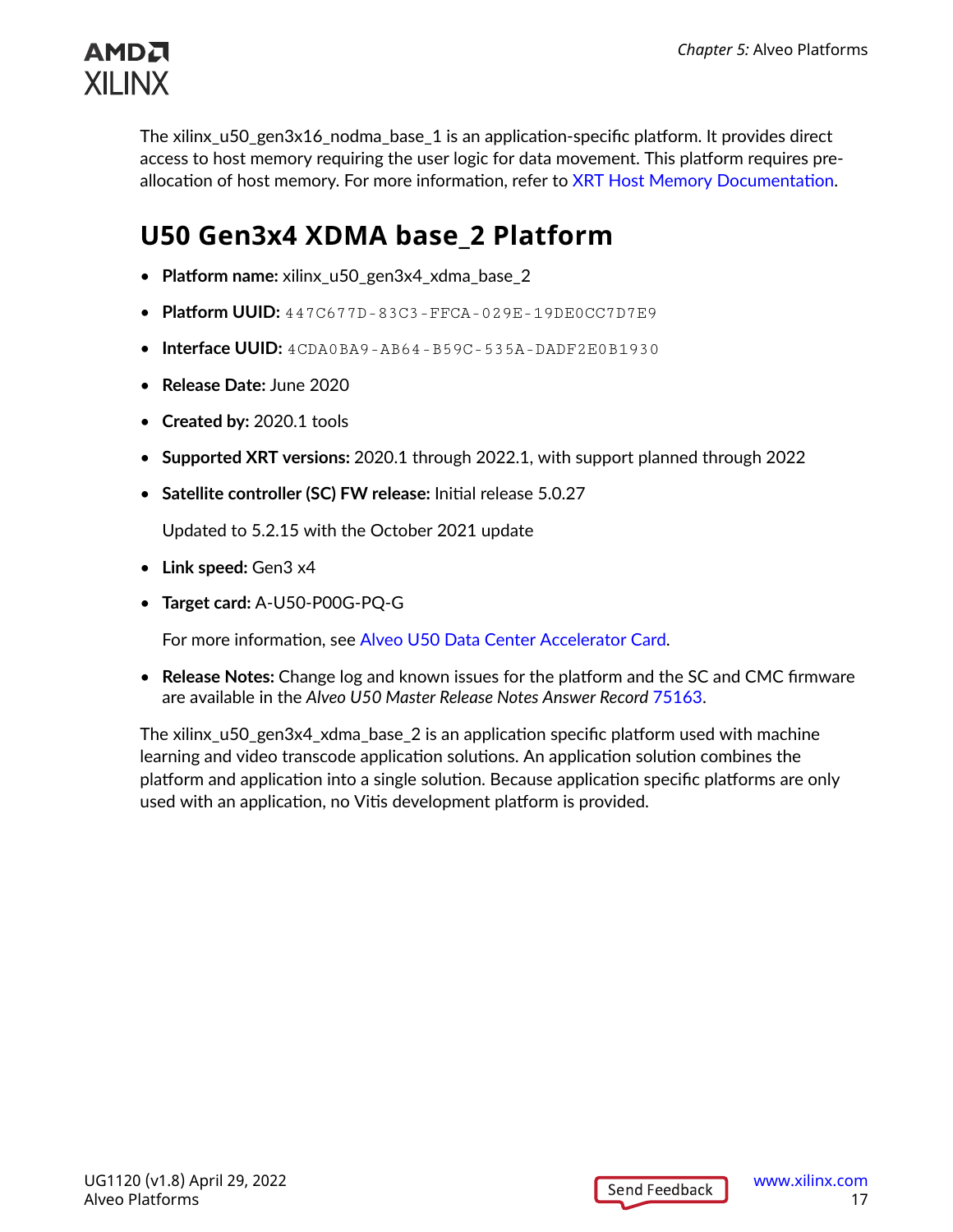## <span id="page-17-0"></span>**U50LV Gen3x4 XDMA base\_2 Platform**

- **Platform name:** xilinx\_u50lv\_gen3x4\_xdma\_base\_2
- **Platform UUID:** CA1BD561-0169-A52C-E463-B3300DF98172
- **Interface UUID:** 05A5E9D4-E079-740E-76C7-499FEEC81DB3
- **Release Date:** June 2020
- **Created by:** 2020.1 tools
- **Supported XRT versions:** 2020.1 through 2022.1, with support planned through 2022
- **Satellite controller (SC) FW release:** Initial release 5.0.27

Updated to 5.2.15 with the October 2021 update

- **Link speed:** Gen3 x4
- **Target card:** A-U50-P00G-LV-G

For more information, see [Alveo U50 Data Center Accelerator Card](https://www.xilinx.com/products/boards-and-kits/alveo/u50.html).

• **Release Notes:** Change log and known issues for the platform and the SC and CMC firmware are available in the *Alveo U50 Master Release Notes Answer Record* [75163](https://www.xilinx.com/support/answers/75163.html).

This is an application specific platform used with machine learning and video transcode application solutions. An application solution combines the platform and application into a single solution. Because application specific platforms are only used with an application, no Vitis development platform is provided.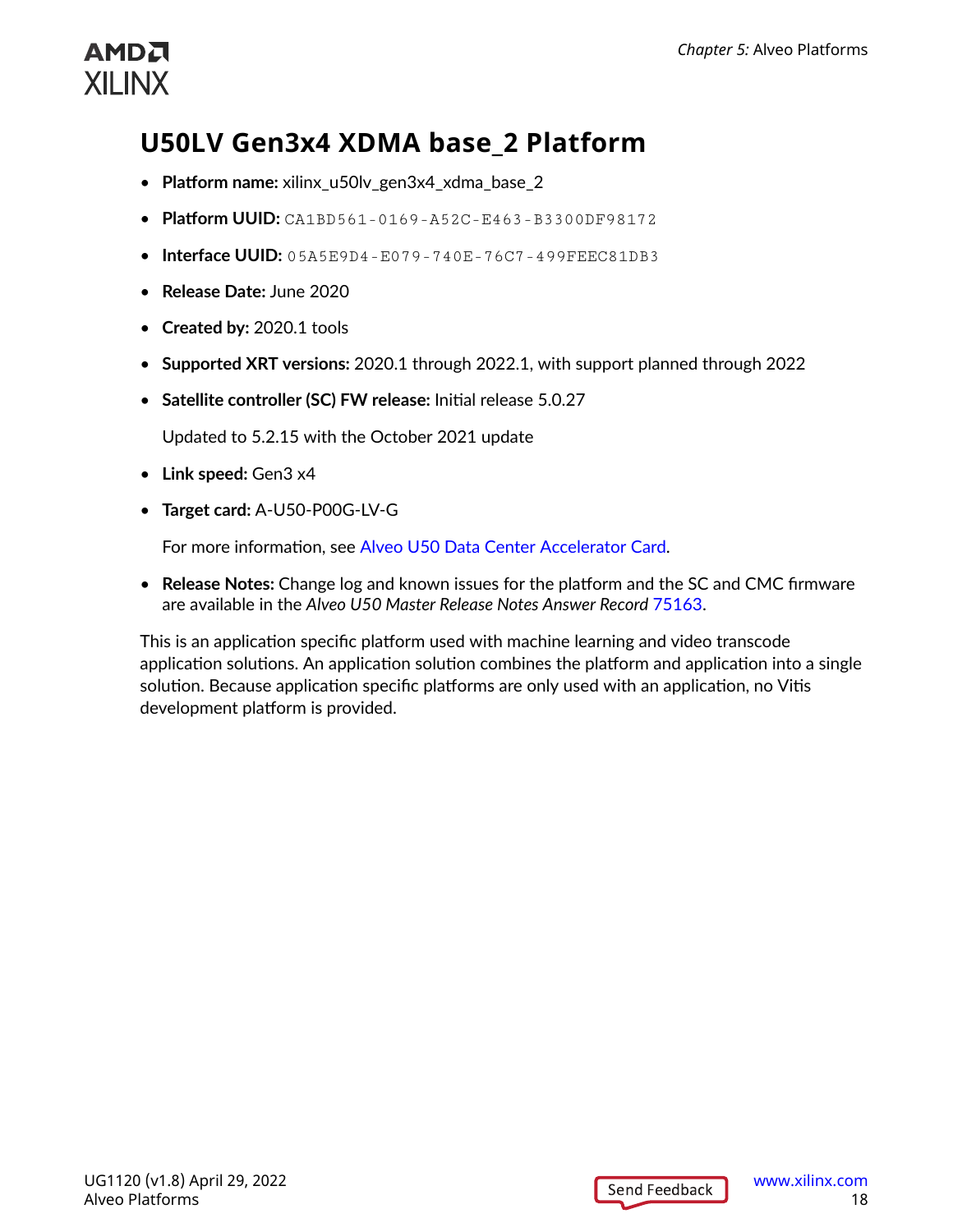# <span id="page-18-0"></span>**U55C**

### **U55C Gen3x16 XDMA base\_3 Platform**

- **Platform name:** xilinx\_u55c\_gen3x16\_xdma\_base\_3
- **Supported by:** Vitis tools 2022.1
- **Platform UUID:** 97088961feaeda9152a21d9dfd63ccef
- **Interface UUID:** b7ac1abe1e3e1cb686d5a81232452676
- **Release Date:** April 2022
- **Created by:** 2022.1 tools
- **Supported XRT version:** 2022.1
- **Satellite controller (SC) FW release:** Initial release 7.1.14

Updated to 7.1.17 with the April 2022 update

- **Link speed:** Gen3 x16
- **Target card:**

A-U55C-P00G-PQ-G

• **Release Notes:** Change log and known issues for the platform and the SC and CMC firmware are available in the *Alveo U50 Master Release Notes Answer Record* [75163](https://www.xilinx.com/support/answers/75163.html).

The platform implements the device floor plan shown in the following figure and uses resources across the multiple super logic regions (SLR) of the device. The static and dynamic regions are shown across the SLRs, along with the available HBM memory connections associated with SLR0.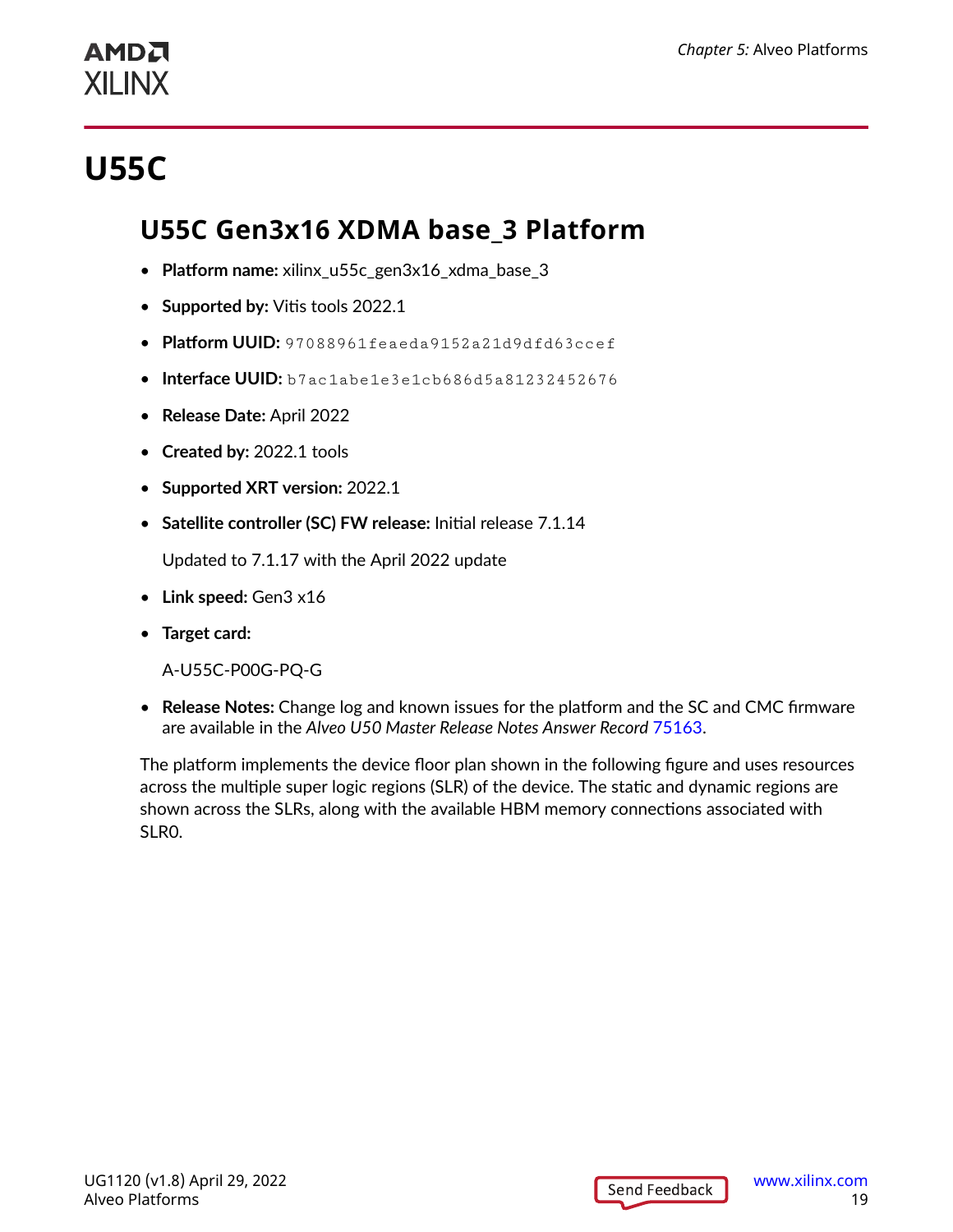#### **Platform Details**



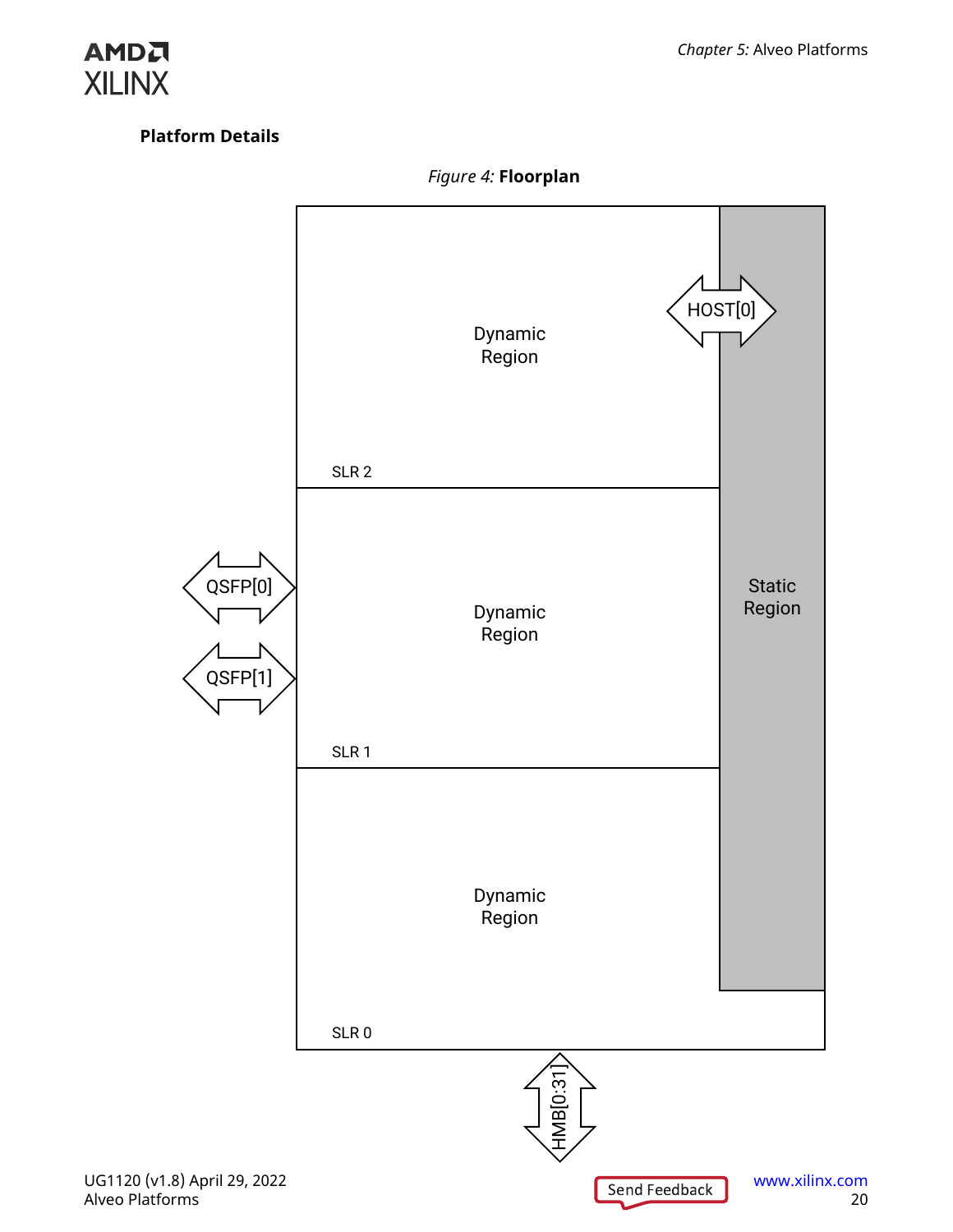

To get the same information for development platforms, if you install the Vitis unified software platform, use the  $\text{plate}$   $\text{pattern}$  o command utility. It reports information on interfaces, clocks, valid SLRs, allocated resources, and memory in a structured format. For more information, see [platforminfo](https://docs.xilinx.com/r/en-US/ug1393-vitis-application-acceleration/platforminfo-Utility) Utility in the Application Acceleration Development flow of the Vitis Unified Software Platform Documentation (UG1416).

#### **Memory**

The Alveo U55C card has access to a total of 16 GB high-bandwidth memory (HBM) accessible through 32 pseudo channels. In addition, it is possible to use device logic resources for small, fast, on-chip memory accesses as PLRAM. The following table lists the allocation of memory resources per SLR.

*Note***:** For details on assigning kernels to HBM memory channels see [Mapping Kernel Ports to Memory](https://docs.xilinx.com/r/en-US/ug1393-vitis-application-acceleration/Mapping-Kernel-Ports-to-Memory).

#### *Table 11:* **Available Memory Resources per SLR**

| <b>Resources</b>                         | <b>SLR 0</b>                      | SLR <sub>1</sub>                  | SLR <sub>2</sub>                  |
|------------------------------------------|-----------------------------------|-----------------------------------|-----------------------------------|
| HBM memory channel (system port name)    | HBM[0:31] (16 GB)                 | No connections                    | No connections                    |
| PLRAM memory channels (system port name) | PLRAM[0:1] (128K per<br>instance) | PLRAM[2:3] (128K per<br>instance) | PLRAM[4:5] (128K per<br>instance) |
| Host memory channels (system port name)  | No connections                    | No connections                    | HOST[0] 16 GB on host             |

#### **Clocking**

The platform provides a 300 MHz default clock to run the accelerator.

#### **Available Resources After Platform Installation**

The following table lists the available resources in the dynamic region of each SLR. It represents the total device resources after subtracting those used by the static region.

#### *Table 12:* **xilinx\_u55c\_gen3x16\_xdma\_3\_202210\_1 Platform Resource Availability per SLR**

| Area                  | <b>SLRO</b> | SLR <sub>1</sub> | SLR <sub>2</sub> |
|-----------------------|-------------|------------------|------------------|
| <b>Block RAM tile</b> | 600         | 576              | 600              |
| <b>CLB LUT</b>        | 386880      | 364320           | 395040           |
| <b>CLB Register</b>   | 773760      | 728640           | 790080           |
| <b>DSP</b>            | 2664        | 2784             | 2928             |
| UltraRAM              | 320         | 320              | 320              |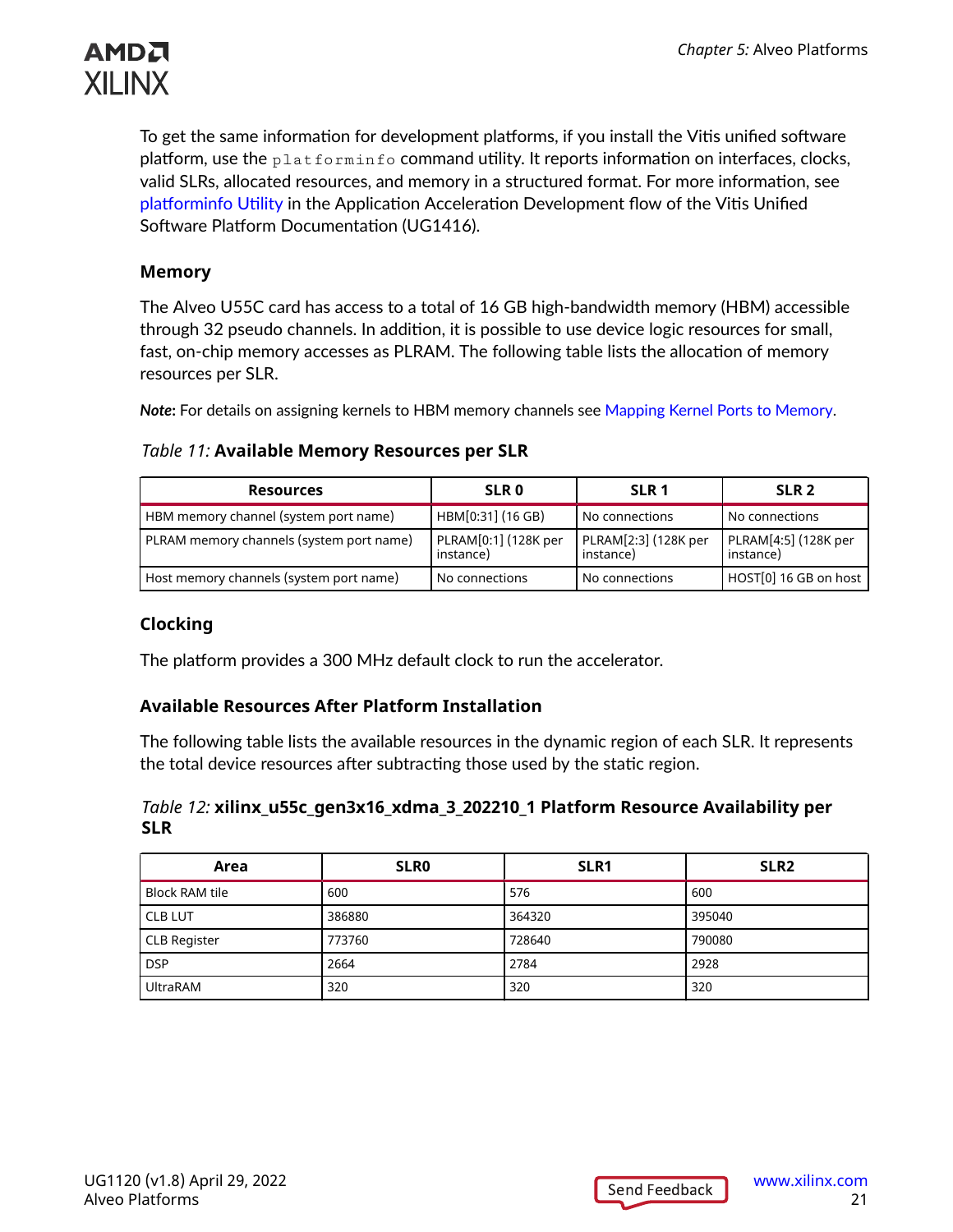<span id="page-21-0"></span>

#### **Deployment Platform Installation**

To run applications with this platform, download the deployment installation packages corresponding to your OS listed in the following table. Then, use the installation procedures described in *Alveo U55C Data Center Accelerator Card Installation Guide* [\(UG1468](https://docs.xilinx.com/access/sources/ud/document?url=UG1468-smartlynq-cable&ft:locale=en-US)).

#### *Table 13:* **xilinx\_u55c\_gen3x16\_xdma\_3\_202210\_1 Deployment Platform Installation Download Links**

| OS            | <b>Download Link</b>                                                                                                         |
|---------------|------------------------------------------------------------------------------------------------------------------------------|
| Ubuntu        | https://www.xilinx.com/bin/public/openDownload?filename=xilinx-u55c-gen3x16-<br>xdma_2022.1_2022_0415_2123-all.deb.tar.gz    |
| Redhat/CentOS | https://www.xilinx.com/bin/public/openDownload?filename=xilinx-u55c-gen3x16-<br>xdma_2022.1_2022_0415_2123-noarch.rpm.tar.gz |

Accelerated applications have software dependencies. Work with your accelerated application provider to determine which XRT version to install.

#### **Development Platform Installation**

For developing applications for use with the Alveo Data Center accelerator cards you must install and use the Vitis software platform. To set up an accelerator card for use in the development environment, follow the installation steps in:

- Vitis Software Platform [Installation](https://docs.xilinx.com/access/sources/dita/topic?ft:locale=en-US&dita:id=dhg1543555360045) in the *Vitis Unified Software Platform Documentation* (UG1416)
- [Installing Xilinx Runtime](https://docs.xilinx.com/access/sources/dita/topic?ft:locale=en-US&dita:id=pjr1542153622642) in the *Vitis Unified Software Platform Documentation* (UG1416)

## **U200**

### **U200 Gen3x16 XDMA base\_2 Platform**

- **Platform name:** xilinx\_u200\_gen3x16\_xdma\_base\_2
- **Supported by:** Vitis tools 2021.1 through 2022.1, with support planned through 2022
- **Platform UUID:** 0dd37306b7f657a3bd57680fe9dad3a1
- **Interface UUID:** 0b095b81fa2be6bd452472b1c1474f18
- **Release Date:** April 2022
- **Created by:** 2021.1 tools
- **Supported XRT versions:** 2021.1 through 2022.1, with support planned through 2022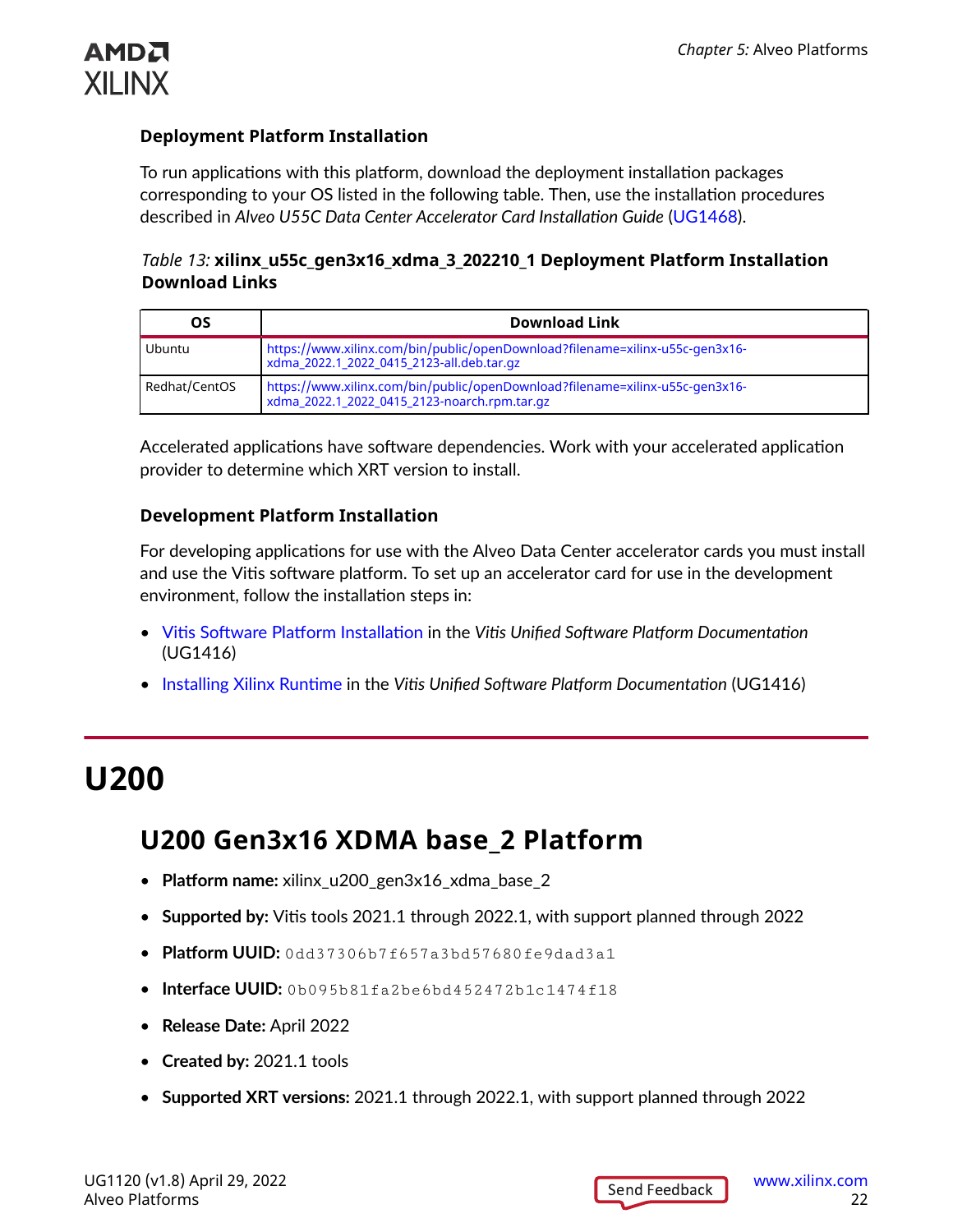• **Satellite controller (SC) FW release:** Initial release 4.6.11

Updated to 4.6.20 with the April 2022 update

- **Link speed:** PCIe Gen3 x16
- **Target cards:** 
	- A-U200-A64G-PQ-G
	- A-U200-P64G-PQ-G

For more information, see [Alveo U200 Data Center Accelerator Card.](https://www.xilinx.com/products/boards-and-kits/alveo/u200.html)

• **Release Notes:** Change log and known issues for the platform and the SC and CMC firmware are available in the *Alveo U200 Master Release Notes Answer Record* [75172.](https://www.xilinx.com/support/answers/75172.html)

The platform implements the device floorplan shown in the following figure and uses resources across the multiple super logic regions (SLR) of the device. The static and dynamic regions are shown across the FPGA SLRs, along with the available DDR memory connections associated with each SLR.





X25465-062021

To get the same information for development platforms, after you install the Vitis unified software platform, use the  $\text{plate from information}$  command utility. It reports information on interfaces, clocks, valid SLRs, allocated resources, and memory in a structured format. For more information, see [platforminfo](https://docs.xilinx.com/access/sources/dita/topic?ft:locale=en-US&dita:id=wfa1542666187253) Utility in the Application Acceleration Development flow of the *Vitis Unified Software Platform Documentation* (UG1416).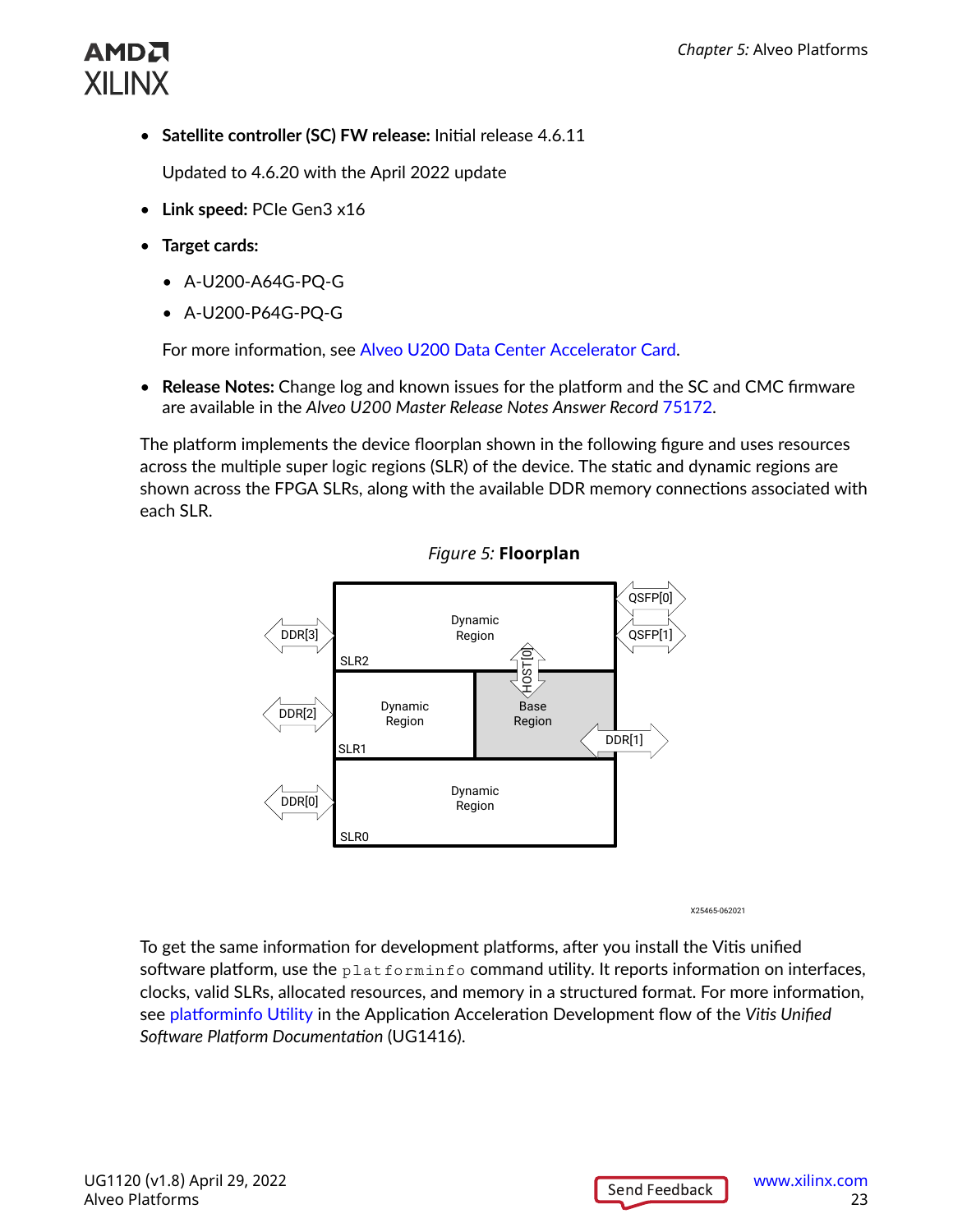### АМDД **XILINX**

#### **Memory**

The Alveo U200 card has a total of four available DDR memory banks. All but DDR[1] are located in the dynamic region. In addition, it is possible to use the device logic resources for small, fast, on-chip memory accesses as PLRAM. The following table lists the allocation of memory resources per SLR.

*Note***:** For details on assigning kernels to DDR memory channels, see [Kernel SLR and DDR Memory](https://docs.xilinx.com/access/sources/dita/topic?ft:locale=en-US&dita:id=phm1523550940155) [Assignments](https://docs.xilinx.com/access/sources/dita/topic?ft:locale=en-US&dita:id=phm1523550940155) in the Application Acceleration Development flow of the *Vitis Unified Software Platform Documentation* (UG1416).

| <b>Resources</b>                            | SLR <sub>0</sub>           | SLR <sub>1</sub>                                                              | SLR <sub>2</sub>          |
|---------------------------------------------|----------------------------|-------------------------------------------------------------------------------|---------------------------|
| DDR memory channels<br>(system port name)   | DDR[0] (16 GB DDR4)        | DDR[1] (16 GB DDR4, static<br>region)<br>DDR[2] (16 GB DDR4,<br>dynamic area) | DDR[3] (16 GB DDR4)       |
| PLRAM memory channels<br>(system port name) | PLRAM[0] (128K, Block RAM) | PLRAM[1] (128K Block RAM)                                                     | PLRAM[2] (128K Block RAM) |
| Host memory channels<br>(system port name)  | No connections             | No connections                                                                | HOST[0] 16 GB on host     |

#### **Clocking**

The platform provides a 300 MHz default clock to run the accelerator.

#### **Available Resources After Platform Installation**

The following table lists the available resources in the dynamic region of each SLR. It represents the total device resources after subtracting those used by the static region.

#### *Table 15:* **xilinx\_u200\_gen3x16\_xdma\_base\_2\_202020\_1 Platform Resource Availability Per SLR**

| <b>Resource</b>       | SLR <sub>0</sub> | SLR <sub>1</sub> | SLR <sub>2</sub> |
|-----------------------|------------------|------------------|------------------|
| <b>CLB LUT</b>        | 388K             | 205K             | 385K             |
| CLB register          | 776K             | 410K             | 770K             |
| <b>Block RAM tile</b> | 720              | 420              | 720              |
| <b>UltraRAM</b>       | 320              | 160              | 320              |
| <b>DSP</b>            | 2280             | 1320             | 2280             |

#### **Deployment Platform Installation**

To run applications with this platform, download the deployment installation packages corresponding to your OS listed in the following table. Then, use the installation procedures described in *Getting Started with Alveo Data Center Accelerator Cards* ([UG1301\)](https://www.xilinx.com/cgi-bin/docs/bkdoc?v=latest;k=accelerator-cards;d=ug1301-getting-started-guide-alveo-accelerator-cards.pdf).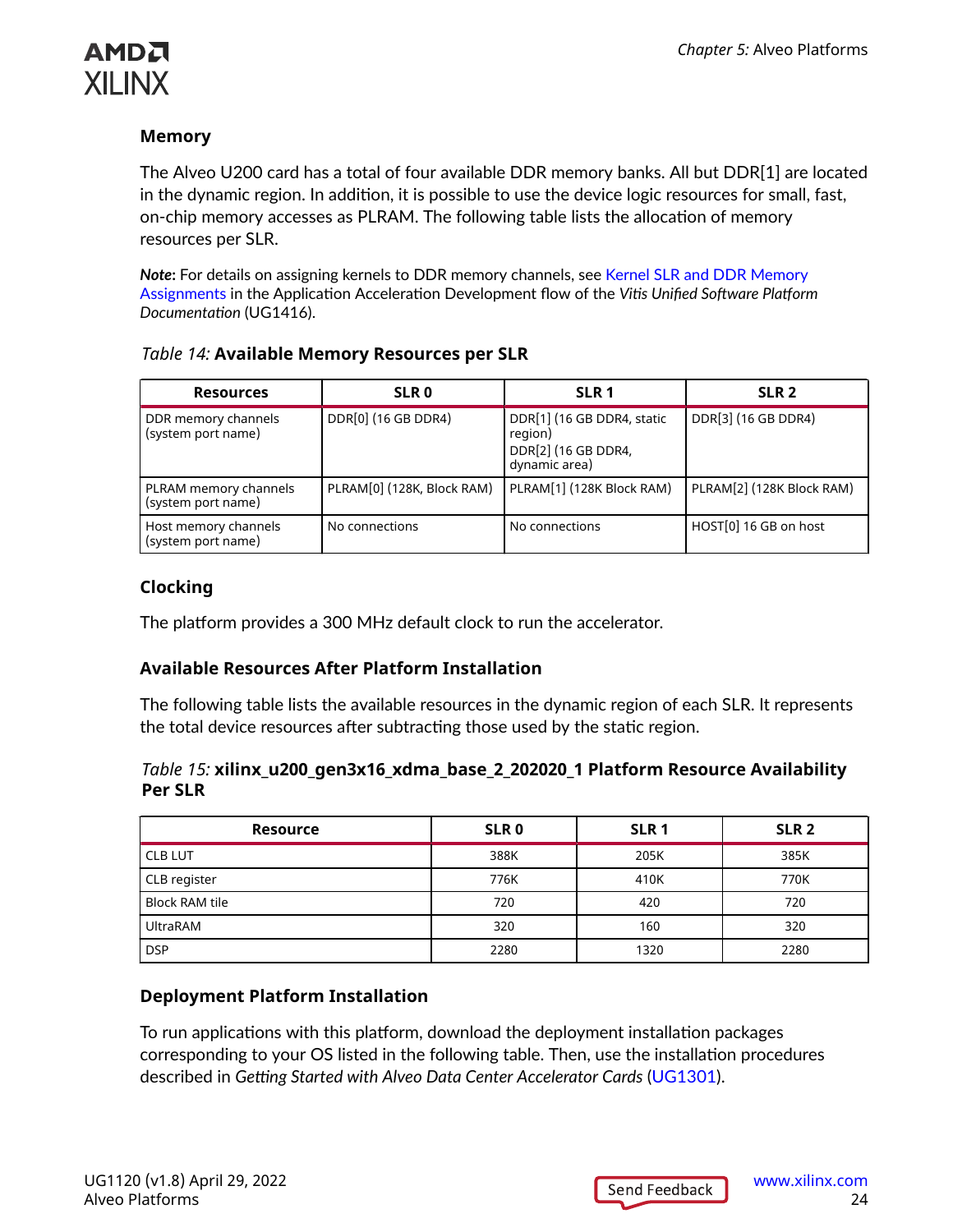<span id="page-24-0"></span>

#### *Table 16:* **xilinx\_u200\_gen3x16\_xdma\_base\_2\_202020\_1 Deployment Platform Installation Download Links**

| OS            | <b>Download Link</b>                                                                                                         |
|---------------|------------------------------------------------------------------------------------------------------------------------------|
| Ubuntu        | https://www.xilinx.com/bin/public/openDownload?filename=xilinx-u200-gen3x16-<br>xdma_2022.1_2022_0415_2123-all.deb.tar.gz    |
| Redhat/CentOS | https://www.xilinx.com/bin/public/openDownload?filename=xilinx-u200-gen3x16-<br>xdma_2022.1_2022_0415_2123-noarch.rpm.tar.gz |

Accelerated applications have software dependencies. Work with your accelerated application provider to determine which XRT version to install.

#### **Development Platform Installation**

For developing applications for use with the Alveo Data Center accelerator cards you must install and use the Vitis software platform. To set up an accelerator card for use in the development environment, follow the installation steps in:

- Vitis Software Platform [Installation](https://docs.xilinx.com/access/sources/dita/topic?ft:locale=en-US&dita:id=dhg1543555360045) in the *Vitis Unified Software Platform Documentation* (UG1416)
- [Installing Xilinx Runtime](https://docs.xilinx.com/access/sources/dita/topic?ft:locale=en-US&dita:id=pjr1542153622642) in the *Vitis Unified Software Platform Documentation* (UG1416)

## **U250**

### **U250 Gen3x16 XDMA 4\_1 Platform**

- **Platform name:** xilinx\_u250\_gen3x16\_xdma\_4\_1
- **Supported by:** Vitis tools 2022.1 with support planned through 2022
- **Logic UUID:** F8DAC62E-49D9-B0AA-E9FC-6F260D9D0DFB
- **Interface UUID:** 807A580E-5F50-7D48-484D-26C2217AA787
- **Release Date:** April 2022
- **Created by:** 2022.1 tools
- **Supported XRT versions:** 2022.1
- **Satellite controller (SC) FW release:** Initial release 4.6.6

Updated to 4.6.20 with the April 2022 update

• **Link speed:** Gen3 x16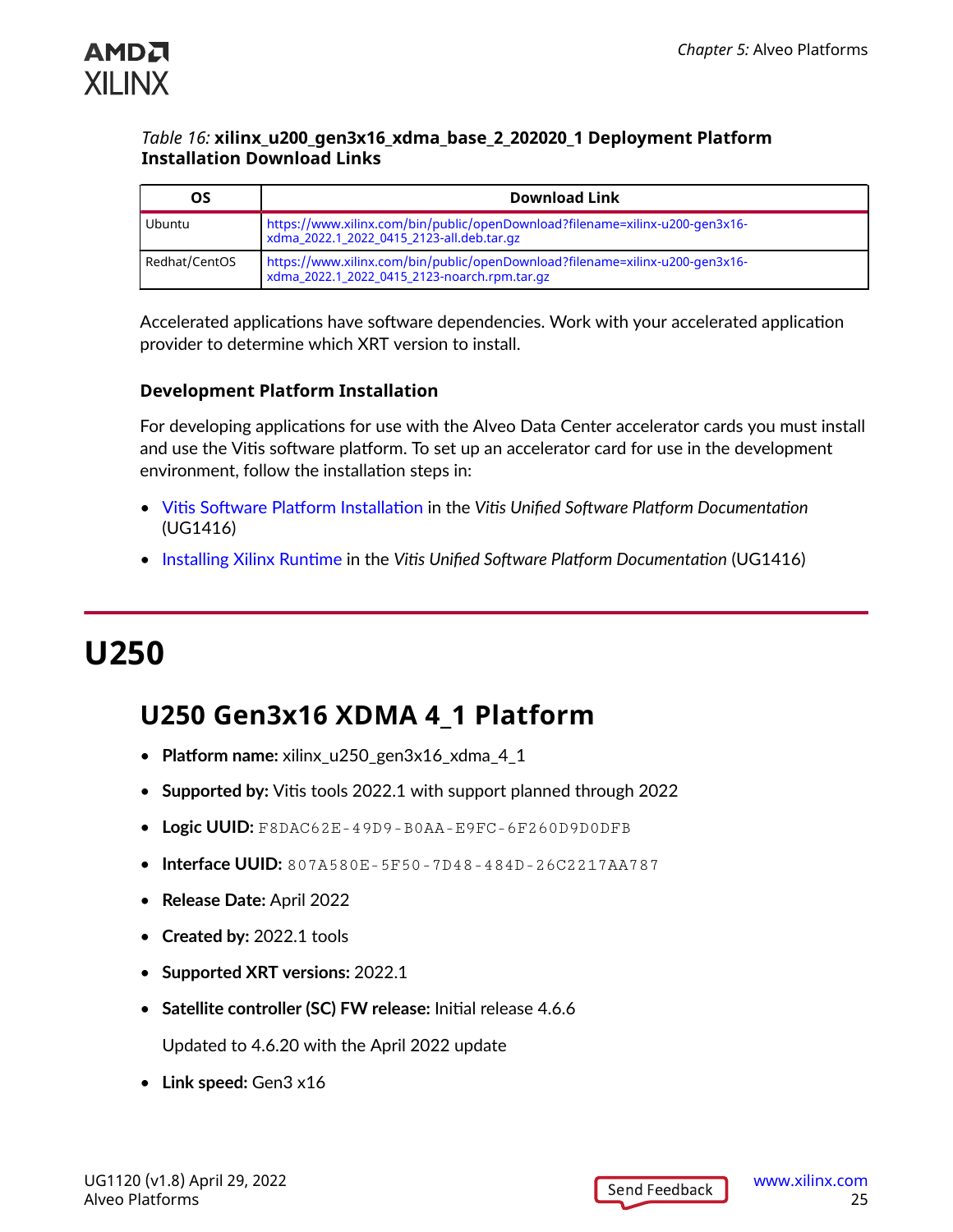

- **Target cards:** 
	- A-U250-A64G-PQ-G
	- A-U250-P64G-PQ-G

For more information, see [Alveo U250 Data Center Accelerator Card.](https://www.xilinx.com/products/boards-and-kits/alveo/u250.html)

• **Release Notes:** Change log and known issues for the platform and the SC and CMC firmware are available in the *Alveo U250 Master Release Notes Answer Record* [75180.](https://www.xilinx.com/support/answers/75180.html)

#### **Platform Details**

xilinx\_u250\_gen3x16\_xdma\_4\_1 is a DFX-2RP two-stage platform, which consists of both a base and shell partition. The platform implements the device floorplan shown in the following figure and uses resources across the multiple super logic regions (SLR) of the device. The static and dynamic regions are shown across the SLRs, along with the available DDR memory connections associated with each SLR.



*Figure 6:* **Floorplan**

X24918-121020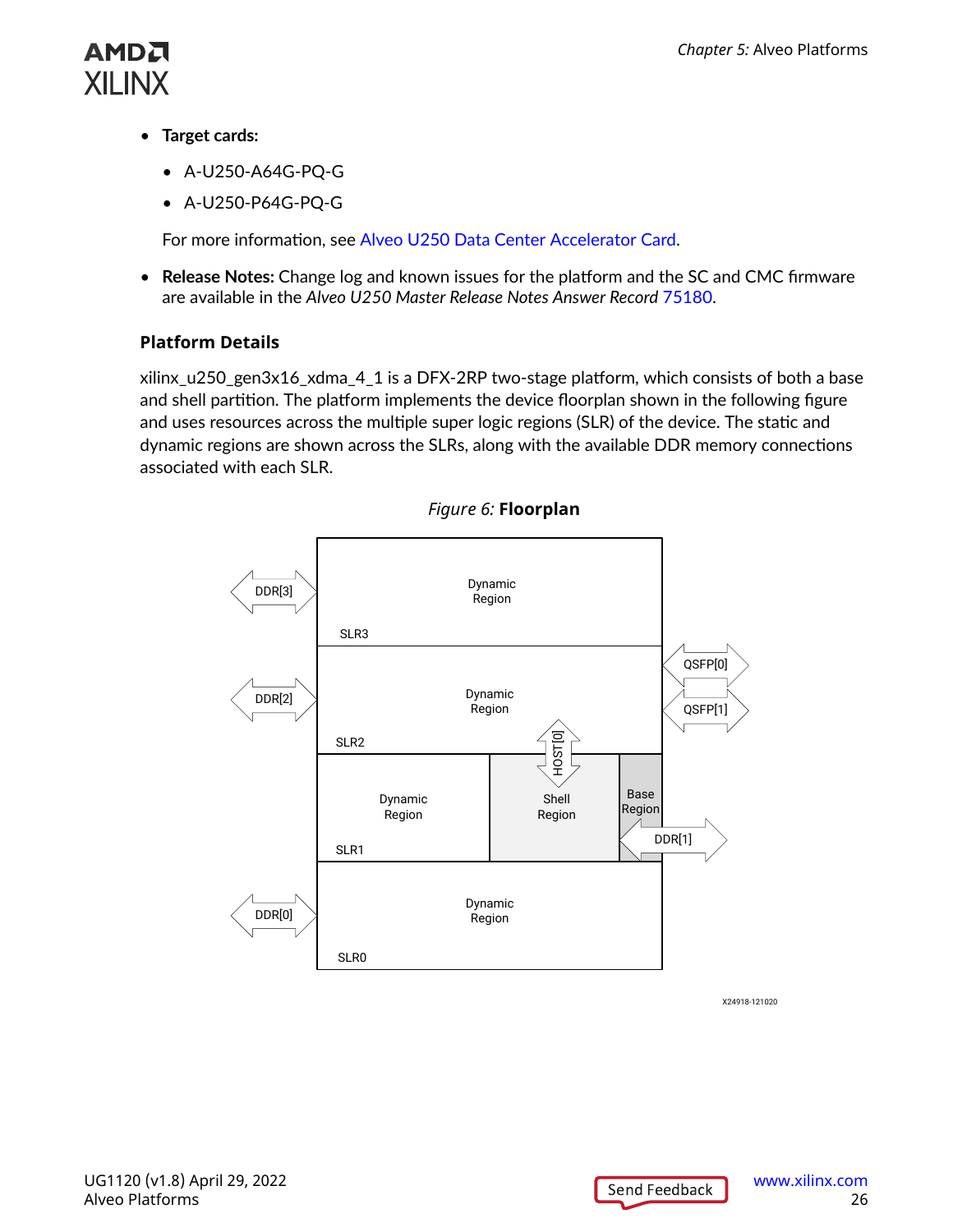

To get the same information for development platforms, if you install the Vitis unified software platform, use the platforminfo command utility. It reports information on interfaces, clocks, valid SLRs, allocated resources, and memory in a structured format. For more information, see [platforminfo](https://docs.xilinx.com/access/sources/dita/topic?ft:locale=en-US&dita:id=wfa1542666187253) Utility in the Application Acceleration Development flow of the *Vitis Unified Software Platform Documentation* (UG1416).

*Note***:** Prior to running an application on this DFX-2RP platform, it is necessary to first program the shell partition. For more information, see [75975](https://www.xilinx.com/support/answers/75975.html).

#### **Memory**

The Alveo U250 card has a total of four available DDR memory banks. In addition, it is possible to use device logic resources for small, fast, on-chip memory accesses as PLRAM. The following table lists the allocation of memory resources per SLR.

*Note***:** For details on assigning kernels to DDR memory channels, see [Kernel SLR and DDR Memory](https://docs.xilinx.com/access/sources/dita/topic?ft:locale=en-US&dita:id=phm1523550940155) [Assignments](https://docs.xilinx.com/access/sources/dita/topic?ft:locale=en-US&dita:id=phm1523550940155) in the Application Acceleration Development flow of the *Vitis Unified Software Platform Documentation* (UG1416).

| <b>Resources</b>                               | <b>SLR0</b>                   | SLR <sub>1</sub>             | SLR <sub>2</sub>             | SLR <sub>3</sub>             |
|------------------------------------------------|-------------------------------|------------------------------|------------------------------|------------------------------|
| DDR memory channels<br>(system port name)      | DDR[0] (16 GB DDR4)           | DDR[1] (16 GB DDR4)          | DDR[2] (16 GB DDR4)          | DDR[3] (16 GB DDR4)          |
| PLRAM memory<br>channels (system port<br>name) | PLRAM[0] (128K, Block<br>RAM) | PLRAM[1] (128K Block<br>RAM) | PLRAM[2] (128K Block<br>RAM) | PLRAM[3] (128K Block<br>RAM) |
| Host memory<br>channels (system port<br>name)  | No connections                | No connections               | HOST[0] 16 GB on host        | No connections               |

#### *Table 17:* **Available Memory Resources per SLR**

#### **Clocking**

The platform provides a 300 MHz default clock to run the accelerator.

#### **Available Resources After Platform Installation**

The following table lists the available resources in the dynamic region of each SLR. It represents the total device resources after subtracting those used by the static region.

#### *Table 18:* **xilinx\_u250\_gen3x16\_xdma\_4.1\_202120\_1 Platform Resource Availability per SLR**

| <b>Resource</b> | SLR <sub>0</sub> | SLR <sub>1</sub> | SLR <sub>2</sub> | SLR <sub>3</sub> |
|-----------------|------------------|------------------|------------------|------------------|
| <b>CLB LUT</b>  | 420K             | 205K             | 407K             | 424K             |
| CLB register    | 840K             | 411K             | 815K             | 849K             |
| Block RAM tile  | 668              | 384              | 660              | 672              |
| <b>UltraRAM</b> | 312              | 128              | 308              | 320              |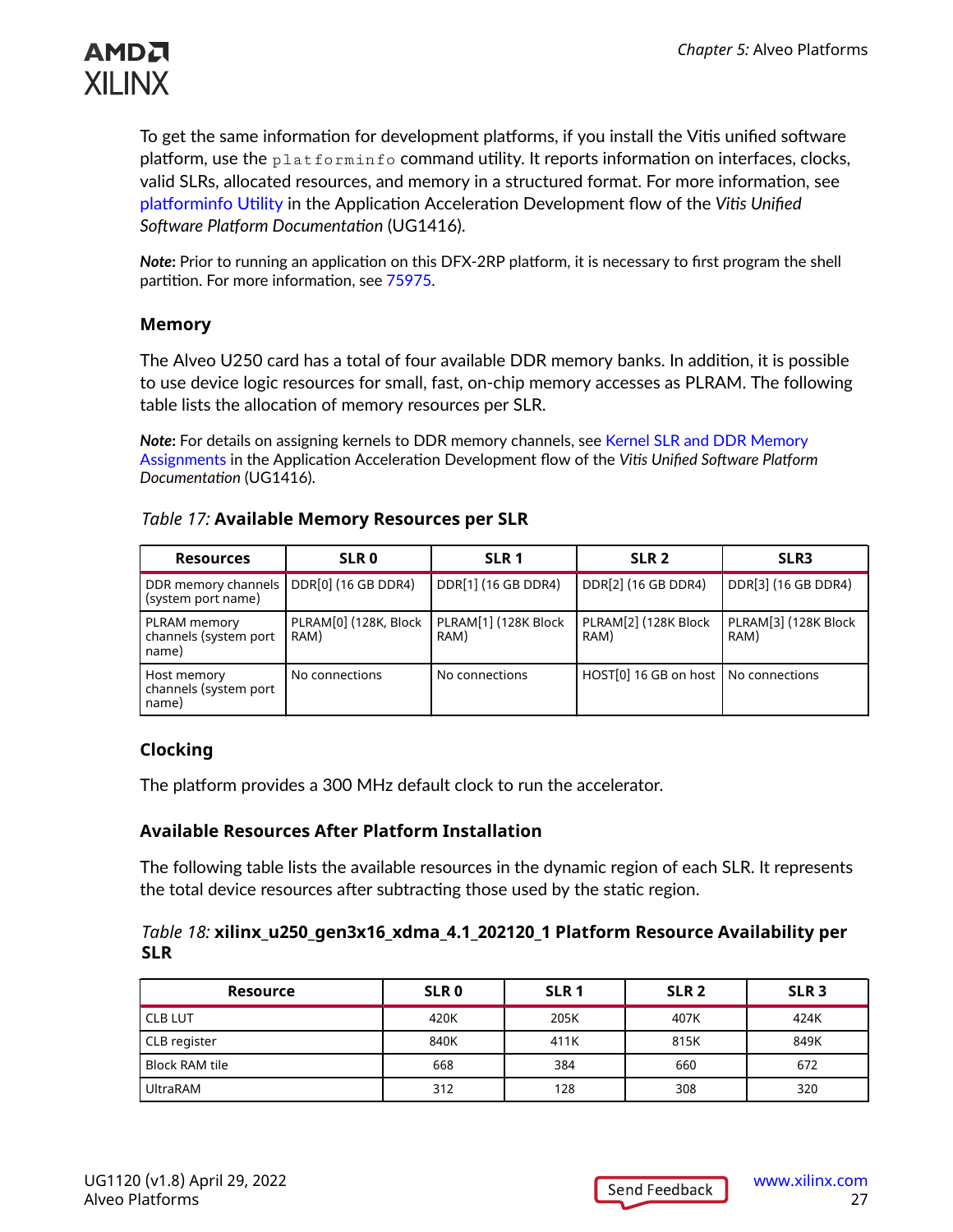<span id="page-27-0"></span>

#### *Table 18:* **xilinx\_u250\_gen3x16\_xdma\_4.1\_202120\_1 Platform Resource Availability per SLR** *(cont'd)*

| <b>Resource</b> | CI D N<br>JLR U | CI D 4 | ר ם<br>JLN 4 | CI D 3<br>JLN J |
|-----------------|-----------------|--------|--------------|-----------------|
| l DSP           | 3032            | 536    | 2994         | 3072            |

#### **Deployment Platform Installation**

To run applications with this platform, download the deployment installation packages corresponding to your OS listed in the following table. Then, use the installation procedures described in *Getting Started with Alveo Data Center Accelerator Cards* ([UG1301\)](https://www.xilinx.com/cgi-bin/docs/bkdoc?v=latest;k=accelerator-cards;d=ug1301-getting-started-guide-alveo-accelerator-cards.pdf).

*Note***:** Prior to running an application on DFX-2RP platforms, it is necessary to first program the shell partition. For more information, see [75975](https://www.xilinx.com/support/answers/75975.html).

#### *Table 19:* **xilinx\_u250\_gen3x16\_xdma\_4.1\_202120\_1 Deployment Platform Installation Download Links**

| ΟS            | <b>Download Link</b>                                                                                                             |
|---------------|----------------------------------------------------------------------------------------------------------------------------------|
| Ubuntu        | https://www.uat.xilinx.com/bin/public/openDownload?filename=xilinx-u250-gen3x16-<br>xdma_2022.1_2022_0415_2123-all.deb.tar.gz    |
| RedHat/CentOS | https://www.uat.xilinx.com/bin/public/openDownload?filename=xilinx-u250-gen3x16-<br>xdma_2022.1_2022_0415_2123-noarch.rpm.tar.gz |

Accelerated applications have software dependencies. Work with your accelerated application provider to determine which XRT version to install.

#### **Development Platform Installation**

For developing applications for use with the Alveo Data Center accelerator cards you must install and use the Vitis software platform. To set up an accelerator card for use in the development environment, follow the installation steps in:

- Vitis Software Platform [Installation](https://docs.xilinx.com/access/sources/dita/topic?ft:locale=en-US&dita:id=dhg1543555360045) in the *Vitis Unified Software Platform Documentation* (UG1416)
- [Installing Xilinx Runtime](https://docs.xilinx.com/access/sources/dita/topic?ft:locale=en-US&dita:id=pjr1542153622642) in the *Vitis Unified Software Platform Documentation* (UG1416)

## **U250 Gen3x16 XDMA 2\_1 Platform**

This platform is intended to be used with Microsoft Azure.

- **Platform name:** xilinx\_u250\_gen3x16\_xdma\_2\_1
- **Supported by:** Vitis tools 2020.2
- **Logic UUID:** C3AD6B03-7144-8CA9-494E-D5B672C7092A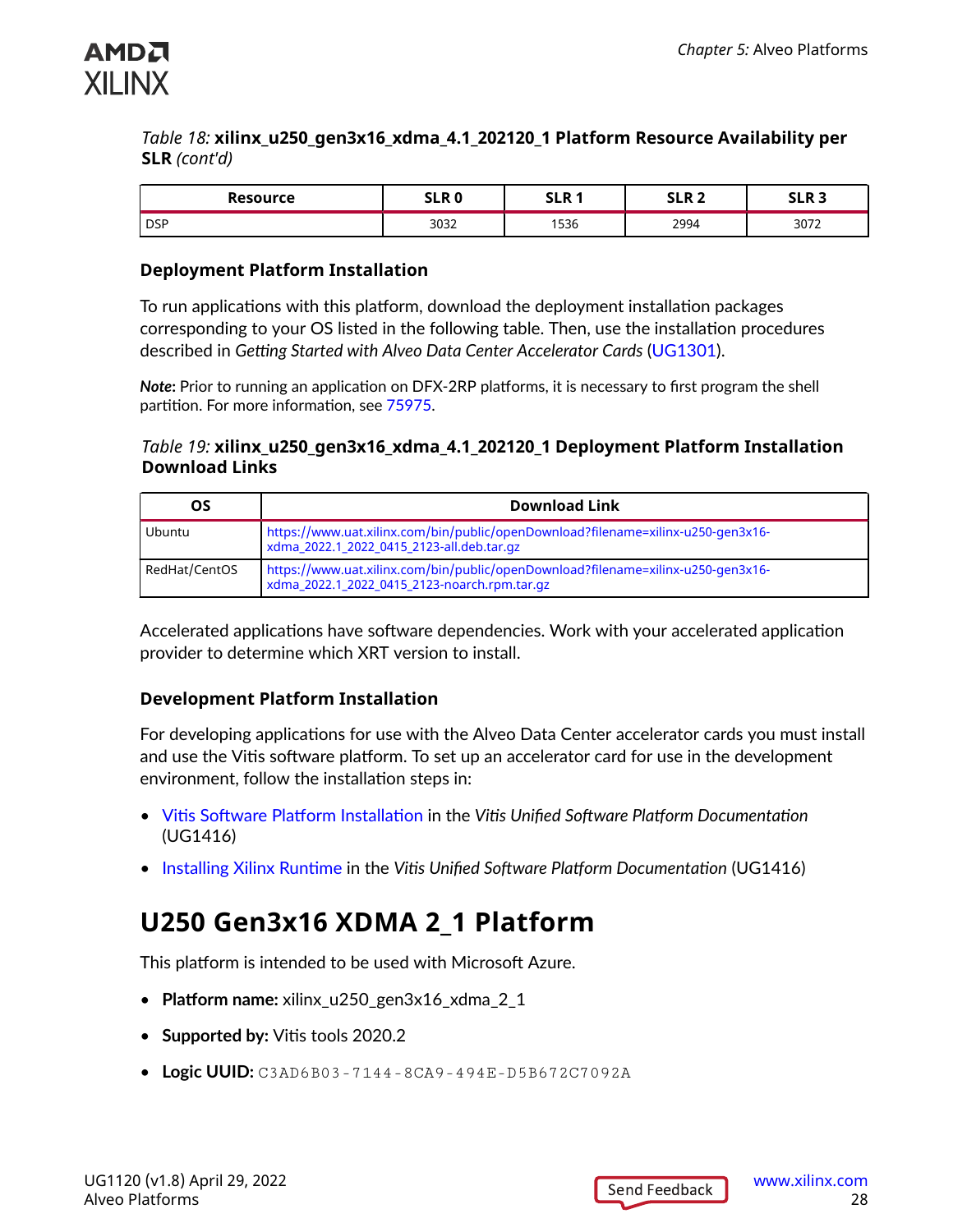- **Interface UUID:** 13DB7987-A2D8-1BFF-743A-71ED8DF67C17
- **Release Date:** April 2021
- **Created by:** 2020.1 tools
- **Supported XRT versions:** 202020.2.8.832
- **Satellite controller (SC) FW release:** Initial release 4.5.0
- **Link speed:** Gen3 x16
- **Target cards:** 
	- A-U250-A64G-PQ-G
	- A-U250-P64G-PQ-G

For more information, see [Alveo U250 Data Center Accelerator Card.](https://www.xilinx.com/products/boards-and-kits/alveo/u250.html)

• **Release Notes:** Change log and known issues for the platform and the SC and CMC firmware are available in the *Alveo U250 Master Release Notes Answer Record* [75180.](https://www.xilinx.com/support/answers/75180.html)

#### **Platform Details**

The platform implements the device floorplan shown in the following figure and uses resources across the multiple super logic regions (SLR) of the device. The static and dynamic regions are shown across the SLRs, along with the available DDR memory connections associated with each SLR.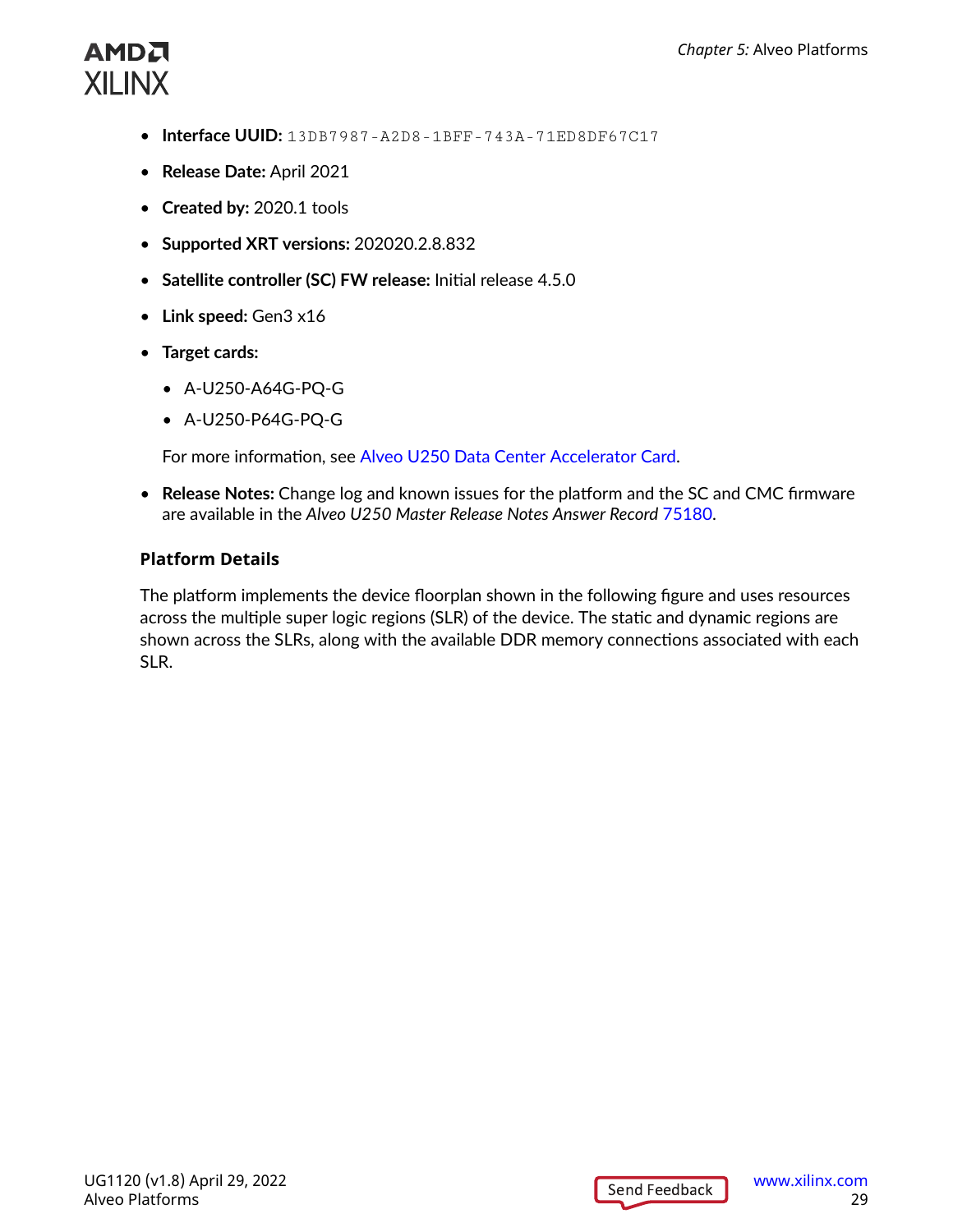

*Figure 7:* **Floorplan**

X25226-032621

To get the same information for development platforms, if you install the Vitis unified software platform, use the  $\text{plate}$   $\text{pattern}$  o command utility. It reports information on interfaces, clocks, valid SLRs, allocated resources, and memory in a structured format. For more information, see [platforminfo](https://docs.xilinx.com/access/sources/dita/topic?ft:locale=en-US&dita:id=wfa1542666187253) Utility in the Application Acceleration Development flow of the *Vitis Unified Software Platform Documentation* (UG1416).

*Note***:** Prior to running an application on DFX-2RP platforms, it is necessary to first program the shell partition. For more information, see [75975](https://www.xilinx.com/support/answers/75975.html).

#### **Memory**

The Alveo U250 card has a total of four available DDR memory banks. In addition, it is possible to use device logic resources for small, fast, on-chip memory accesses as PLRAM. The following table lists the allocation of memory resources per SLR.

*Note***:** For details on assigning kernels to DDR memory channels, see [Kernel SLR and DDR Memory](https://docs.xilinx.com/access/sources/dita/topic?ft:locale=en-US&dita:id=phm1523550940155) [Assignments](https://docs.xilinx.com/access/sources/dita/topic?ft:locale=en-US&dita:id=phm1523550940155) in the Application Acceleration Development flow of the *Vitis Unified Software Platform Documentation* (UG1416).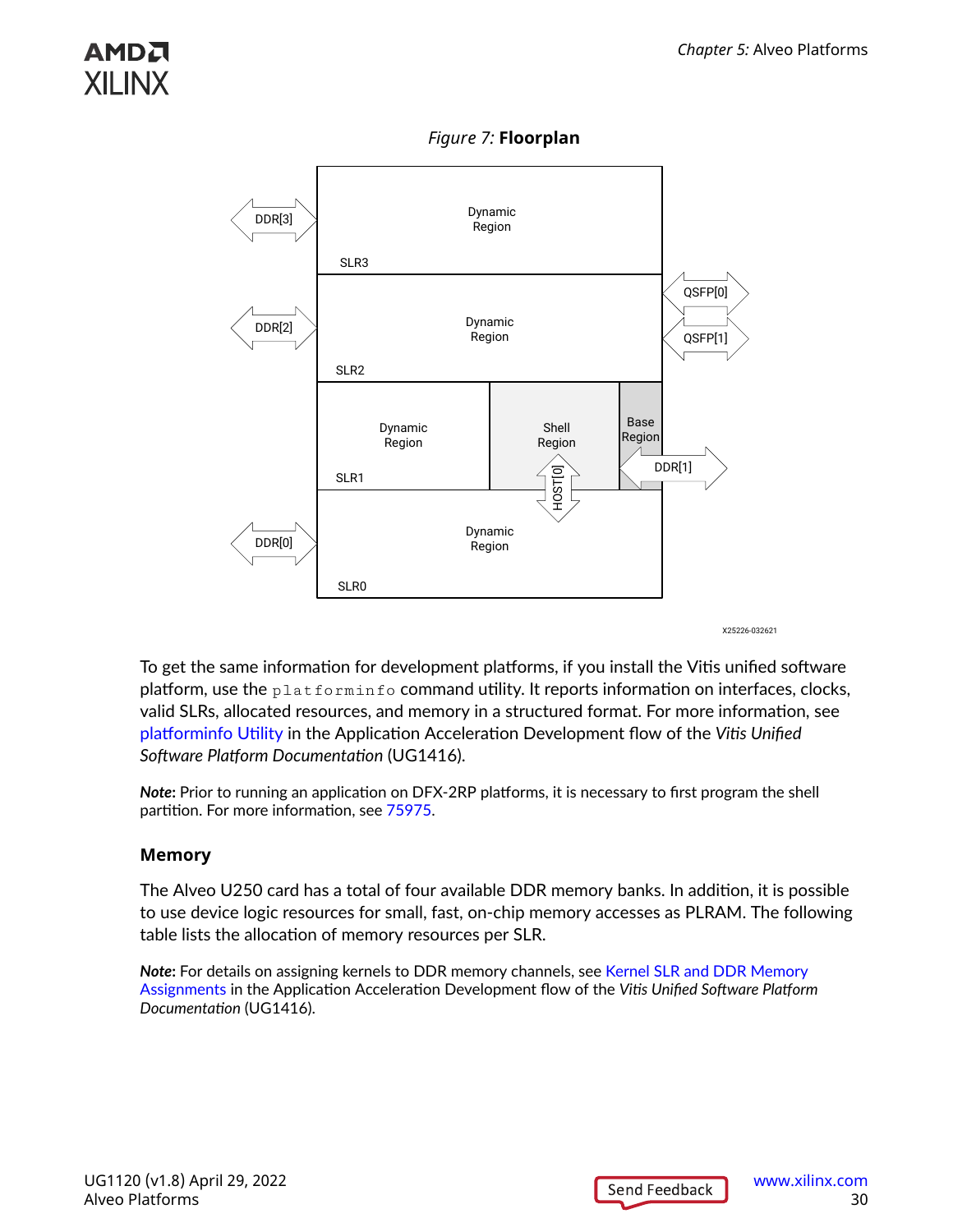

#### *Table 20:* **Available Memory Resources per SLR**

| <b>Resources</b>                               | SLR <sub>0</sub>              | SLR <sub>1</sub>              | SLR <sub>2</sub>              | SLR <sub>3</sub>              |
|------------------------------------------------|-------------------------------|-------------------------------|-------------------------------|-------------------------------|
| DDR memory channels<br>(system port name)      | DDR[0] (16 GB DDR4)           | DDR[1] (16 GB DDR4)           | DDR[2] (16 GB DDR4)           | DDR[3] (16 GB DDR4)           |
| PLRAM memory<br>channels (system port<br>name) | PLRAM[0] (128K, Block<br>RAM) | PLRAM[1] (128K, Block<br>RAM) | PLRAM[2] (128K, Block<br>RAM) | PLRAM[3] (128K, Block<br>RAM) |
| Host memory<br>channels (system port<br>name)  | HOST[0] 16 GB on host         | No connections                | No connections                | No connections                |

#### **Clocking**

The platform provides a 300 MHz default clock to run the accelerator.

#### **Available Resources After Platform Installation**

The following table lists the available resources in the dynamic region of each SLR. It represents the total device resources after subtracting those used by the static region.

#### *Table 21:* **xilinx\_u250\_gen3x16\_xdma\_2\_1 Platform Resource Availability per SLR**

| <b>Resource</b>       | SLR <sub>0</sub> | SLR <sub>1</sub> | SLR <sub>2</sub> | SLR <sub>3</sub> |
|-----------------------|------------------|------------------|------------------|------------------|
| <b>CLB LUT</b>        | 419K             | 205K             | 410K             | 424K             |
| CLB register          | 839K             | 410K             | 819K             | 848K             |
| <b>Block RAM tile</b> | 668              | 384              | 664              | 672              |
| <b>UltraRAM</b>       | 312              | 128              | 308              | 320              |
| <b>DSP</b>            | 3032             | 1536             | 3016             | 3072             |

#### **Deployment Platform Installation**

To run applications with this platform, download the deployment installation packages corresponding to your OS listed in the following table. Then, use the installation procedures described in *Getting Started with Alveo Data Center Accelerator Cards* ([UG1301\)](https://www.xilinx.com/cgi-bin/docs/bkdoc?v=latest;k=accelerator-cards;d=ug1301-getting-started-guide-alveo-accelerator-cards.pdf).

*Note***:** Prior to running an application on DFX-2RP platforms, it is necessary to first program the shell partition. For more information, see [75975](https://www.xilinx.com/support/answers/75975.html).

#### *Table 22:* **xilinx\_u250\_gen3x16\_xdma\_2\_1 Deployment Platform Installation Download Links**

| OS            | <b>Download Link</b>                                                                                                     |
|---------------|--------------------------------------------------------------------------------------------------------------------------|
| Ubuntu        | https://www.xilinx.com/bin/public/openDownload?filename=xilinx-u250-gen3x16-xdma-<br>platform-2.1-3_all_18.04.deb.tar.gz |
| RedHat/CentOS | https://www.xilinx.com/bin/public/openDownload?filename=xilinx-u250-gen3x16-xdma-<br>platform-2.1-3.noarch.rpm.tar.gz    |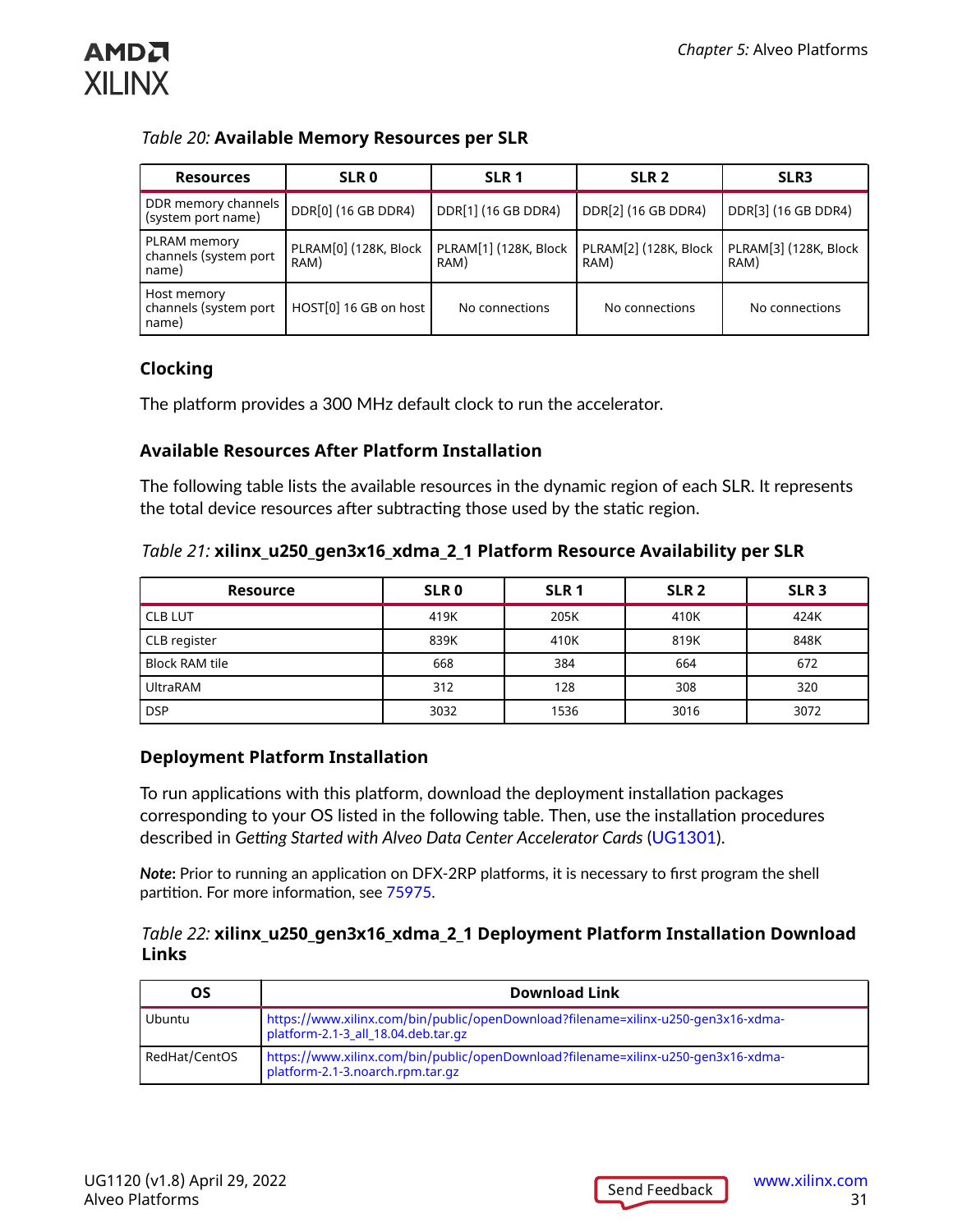<span id="page-31-0"></span>

Accelerated applications have software dependencies. Work with your accelerated application provider to determine which XRT version to install.

#### **Development Platform Installation**

For developing applications for use with the Alveo Data Center accelerator cards you must install and use the Vitis software platform. To set up an accelerator card for use in the development environment, follow the installation steps in:

- Vitis Software Platform [Installation](https://docs.xilinx.com/access/sources/dita/topic?ft:locale=en-US&dita:id=dhg1543555360045) in the *Vitis Unified Software Platform Documentation* (UG1416)
- [Installing Xilinx Runtime](https://docs.xilinx.com/access/sources/dita/topic?ft:locale=en-US&dita:id=pjr1542153622642) in the *Vitis Unified Software Platform Documentation* (UG1416)

## **U280**

### **U280 XDMA 201920\_3 Platform**

- **Platform name:** xilinx\_u280\_xdma\_201920\_3
- **Supported by:** Vitis tools 2019.2 through 2021.2, with support planned through 2021
- **Platform ID:** 0x5e278820
- **Release Date:** February 2020
- **Created by:** 2019.2 tools
- **Supported XRT versions:** 2019.2\_PU2 through 2021.2, with support planned through 2021
- **Satellite controller (SC) FW release:**

Initial release 4.3.10

Updated to 4.3.22 with the April 2022 update

- **Link speed:** Gen3 x16
- **Target cards:** 
	- A-U280-A32G-DEV-G
	- A-U280-P32G-PQ-G

For more information, see [Alveo U280 Data Center Accelerator Card.](https://www.xilinx.com/products/boards-and-kits/alveo/u280.html)

• **Release Notes:** Change log and known issues for the platform and the SC and CMC firmware are available in the *Alveo U280 Master Release Notes Answer Record* [75183.](https://www.xilinx.com/support/answers/75183.html)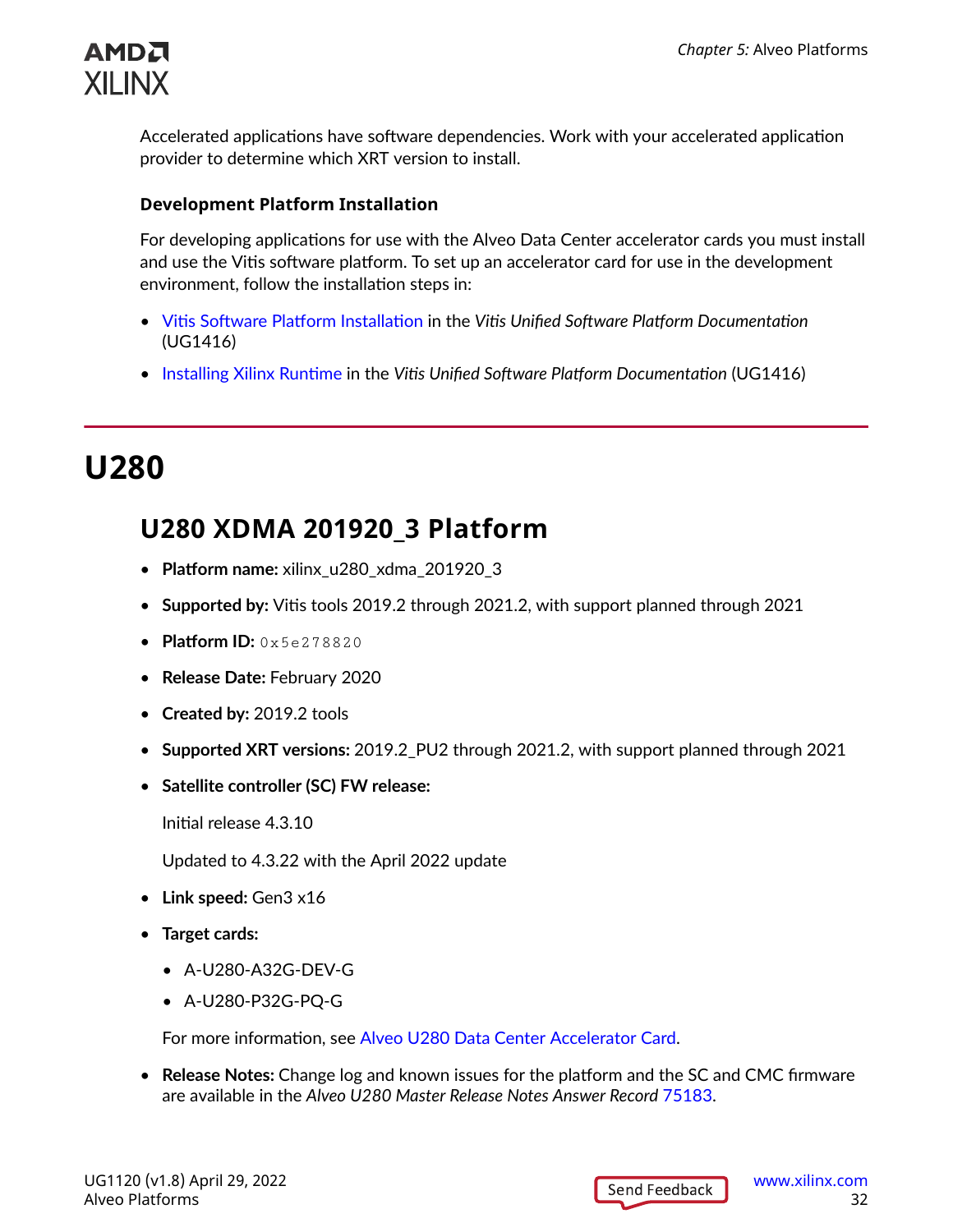

#### **Platform Details**

The platform implements the device floorplan shown in the following figure and uses resources across the multiple super logic regions (SLR) of the device. The static and dynamic regions are shown across the SLRs, along with the available DDR memory connections associated with each SLR.





To get the same information for development platforms, if you install the Vitis unified software platform, use the  $\text{plate}$   $\text{pattern}$  o command utility. It reports information on interfaces, clocks, valid SLRs, allocated resources, and memory in a structured format. For more information, see [platforminfo](https://docs.xilinx.com/access/sources/dita/topic?ft:locale=en-US&dita:id=wfa1542666187253) Utility in the Application Acceleration Development flow of the *Vitis Unified Software Platform Documentation* (UG1416).

#### **Memory**

The Alveo U280 card has access to a total of 32 GB DDR memory and 8 GB HBM. The DDR memory banks are accessible through two memory controllers and the HBM is accessible through 32 pseudo channels. In addition, it is possible to use device logic resources for small, fast, on-chip memory accesses as PLRAM. The following table lists the allocation of memory resources per SLR.

*Note***:** For details on assigning kernels to DDR memory channels, see [Kernel SLR and DDR Memory](https://docs.xilinx.com/access/sources/dita/topic?ft:locale=en-US&dita:id=phm1523550940155) [Assignments](https://docs.xilinx.com/access/sources/dita/topic?ft:locale=en-US&dita:id=phm1523550940155) in the Application Acceleration Development flow of the *Vitis Unified Software Platform Documentation* (UG1416).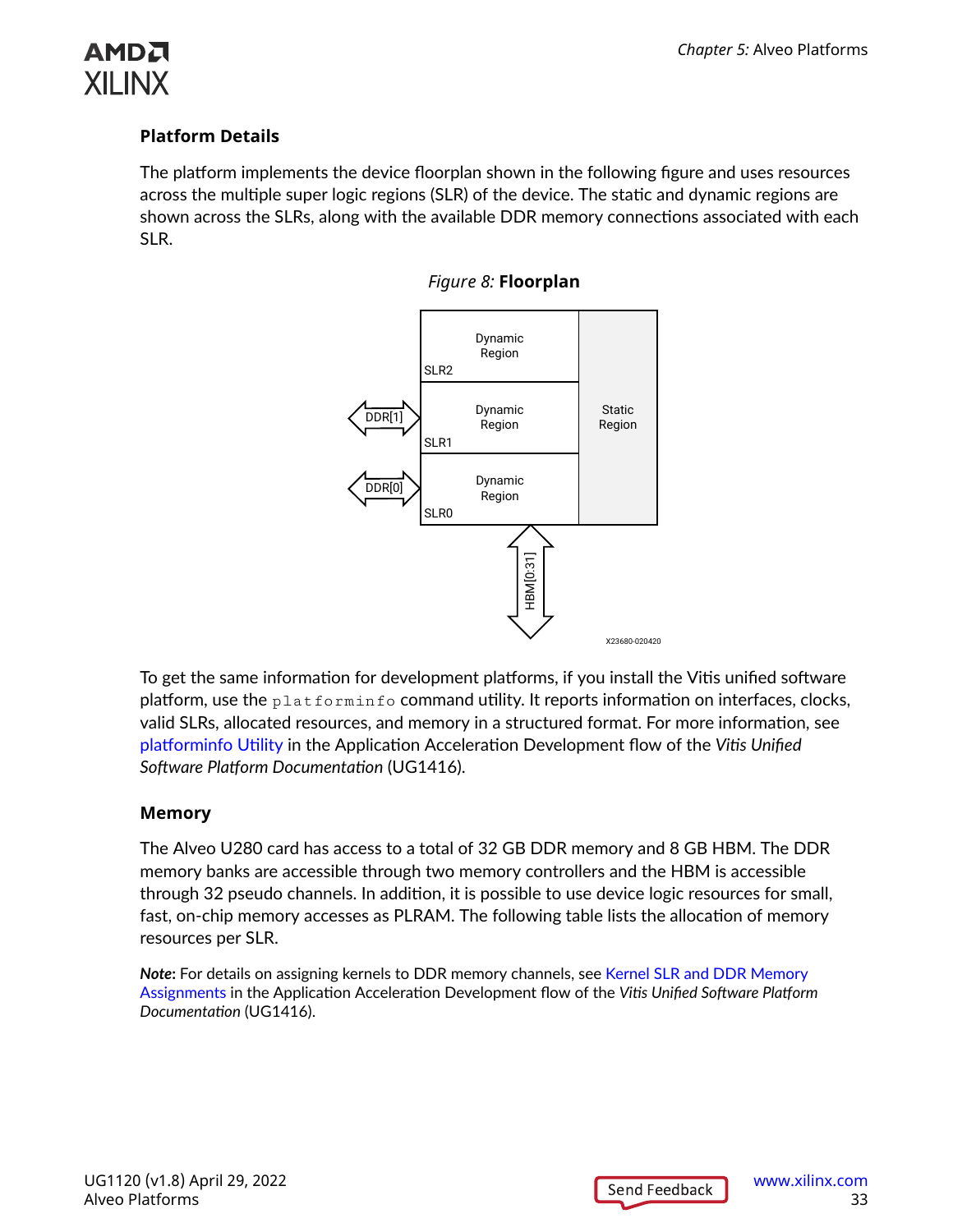

#### *Table 23:* **Available Memory Resources per SLR**

| <b>Resources</b>                         | <b>SLR 0</b>                    | SLR <sub>1</sub>                | SLR <sub>2</sub>                |
|------------------------------------------|---------------------------------|---------------------------------|---------------------------------|
| DDR memory channels (system port name)   | DDR[0] (16 GB DDR4)             | DDR[1] (16 GB DDR4)             | No resources                    |
| HBM memory channels (system port name)   | HBM[0:31] (8 GB)                | No resources                    | No resources                    |
| PLRAM memory channels (system port name) | PLRAM[0:1] (128K,<br>Block RAM) | PLRAM[2:3] (128K,<br>Block RAM) | PLRAM[4:5] (128K,<br>Block RAM) |

#### **Clocking**

The platform provides a 300 MHz default clock to run the accelerator.

#### **Available Resources After Platform Installation**

The following table lists the available resources in the dynamic region of each SLR. It represents the total device resources after subtracting those used by the static region.

#### *Table 24:* **xilinx\_u280\_xdma\_201920\_3 Platform Resource Availability per SLR**

| <b>Resource</b>       | SLR <sub>0</sub> | SLR <sub>1</sub> | SLR <sub>2</sub> |
|-----------------------|------------------|------------------|------------------|
| <b>CLB LUT</b>        | 369K             | 333K             | 367K             |
| CLB register          | 746K             | 675K             | 729K             |
| <b>Block RAM tile</b> | 507              | 468              | 512              |
| <b>UltraRAM</b>       | 320              | 320              | 320              |
| <b>DSP</b>            | 2733             | 2877             | 2880             |

#### **Deployment Platform Installation**

To run applications with this platform, download the deployment installation packages corresponding to your OS listed in the following table. Then, use the installation procedures described in *Getting Started with Alveo Data Center Accelerator Cards* ([UG1301\)](https://www.xilinx.com/cgi-bin/docs/bkdoc?v=latest;k=accelerator-cards;d=ug1301-getting-started-guide-alveo-accelerator-cards.pdf).

#### *Table 25:* **xilinx\_u280\_xdma\_201920\_3 Deployment Platform Installation Download Links**

| OS             | <b>Download Link</b>                                                                                     |
|----------------|----------------------------------------------------------------------------------------------------------|
| l Ubuntu 18.04 | https://www.xilinx.com/bin/public/openDownload?filename=xilinx-u280-<br>xdma-201920.3-3246211_18.04.deb  |
| l Ubuntu 16.04 | https://www.xilinx.com/bin/public/openDownload?filename=xilinx-u280-<br>xdma-201920.3-3246211_18.04.deb  |
| Redhat/CentOS  | https://www.xilinx.com/bin/public/openDownload?filename=xilinx-u280-<br>xdma-201920.3-3246211.x86 64.rpm |

Accelerated applications have software dependencies. Work with your accelerated application provider to determine which XRT version to install.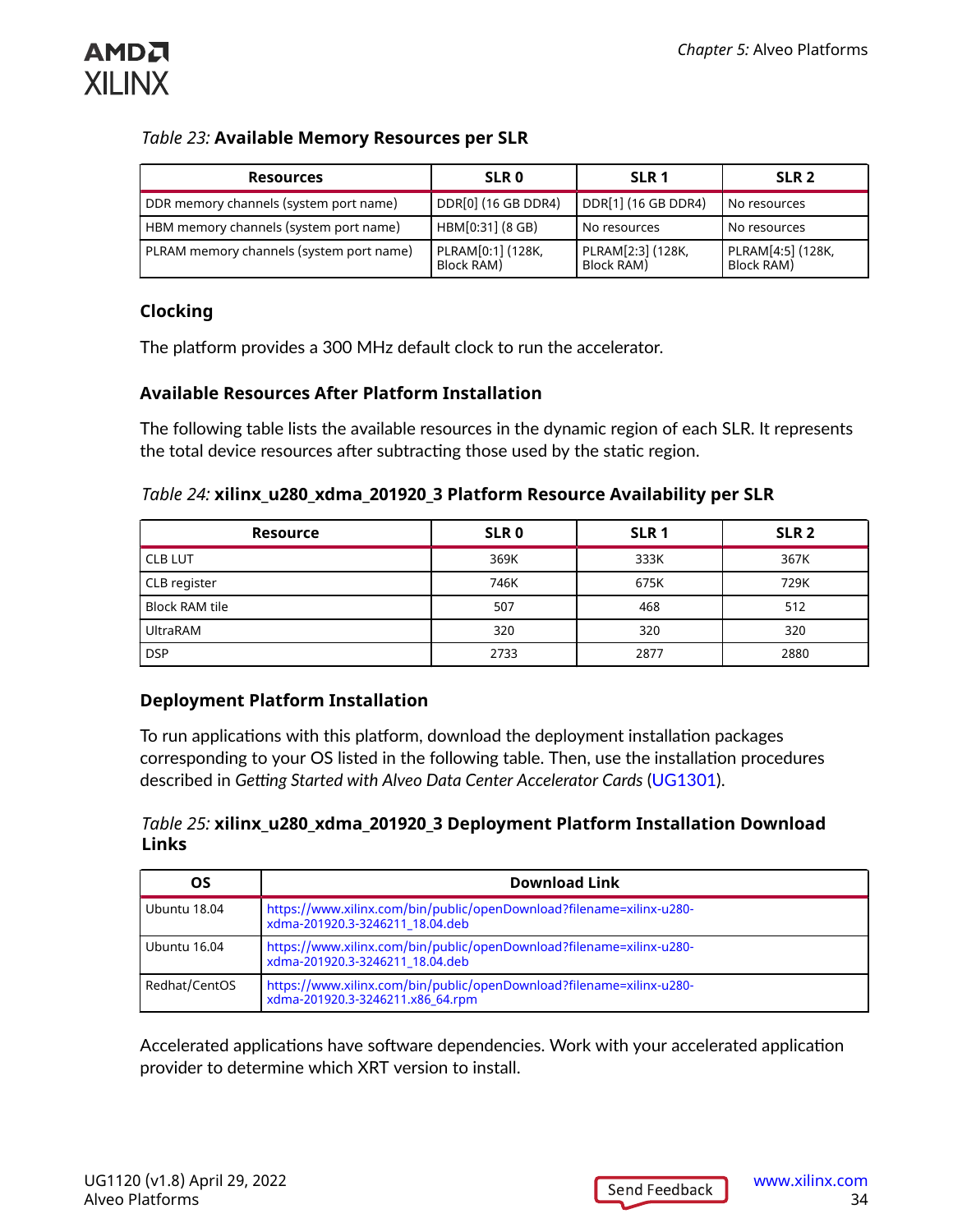

#### **Development Platform Installation**

For developing applications for use with the Alveo Data Center accelerator cards you must install and use the Vitis software platform. To set up an accelerator card for use in the development environment, follow the installation steps in:

- Vitis Software Platform [Installation](https://docs.xilinx.com/access/sources/dita/topic?ft:locale=en-US&dita:id=dhg1543555360045) in the *Vitis Unified Software Platform Documentation* (UG1416)
- [Installing Xilinx Runtime](https://docs.xilinx.com/access/sources/dita/topic?ft:locale=en-US&dita:id=pjr1542153622642) in the *Vitis Unified Software Platform Documentation* (UG1416)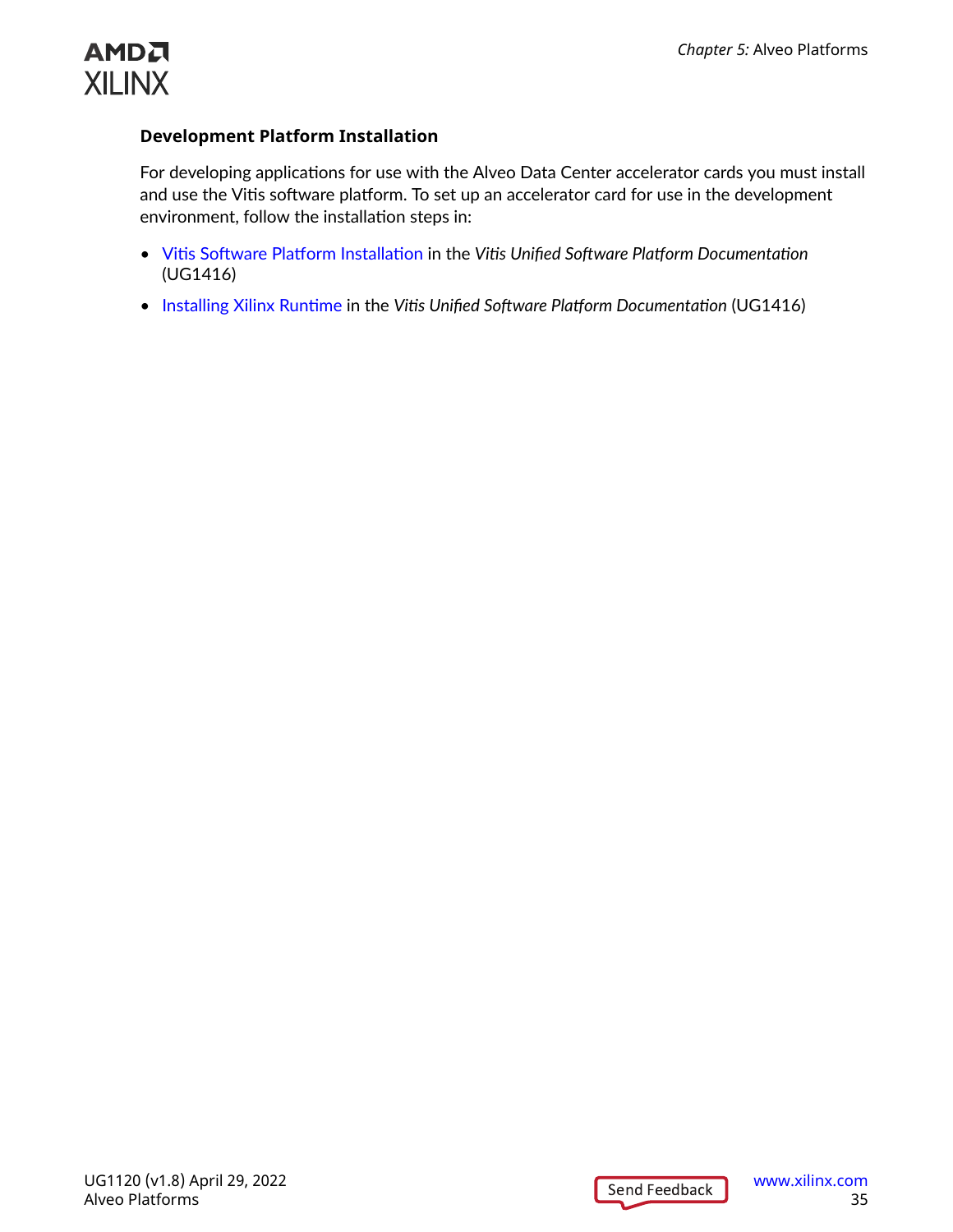## *Appendix A*

# <span id="page-35-0"></span>Additional Resources and Legal Notices

## **Xilinx Resources**

For support resources such as Answers, Documentation, Downloads, and Forums, see [Xilinx](https://www.xilinx.com/support) [Support.](https://www.xilinx.com/support)

## **Documentation Navigator and Design Hubs**

 $Xilinx<sup>®</sup>$  Documentation Navigator (DocNav) provides access to Xilinx documents, videos, and support resources, which you can filter and search to find information. To open DocNav:

- From the Vivado® IDE, select **Help → Documentation and Tutorials**.
- On Windows, select **Start → All Programs → Xilinx Design Tools → DocNav**.
- At the Linux command prompt, enter docnav.

Xilinx Design Hubs provide links to documentation organized by design tasks and other topics, which you can use to learn key concepts and address frequently asked questions. To access the Design Hubs:

- In DocNav, click the **Design Hubs View** tab.
- On the Xilinx website, see the [Design Hubs](https://www.xilinx.com/cgi-bin/docs/ndoc?t=design+hubs) page.

*Note***:** For more information on DocNav, see the [Documentation Navigator](https://www.xilinx.com/cgi-bin/docs/rdoc?t=docnav) page on the Xilinx website.

## **References**

These documents provide supplemental material useful with this guide: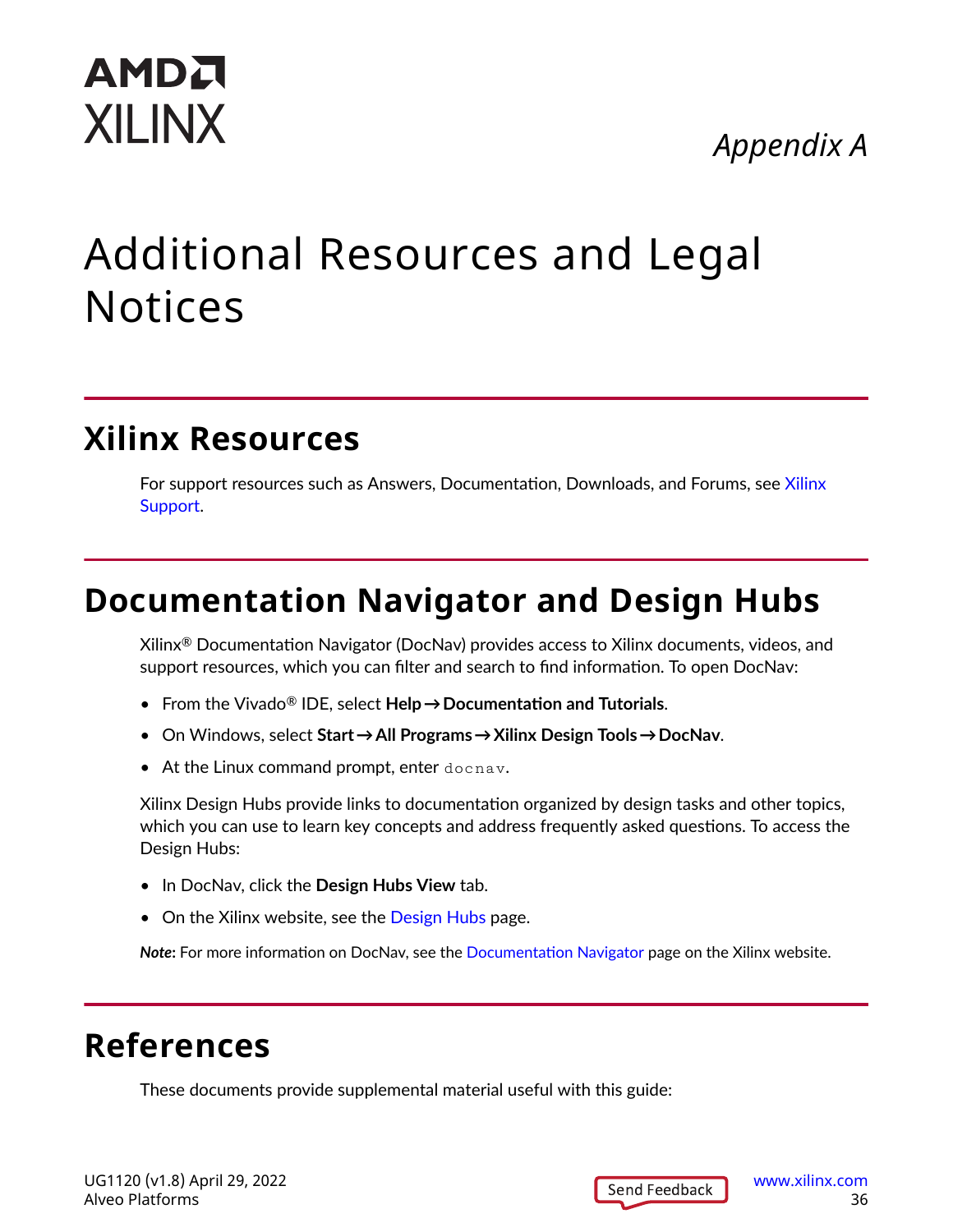<span id="page-36-0"></span>

#### **U50**

- 1. *Alveo U50 Data Center Accelerator Cards Data Sheet* ([DS965](https://www.xilinx.com/cgi-bin/docs/ndoc?t=data_sheets;d=ds965-u50.pdf))
- 2. *Alveo U50 Data Center Accelerator Card Installation Guide* [\(UG1370](https://www.xilinx.com/cgi-bin/docs/bkdoc?k=accelerator-cards;v=latest;d=ug1370-u50-installation.pdf))
- 3. *Vitis Unified Software Platform [Documentation](https://docs.xilinx.com/v/u/en-US/ug1416-vitis-documentation)*

#### **U55C**

- 1. *Alveo U55C Data Center Accelerator Cards Data Sheet* [\(DS978\)](https://www.xilinx.com/cgi-bin/docs/ndoc?t=data_sheets;d=ds978-u55c.pdf)
- 2. *Alveo U55C Data Center Accelerator Card Installation Guide* [\(UG1468\)](https://docs.xilinx.com/access/sources/ud/document?url=UG1468-smartlynq-cable&ft:locale=en-US)
- 3. *Vitis Unified Software Platform [Documentation](https://docs.xilinx.com/v/u/en-US/ug1416-vitis-documentation)*

#### **U200**

- 1. *Alveo U200 and U250 Data Center Accelerator Cards Data Sheet* [\(DS962](https://www.xilinx.com/cgi-bin/docs/ndoc?t=data_sheets;d=ds962-u200-u250.pdf))
- 2. *Getting Started with Alveo Data Center Accelerator Cards* ([UG1301](https://www.xilinx.com/cgi-bin/docs/bkdoc?v=latest;k=accelerator-cards;d=ug1301-getting-started-guide-alveo-accelerator-cards.pdf))
- 3. *Vitis Unified Software Platform [Documentation](https://docs.xilinx.com/v/u/en-US/ug1416-vitis-documentation)*

#### **U250**

- 1. *Alveo U200 and U250 Data Center Accelerator Cards Data Sheet* [\(DS962](https://www.xilinx.com/cgi-bin/docs/ndoc?t=data_sheets;d=ds962-u200-u250.pdf))
- 2. *Getting Started with Alveo Data Center Accelerator Cards* ([UG1301](https://www.xilinx.com/cgi-bin/docs/bkdoc?v=latest;k=accelerator-cards;d=ug1301-getting-started-guide-alveo-accelerator-cards.pdf))
- 3. *Vitis Unified Software Platform [Documentation](https://docs.xilinx.com/v/u/en-US/ug1416-vitis-documentation)*

#### **U280**

- 1. *Alveo U280 Data Center Accelerator Cards Data Sheet* ([DS963](https://www.xilinx.com/cgi-bin/docs/ndoc?t=data_sheets;d=ds963-u280.pdf))
- 2. *Getting Started with Alveo Data Center Accelerator Cards* ([UG1301](https://www.xilinx.com/cgi-bin/docs/bkdoc?v=latest;k=accelerator-cards;d=ug1301-getting-started-guide-alveo-accelerator-cards.pdf))
- 3. *Vitis Unified Software Platform [Documentation](https://docs.xilinx.com/v/u/en-US/ug1416-vitis-documentation)*

## **Revision History**

The following table shows the revision history for this document.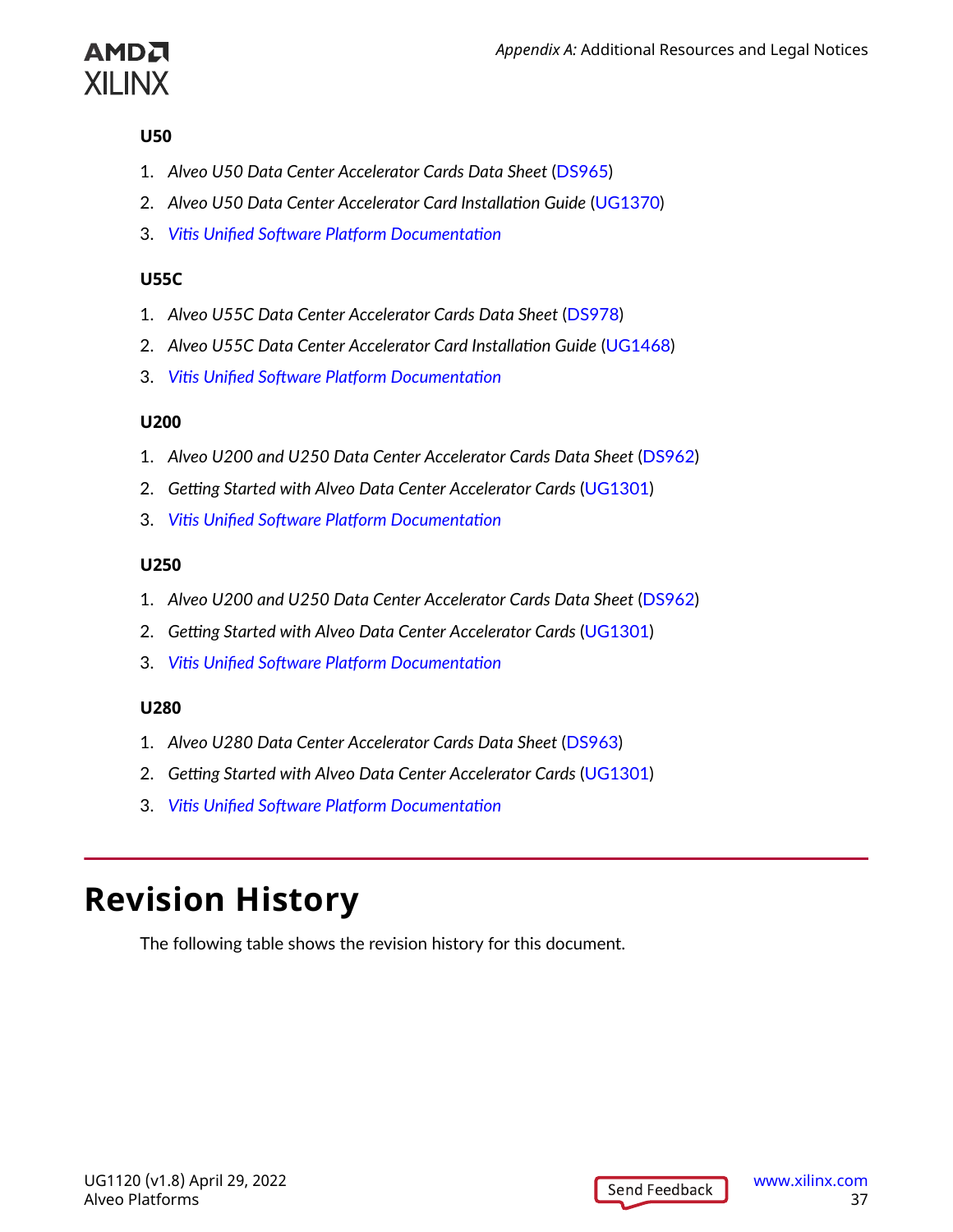| <b>Section</b>                                     | <b>Revision Summary</b>                                                                                            |
|----------------------------------------------------|--------------------------------------------------------------------------------------------------------------------|
|                                                    | 04/29/2022 Version 1.8                                                                                             |
| <b>Chapter 5: Alveo Platforms</b>                  | Updated with supported platforms.                                                                                  |
|                                                    | <b>Added new platforms:</b>                                                                                        |
|                                                    | U50 Gen3x16 XDMA base 5 Platform                                                                                   |
|                                                    | U55C Gen3x16 XDMA base 3 Platform                                                                                  |
|                                                    | U200 Gen3x16 XDMA base 2 Platform                                                                                  |
|                                                    | U250 Gen3x16 XDMA 4_1 Platform                                                                                     |
|                                                    | <b>Removed deprecated platforms:</b>                                                                               |
|                                                    | U50 Gen3x16 XDMA 201920 3 Platform                                                                                 |
|                                                    | U55C Gen3x16 XDMA 2_202110_1 Platform                                                                              |
|                                                    | U200 XDMA 201830_2 Platform                                                                                        |
|                                                    | U200 Gen3x16 XDMA 1_202110_1 Platform                                                                              |
|                                                    | U250 XDMA 201830_2 Platform<br>٠                                                                                   |
|                                                    | U250 Gen3x16 XDMA 3_1 Platform                                                                                     |
|                                                    | For more information, see this Answer Record.                                                                      |
| Platform Naming Convention Prior to 2020.1         | Removed topic because 2020.1 platforms and earlier have<br>been deprecated.                                        |
| Package Naming Convention 2020.1 Release and Later | Renamed from Platform Naming Convention 2020.1 Release                                                             |
|                                                    | and Later.<br>Ubuntu 16.04 is no longer supported and is removed from                                              |
|                                                    | OS version examples.                                                                                               |
|                                                    | 12/10/2021 Version 1.7                                                                                             |
| <b>Chapter 5: Alveo Platforms</b>                  | Updated information about available platforms.                                                                     |
|                                                    | <b>Updated:</b>                                                                                                    |
|                                                    | U55C Gen3x16 XDMA base_2 Platform                                                                                  |
|                                                    |                                                                                                                    |
| All platforms                                      | Where present, added initial release SC firmware version<br>and update SC firmware version.                        |
|                                                    | Where present, updated URAM to UltraRAM.                                                                           |
|                                                    | 10/29/2021 Version 1.6                                                                                             |
| <b>Chapter 5: Alveo Platforms</b>                  | Updated information about available platforms.                                                                     |
|                                                    | Added:                                                                                                             |
|                                                    | U55C Gen3x16 XDMA base 2 Platform                                                                                  |
| 07/30/2021 Version 1.5                             |                                                                                                                    |
| <b>Chapter 5: Alveo Platforms</b>                  | Updated information about available platforms.                                                                     |
|                                                    | Added:                                                                                                             |
|                                                    | U50 Gen3x16 NoDMA base 1 Platform                                                                                  |
|                                                    | U200 Gen3x16 XDMA base_1 Platform<br>$\bullet$                                                                     |
| All platforms                                      | Where present, changed Timestamp to Platform UUID and<br>Interface UUID, which better correspond to values in XRT. |
| 04/23/2021 Version 1.4                             |                                                                                                                    |
| <b>Chapter 5: Alveo Platforms</b>                  | Updated available platforms.                                                                                       |
|                                                    | Added: U250 Gen3x16 XDMA 2_1 Platform                                                                              |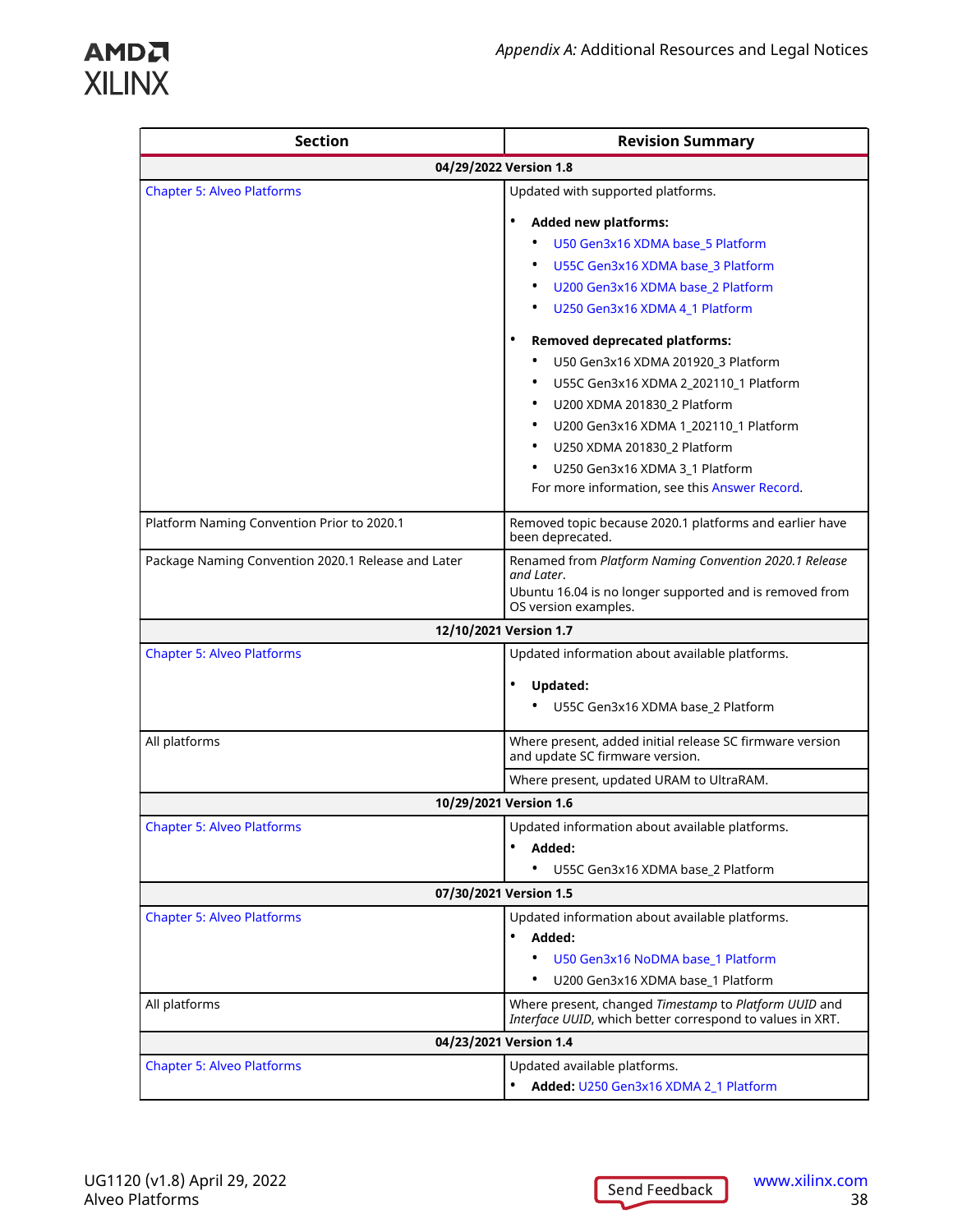

| <b>Section</b>                                                     | <b>Revision Summary</b>                                                                                                                                                                                                                                                                                                                                                                                               |  |
|--------------------------------------------------------------------|-----------------------------------------------------------------------------------------------------------------------------------------------------------------------------------------------------------------------------------------------------------------------------------------------------------------------------------------------------------------------------------------------------------------------|--|
| <b>Chapter 4: Platform Features</b>                                | Slave-bridge (SB) feature renamed to host memory (HM).<br>$\bullet$<br>Added: Gigabit Transceiver (GT)<br><b>Updated:</b> Slave-bridge (SB) renamed to host memory<br>(HM).                                                                                                                                                                                                                                           |  |
| <b>Chapter 5: Alveo Platforms</b>                                  | Under Tool Support, removed 2021.2 column.                                                                                                                                                                                                                                                                                                                                                                            |  |
| <b>Alveo PCIe Information</b>                                      | Replaced content with link to Appendix A in the Alveo Card<br>Out-of-Band Management Specification for Server BMC<br>documentation, which provides the same information.                                                                                                                                                                                                                                              |  |
| U250 Gen3x16 XDMA 3_1 Platform                                     | Added target card: A-U250-P64G-PQ-G                                                                                                                                                                                                                                                                                                                                                                                   |  |
|                                                                    | Updated the descriptions for OS Version, removing as the<br>opener to this block from the first sentence: Only present for<br>Ubuntu packages (as the opener to this block).                                                                                                                                                                                                                                          |  |
|                                                                    | 01/13/2021 Version 1.3                                                                                                                                                                                                                                                                                                                                                                                                |  |
| <b>Chapter 4: Platform Features</b>                                | Two feature descriptions added: host memory transfers and<br>dynamic function eXchange technology                                                                                                                                                                                                                                                                                                                     |  |
| <b>Package Naming Convention</b>                                   | Updated information for operating systems, where new<br>packages will support all Ubuntu releases.                                                                                                                                                                                                                                                                                                                    |  |
| <b>Chapter 5: Alveo Platforms</b><br><b>Alveo PCIe Information</b> | Updated available platforms.<br>Removed:<br>U50 XDMA 201920 1 Platform<br>U50 XDMA 201910 1 Platform<br>U200 XDMA 201830_1 Platform<br>U250 XDMA 201830 1 Platform<br>U250 Gen3x16 XDMA 3 1 Platform<br>U280 XDMA 201920_2 Platform<br>٠<br>U280 XDMA 201920_1 Platform<br>٠<br>U280 XDMA 201910_1 Platform<br>Added:<br>U250 Gen3x16 XDMA 3_1 Platform<br>New topic capturing PCIe information for Alveo U200, U250, |  |
|                                                                    | U280, and U50 cards.                                                                                                                                                                                                                                                                                                                                                                                                  |  |
| U50 Gen3x4 XDMA base 2 Platform                                    | Updated values.                                                                                                                                                                                                                                                                                                                                                                                                       |  |
| U50 Gen3x16 XDMA 201920 3 Platform                                 | Updated values.                                                                                                                                                                                                                                                                                                                                                                                                       |  |
| U200 XDMA 201830 2 Platform                                        | Updated values.                                                                                                                                                                                                                                                                                                                                                                                                       |  |
| U250 XDMA 201830_2 Platform                                        | Updated values.                                                                                                                                                                                                                                                                                                                                                                                                       |  |
| U250 Gen3x16 XDMA 3_1 Platform                                     | Added platform.                                                                                                                                                                                                                                                                                                                                                                                                       |  |
| U280 XDMA 201920_3 Platform                                        | Updated card shutdown description with regard to the<br>satellite controller.<br>Updated values.                                                                                                                                                                                                                                                                                                                      |  |
| 6/26/2020 Version 1.2                                              |                                                                                                                                                                                                                                                                                                                                                                                                                       |  |
| Chapter 3: Platform Naming and Life Cycle                          | Updated section to delineate between the platform releases<br>prior to 2020.1 and the 2020.1 release.                                                                                                                                                                                                                                                                                                                 |  |
| <b>Chapter 5: Alveo Platforms</b>                                  | Updated release notes and target card information in each<br>platform section.                                                                                                                                                                                                                                                                                                                                        |  |
| U50 Gen3x4 XDMA base_2 Platform                                    | Added platform information.                                                                                                                                                                                                                                                                                                                                                                                           |  |
| U50LV Gen3x4 XDMA base_2 Platform                                  | Added platform information.                                                                                                                                                                                                                                                                                                                                                                                           |  |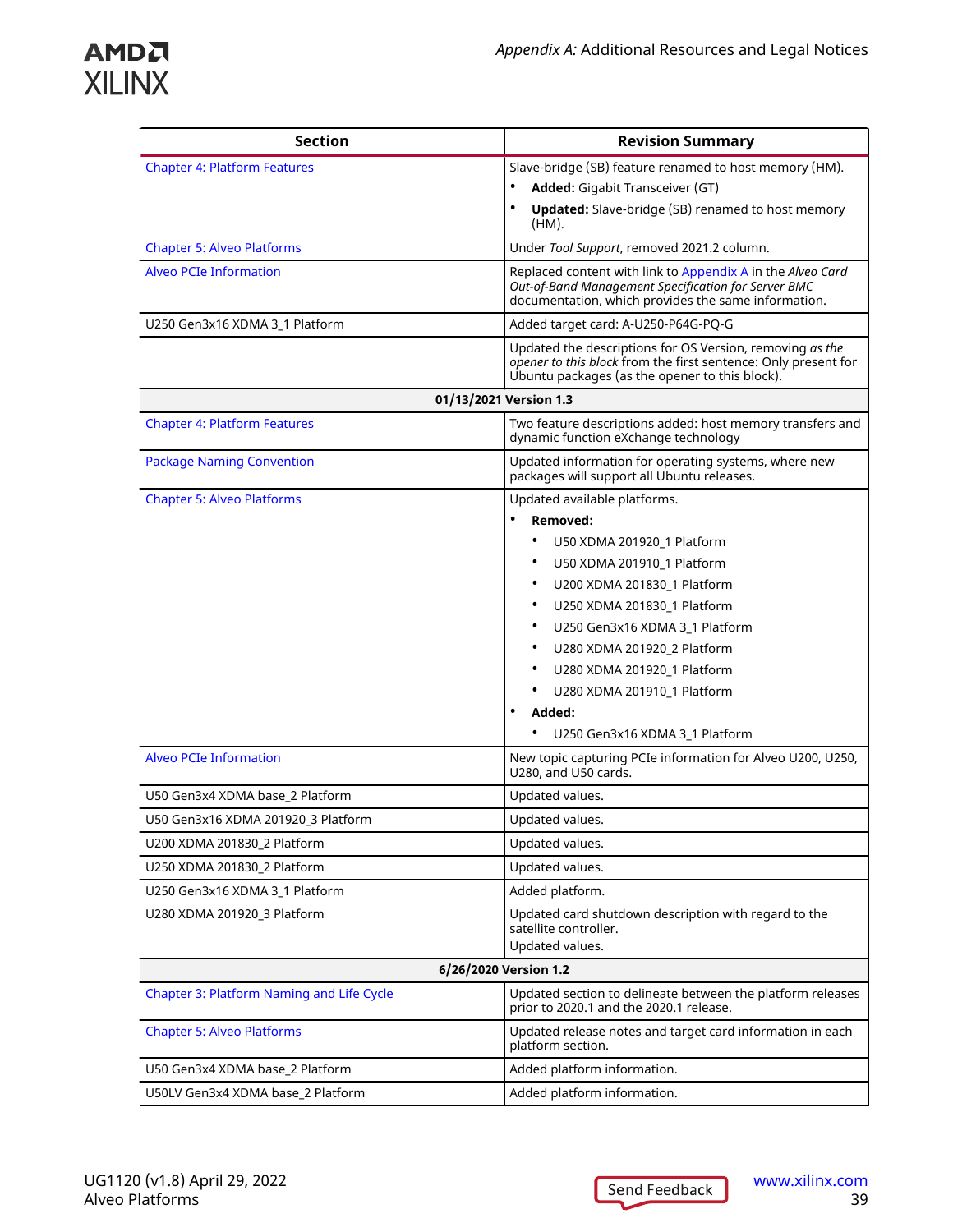### <span id="page-39-0"></span>АМDД **XILINX**

| <b>Section</b>                     | <b>Revision Summary</b>                                                                                                                                                                                                                        |  |  |
|------------------------------------|------------------------------------------------------------------------------------------------------------------------------------------------------------------------------------------------------------------------------------------------|--|--|
| U50 Gen3x16 XDMA 201920 3 Platform | Added Vitis tools 2020.1 support.                                                                                                                                                                                                              |  |  |
| U200 XDMA 201830 2 Platform        |                                                                                                                                                                                                                                                |  |  |
| U250 XDMA 201830 2 Platform        |                                                                                                                                                                                                                                                |  |  |
| U280 XDMA 201920 3 Platform        |                                                                                                                                                                                                                                                |  |  |
|                                    | 4/22/2020 Version 1.1                                                                                                                                                                                                                          |  |  |
| Table 2                            | Changed the title from xilinx_u50_xdma_201920_2 to<br>xilinx u50 gen3x16 xdma 201920 3.                                                                                                                                                        |  |  |
| Table 3                            | Changed the platform name in Note from<br>xilinx_u50_xdma_201920_2 to<br>xilinx u50 gen3x16 xdma 201920 3.                                                                                                                                     |  |  |
| Table 4                            | Changed the download links.                                                                                                                                                                                                                    |  |  |
| U50 XDMA 201920 1 Platform         | Changed heading title from U50 XDMA 201920 2 Platform to<br>U50 XDMA 201920 1 Platform.                                                                                                                                                        |  |  |
| U50 XDMA 201910 1 Platform         | Changed heading title from U50 XDMA 201920 1 Platform to<br>U50 XDMA 201910_1 Platform.                                                                                                                                                        |  |  |
| 3/10/2020 Version 1.0.1            |                                                                                                                                                                                                                                                |  |  |
| General                            | Updated links throughout document.                                                                                                                                                                                                             |  |  |
| 2/29/2020 Version 1.0              |                                                                                                                                                                                                                                                |  |  |
| Initial release.                   | The Available Platforms section removed from the Vitis<br>Unified Software Platform Documentation: Application<br>Acceleration Development (UG1393).<br>Added the xilinx u50 gen3x16 xdma 201920 3 and<br>xilinx_u280_xdma_201920_3 platforms. |  |  |

## **Please Read: Important Legal Notices**

The information disclosed to you hereunder (the "Materials") is provided solely for the selection and use of Xilinx products. To the maximum extent permitted by applicable law: (1) Materials are made available "AS IS" and with all faults, Xilinx hereby DISCLAIMS ALL WARRANTIES AND CONDITIONS, EXPRESS, IMPLIED, OR STATUTORY, INCLUDING BUT NOT LIMITED TO WARRANTIES OF MERCHANTABILITY, NON-INFRINGEMENT, OR FITNESS FOR ANY PARTICULAR PURPOSE; and (2) Xilinx shall not be liable (whether in contract or tort, including negligence, or under any other theory of liability) for any loss or damage of any kind or nature related to, arising under, or in connection with, the Materials (including your use of the Materials), including for any direct, indirect, special, incidental, or consequential loss or damage (including loss of data, profits, goodwill, or any type of loss or damage suffered as a result of any action brought by a third party) even if such damage or loss was reasonably foreseeable or Xilinx had been advised of the possibility of the same. Xilinx assumes no obligation to correct any errors contained in the Materials or to notify you of updates to the Materials or to product specifications. You may not reproduce, modify, distribute, or publicly display the Materials without prior written consent. Certain products are subject to the terms and conditions of Xilinx's limited warranty, please refer to Xilinx's Terms of Sale which can be viewed at [https://](https://www.xilinx.com/legal.htm#tos)